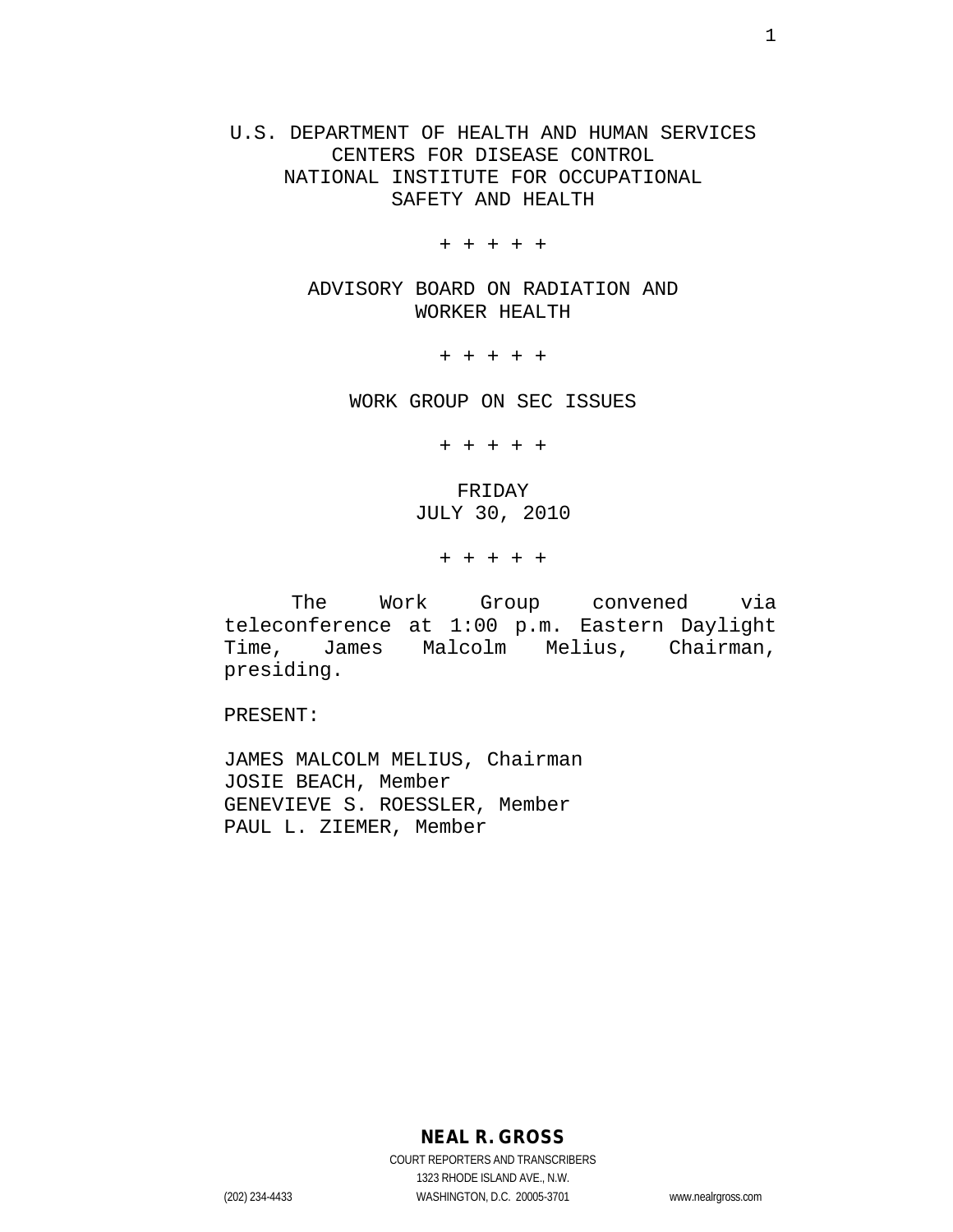ALSO PRESENT:

TED KATZ, Designated Federal Official ISAF AL-NABULSI, DOE HANS BEHLING, SC&A SAM GLOVER, DCAS STU HINNEFELD, DCAS EMILY HOWELL, HHS JENNY LIN, HHS ARJUN MAKHIJANI, SC&A JOHN MAURO, SC&A DAN McKEEL, Petitioner for Dow MICHAEL RAFKY, HHS LaVON RUTHERFORD, DCAS

### **NEAL R. GROSS**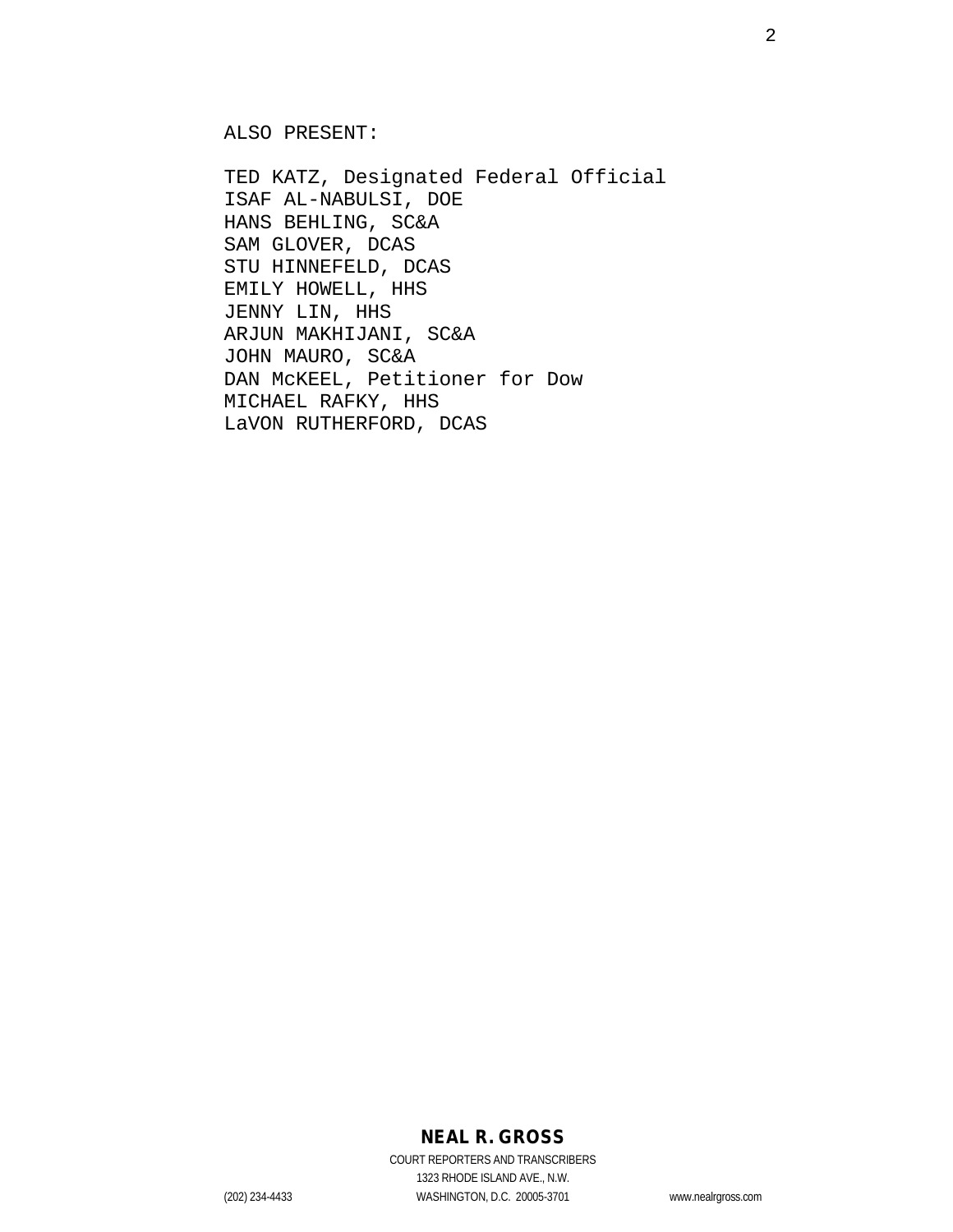1 P-R-O-C-E-E-D-I-N-G-S 2 (1:03 p.m.) 3 MR. KATZ: Okay. So this is the 4 Advisory Board on Radiation and Worker Health, 5 the SEC Work Group. And let's begin with roll 6 call. 7 We are discussing sites today: 8 NTS, Electro Met and Ames. So, please, when 9 you -- when we go through roll call, please 10 address conflict of interest, as well. 11 Someone has a line open that has 12 feedback. They either have their speaker 13 phone and -- I'm not sure what, but I'm 14 hearing myself every time I speak. 15 So, everyone who is not speaking, 16 mute your phone. If you don't have mute, use 17 \*6. Thank you. 18 Okay. Roll call, then, beginning 19 with Board Members, with the Chair. 20 CHAIRMAN MELIUS: Yes. Jim 21 Melius, and I have no conflicts. 22 MEMBER BEACH: Josie Beach. I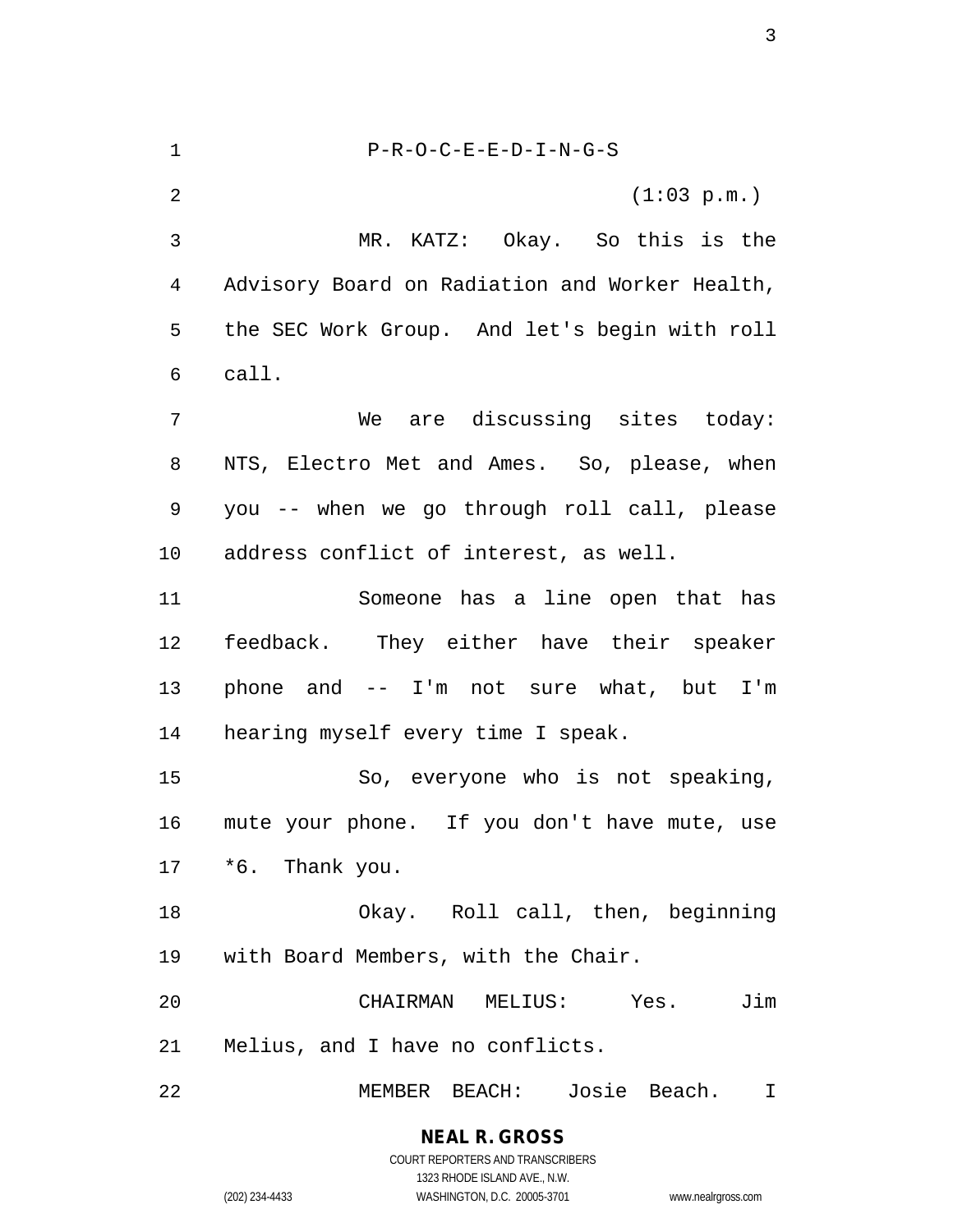1 have no conflicts with Ames, Met Lab or Nevada 2 Test Site.

3 MEMBER ZIEMER: Paul Ziemer, no 4 conflicts with either of those labs. 5 MEMBER ROESSLER: Gen Roessler, no 6 conflicts with anything, I don't think. 7 MR. KATZ: All right. NIOSH ORAU 8 team? 9 MR. HINNEFELD: This is Stu 10 Hinnefeld. I don't have any conflicts from 11 those sites. 12 DR. GLOVER: Sam Glover, no 13 conflicts with those sites. 14 MR. RUTHERFORD: LaVon Rutherford, 15 no conflicts with those sites. 16 MR. KATZ: SC&A team. 17 DR. MAURO: John Mauro, SC&A, no 18 conflicts. 19 DR. MAKHIJANI: Arjun Makhijani,

20 SC&A, no conflicts with those sites.

21 DR. BEHLING: Hans Behling, SC&A,

22 no conflicts.

#### **NEAL R. GROSS**

COURT REPORTERS AND TRANSCRIBERS 1323 RHODE ISLAND AVE., N.W. (202) 234-4433 WASHINGTON, D.C. 20005-3701 www.nealrgross.com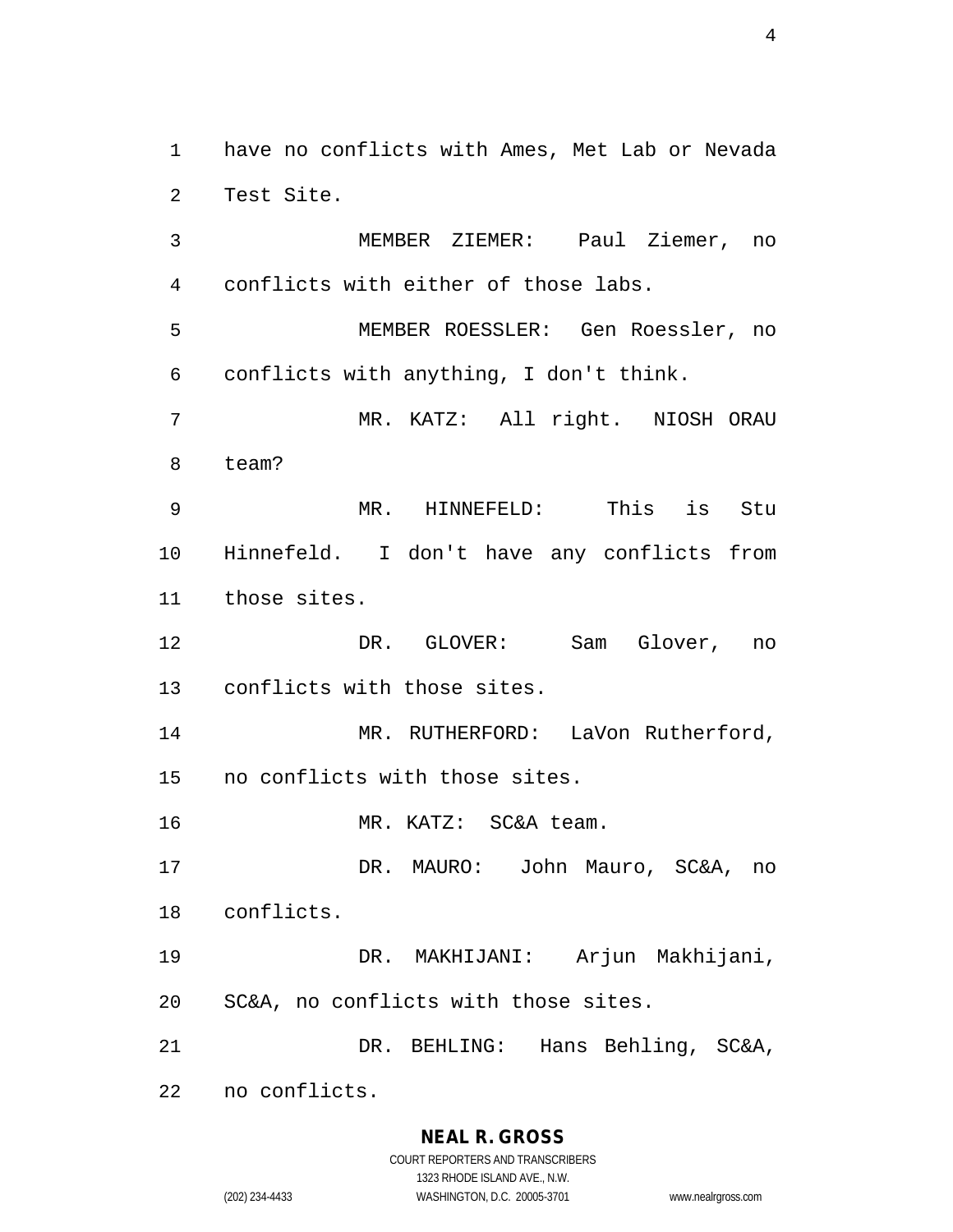1 MR. KATZ: Okay. That was Hans 2 Behling, I think? 3 DR. BEHLING: Yes, it is. 4 MR. KATZ: Thanks. Okay. How 5 about federal officials for HHS or the other 6 departments, including contractors. 7 DR. AL-NABULSI: Isaf Al-Nabulsi, 8 DOE, no conflicts. 9 MS. HOWELL: Emily Howell, HHS. 10 MS. LIN: Jenny Lin, HHS. 11 MR. RAFKY: Michael Rafky, HHS 12 MR. KATZ: Okay. And I should 13 note I'm Ted Katz. I'm the Designated Federal 14 Official for the Advisory Board. I have no 15 conflicts. 16 And then, any members of the 17 public on the line who want to identify 18 themselves? 19 DR. McKEEL: This is Dan McKeel. 20 I'm the Petitioner for Dow. 21 MR. KATZ: Dan. Very good. That

22 does it with roll call and it's your agenda,

#### **NEAL R. GROSS** COURT REPORTERS AND TRANSCRIBERS

1323 RHODE ISLAND AVE., N.W. (202) 234-4433 WASHINGTON, D.C. 20005-3701 www.nealrgross.com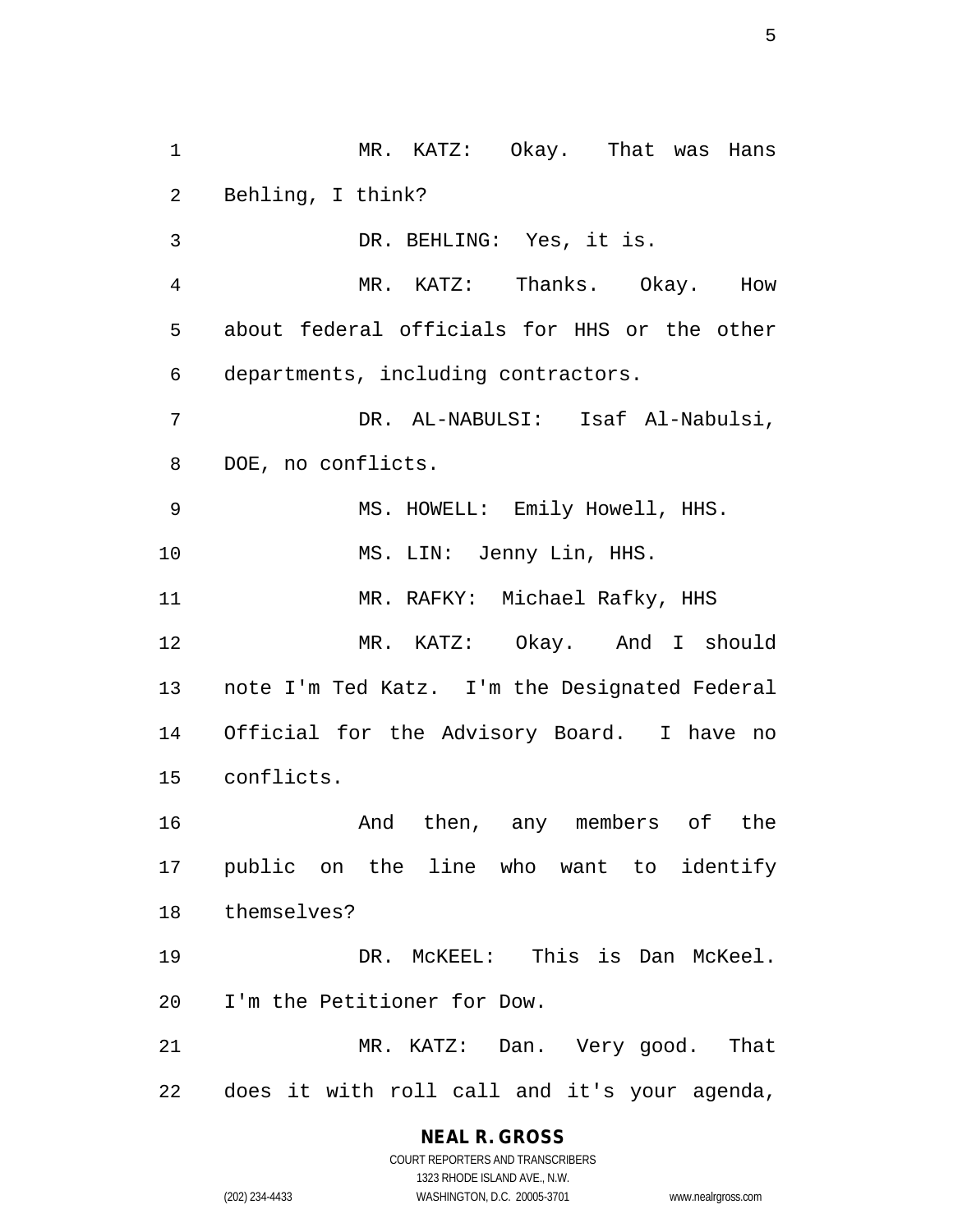1 Jim.

2 CHAIRMAN MELIUS: Okay, thanks, I 3 believe all the (Telephone interference.) of 4 that draft document which is entitled, 5 guidelines for inclusion, the SEC, for workers 6 with less than 250 days of qualified 7 employment. 8 So, you should have received that 9 draft document, the redraft earlier this week. 10 COURT REPORTER: Excuse me, 11 Chairman Melius. This is the Court Reporter. 12 I was temporarily disconnected. If you 13 wouldn't mind restarting your statement, I 14 apologize. 15 CHAIRMAN MELIUS: That's okay, I

16 was temporarily disconnected a few minutes ago 17 also.

18 Everyone should have received two 19 documents that we are going to discuss that 20 talk about Work Group members. One was a 21 redraft that I did of the guidelines for the 22 inclusion in the SEC for workers with less

### **NEAL R. GROSS**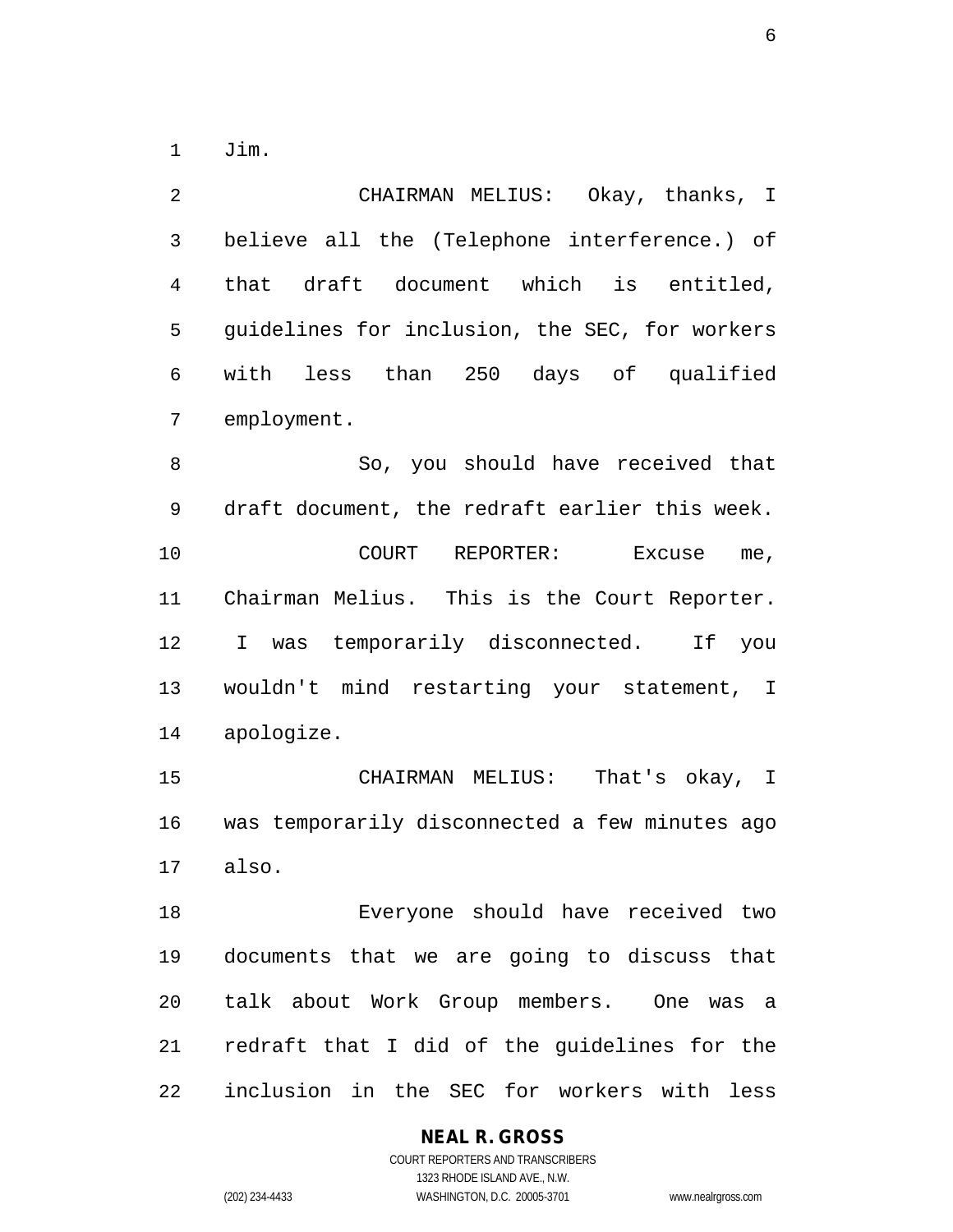1 than 250 days of qualified employment.

2 I sent out an earlier draft to 3 receive comments from the Work Group Members 4 and from NIOSH on that and then incorporate 5 those comments into the new draft which I sent 6 out on Monday to everybody. 7 And then the second document is a 8 document that SC&A did which reviewed the 9 three sites, and sort of summarized some of 10 the previous documents on -- that SC&A had 11 developed on that. 12 And the title of that document, 13 which is dated July 2010, is review of three 14 case studies examined for addressing 15 guidelines for possible addition, blah, blah, 16 blah. And do that -- and, Gen, did you get a 17 copy of that? 18 MEMBER ROESSLER: I did, thanks to 19 Ted. He sent it. 20 CHAIRMAN MELIUS: And I was 21 emailing this morning. I was tied up in a 22 meeting, couldn't access the documents so I

**NEAL R. GROSS**

COURT REPORTERS AND TRANSCRIBERS 1323 RHODE ISLAND AVE., N.W. (202) 234-4433 WASHINGTON, D.C. 20005-3701 www.nealrgross.com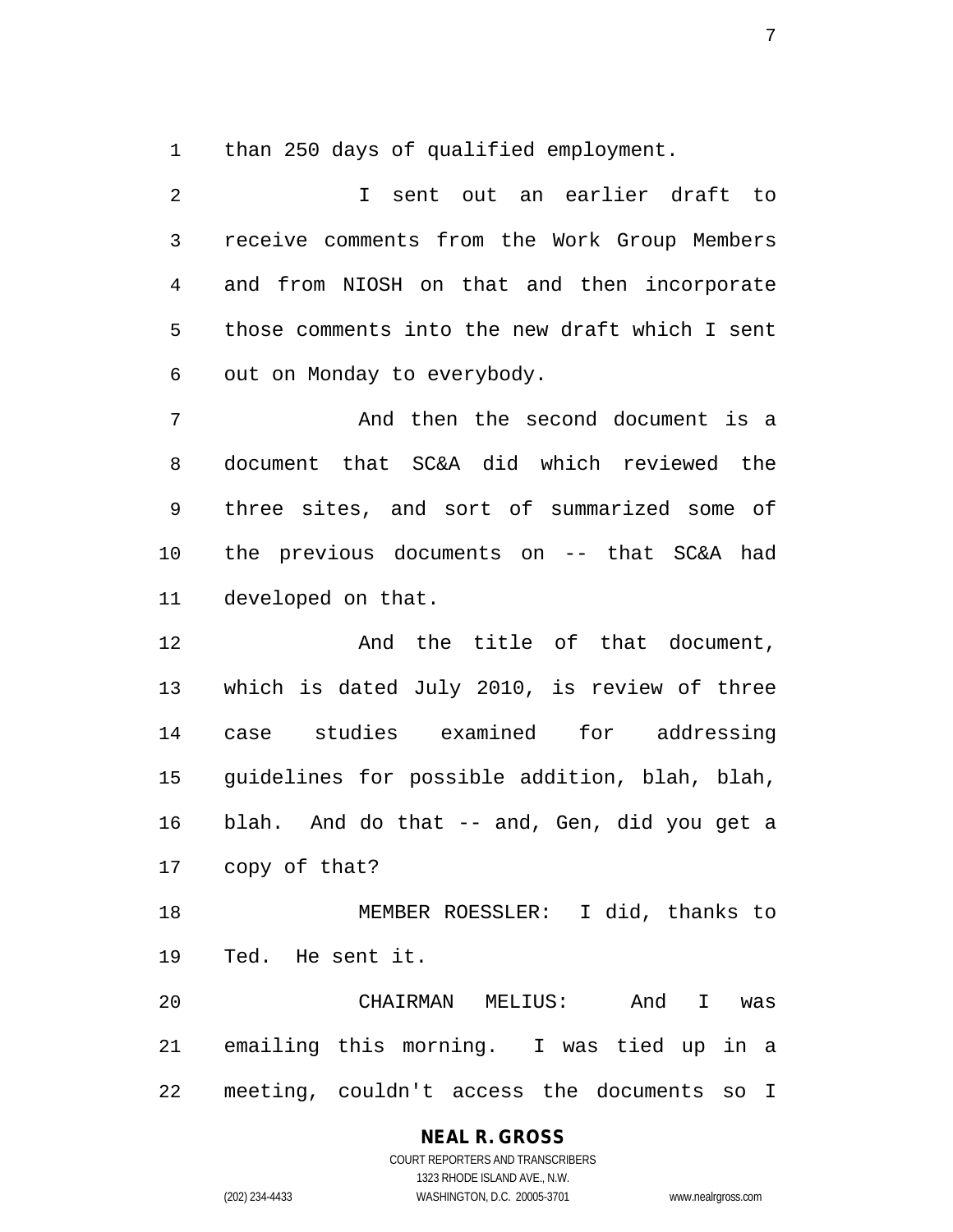1 asked Ted to, so --

2 MEMBER ROESSLER: Yes. I 3 appreciate that. I don't know why I never got 4 it. It was not in my files anywhere. 5 CHAIRMAN MELIUS: Yes. I couldn't 6 even look back into the distribution of it to 7 see how it went out and so forth. And that, I 8 think, serves as sort of a background document 9 to the revisions that I did to the guidelines. 10 So the document -- let me talk a 11 little bit about those revisions to that 12 because they are -- because they were 13 significant revisions. I'd appreciate the 14 comments from Work Group members and from 15 NIOSH. 16 The first draft they did was 17 actually based on the transcript of our 18 previous meeting and I so tried doing that to 19 make sure the discussion there and then based 20 on the documents to try to then reorganize 21 that better and focus it better on the issue 22 of less than 250 days of exposure and some of

#### **NEAL R. GROSS**

COURT REPORTERS AND TRANSCRIBERS 1323 RHODE ISLAND AVE., N.W. (202) 234-4433 WASHINGTON, D.C. 20005-3701 www.nealrgross.com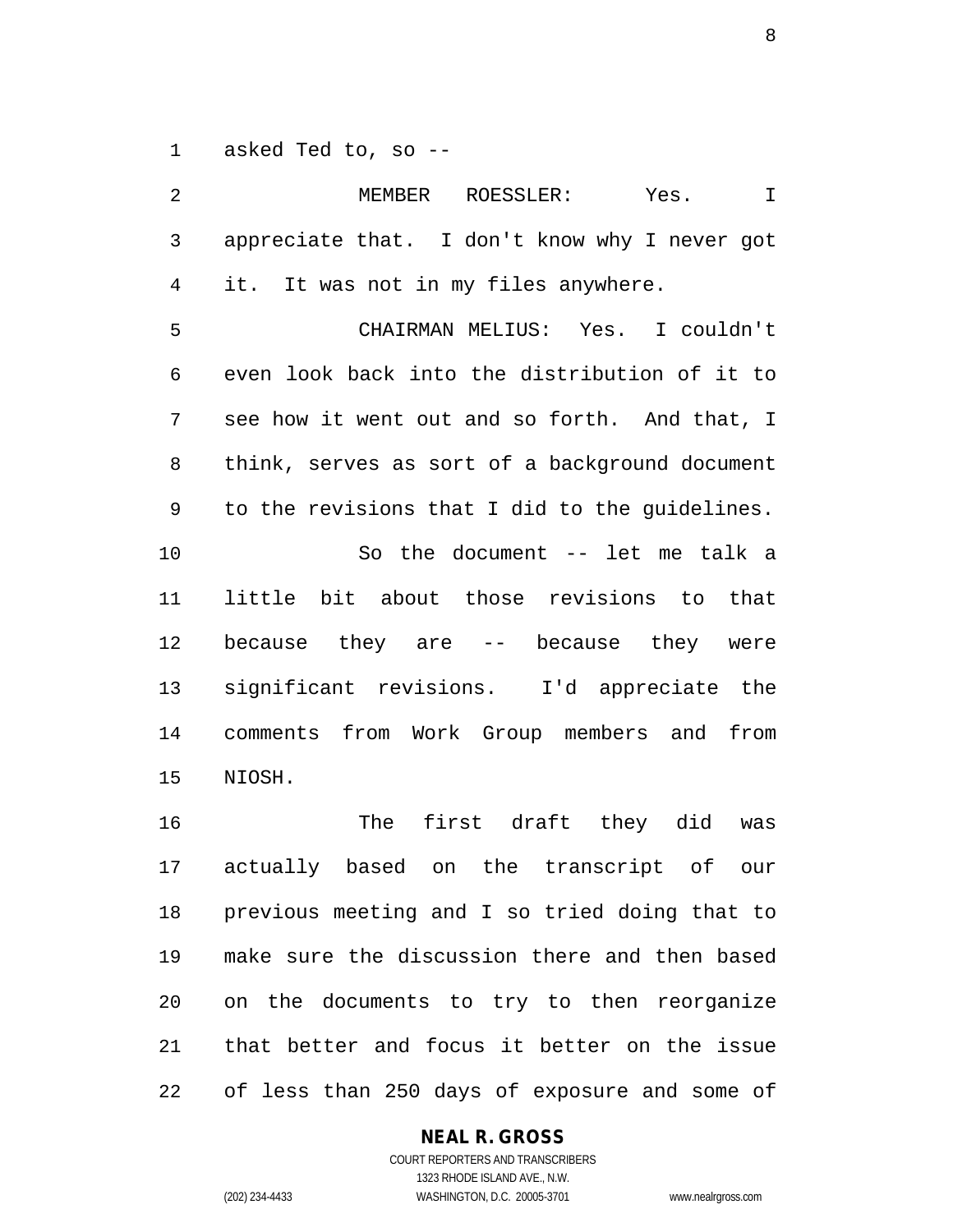1 the considerations that, you know, we had 2 talked about them were important there, but at 3 the same time, you know, they needed -- 4 several of those concepts that were summarized 5 in the first draft really needed the 6 clarification and I think I tried to achieve 7 that.

8 One is by, you know, focusing a 9 little more clearly on what's in the 10 regulations and focusing on, you know, 11 discrete incidents as the basis for this 12 potential determination.

13 Secondly, in terms of looking at 14 sort of the health endangerment issue and how 15 we would judge that, I added some examples 16 from -- some of which we had discussed before 17 and some of which I took from the longer 18 background of documents that SC&A had prepared 19 we just -- I just mentioned to that.

20 And there are a few other changes 21 there, so I think it's -- hopefully, it's a 22 better document, more focused and better --

## **NEAL R. GROSS**

COURT REPORTERS AND TRANSCRIBERS 1323 RHODE ISLAND AVE., N.W. (202) 234-4433 WASHINGTON, D.C. 20005-3701 www.nealrgross.com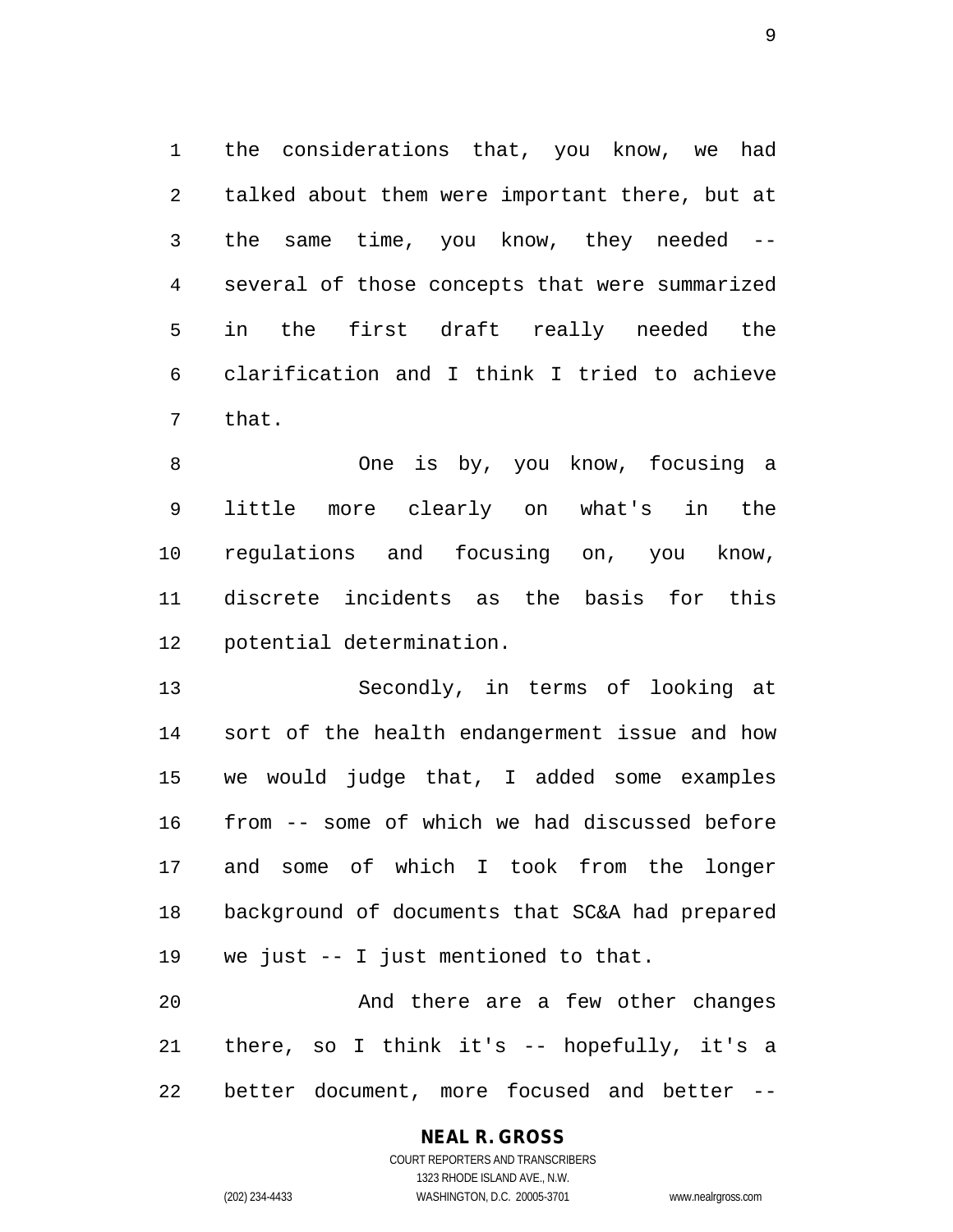1 more understandable to people and more useful. 2 So, I guess at this point I would 3 welcome any comments from the Work Group 4 members on that and on the new -- the revised 5 documents, if you have any. 6 Does anybody have any comments on 7 that document, the guidelines document? 8 MEMBER BEACH: Jim, this is Josie. 9 I thought the overall document was good. 10 There were just a couple of little wording 11 errors, but -- that I noticed. 12 CHAIRMAN MELIUS: Yes. I guess 13 this might be easier if you sent those by 14 email. I caught a couple so I made some -- 15 MEMBER BEACH: Okay. Yes. 16 CHAIRMAN MELIUS: -- already, but 17 if there are any general comments it would be 18 probably more helpful for the purposes of this 19 call. 20 MEMBER BEACH: Well, in the second 21 page I was just wondering, under the first 22 paragraph where it -- you were talking about

**NEAL R. GROSS**

COURT REPORTERS AND TRANSCRIBERS 1323 RHODE ISLAND AVE., N.W. (202) 234-4433 WASHINGTON, D.C. 20005-3701 www.nealrgross.com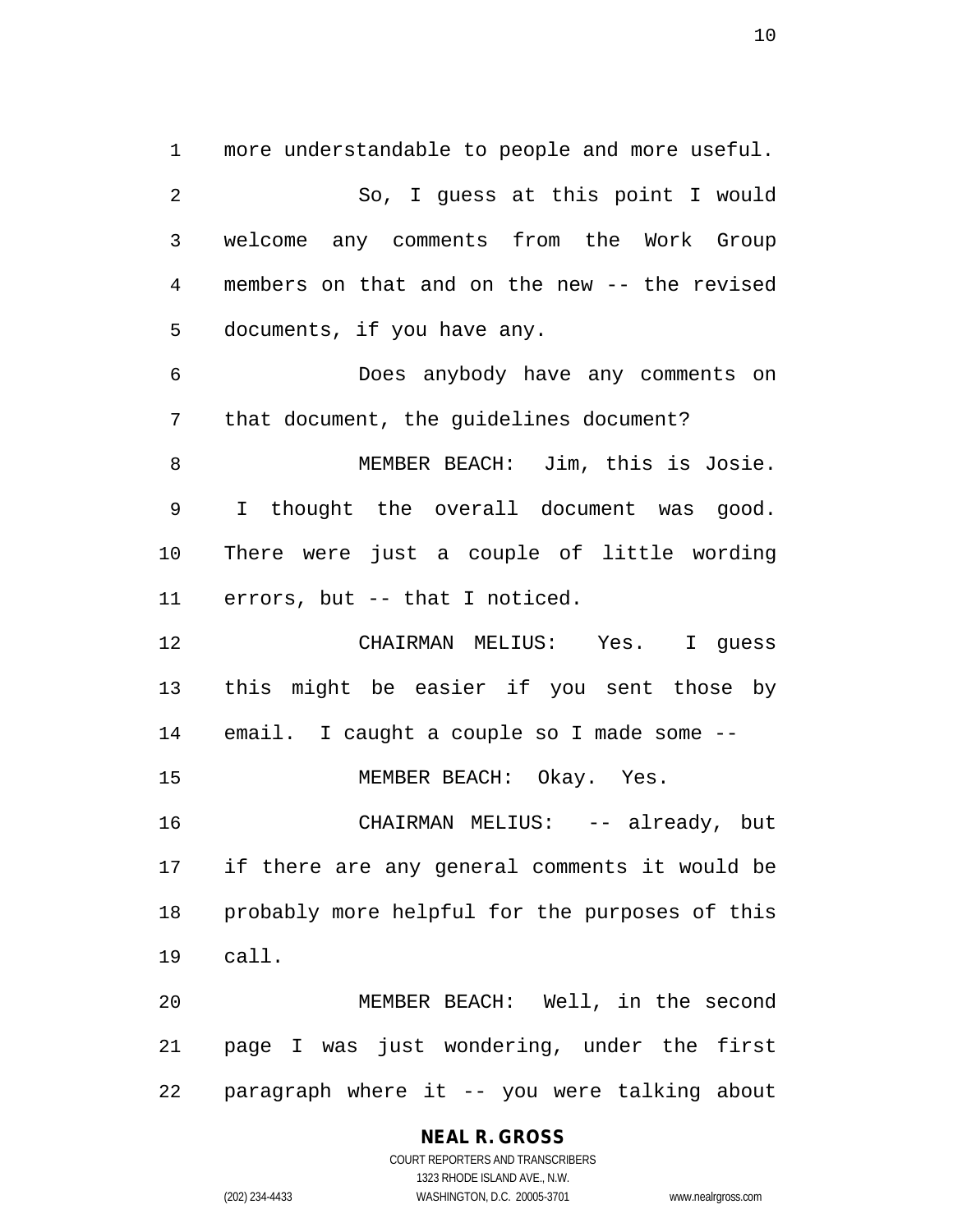1 incidents, exposures resulting in these 2 incidents, and then you say SC&A working 3 paper.

4 And then I was wondering, November 5 17th, 2006, was that just an incident? I was 6 trying to go back through the document to see. 7 It just kind of left me wondering.

8 CHAIRMAN MELIUS: No. The -- I'm 9 sorry. I may not have had that or -- there 10 was an SC&A working paper from November 2006 11 called Parsing Health Endangerment Criteria.

12 MEMBER BEACH: Oh, okay.

13 CHAIRMAN MELIUS: It was -- came 14 from when we were first -- the Work Group was 15 first discussing this 250-day issue, and we 16 went through it and analyzed, and in 17 particular what I was referencing that for was 18 we had reviewed -- summarized some of the 19 information on criticality incidents.

20 MEMBER BEACH: Okay.

21 CHAIRMAN MELIUS: And realizing 22 that's when this part of the discussion of

# **NEAL R. GROSS**

COURT REPORTERS AND TRANSCRIBERS 1323 RHODE ISLAND AVE., N.W. (202) 234-4433 WASHINGTON, D.C. 20005-3701 www.nealrgross.com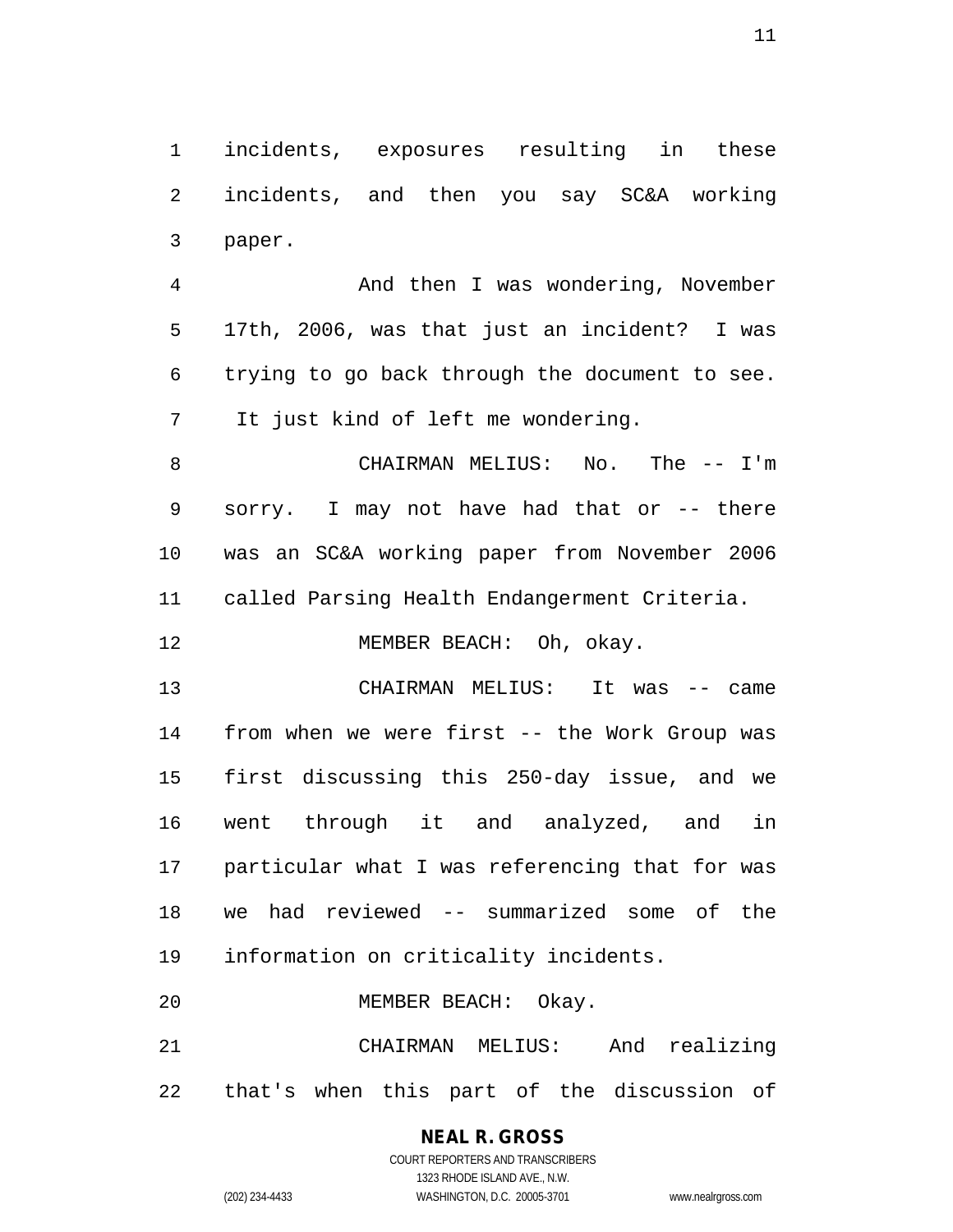1 that and the follow-up to that was sort of we, 2 you know, realized that criticality incidents 3 involved a -- potentially a wide range of 4 exposures.

5 MEMBER BEACH: Okay. Thank you. 6 MEMBER ZIEMER: This is Ziemer. I 7 think probably if Josie doesn't have that, we 8 probably should make -- have SC&A send her a 9 copy.

10 It's good background information. 11 I think there was a list of, for example, of 12 all of the -- I think the test of the -- the 13 specific tests as well as incidents such as 14 Ames or events such as those at Ames and 15 others.

16 So, it was a pretty extensive 17 compilation of a number of situations where 18 there might have been high individual 19 exposures, just to give us some fodder for 20 thought, I think.

21 DR. MAKHIJANI: This is Arjun.

22 Dr. Ziemer, there were actually

**NEAL R. GROSS** COURT REPORTERS AND TRANSCRIBERS

1323 RHODE ISLAND AVE., N.W. (202) 234-4433 WASHINGTON, D.C. 20005-3701 www.nealrgross.com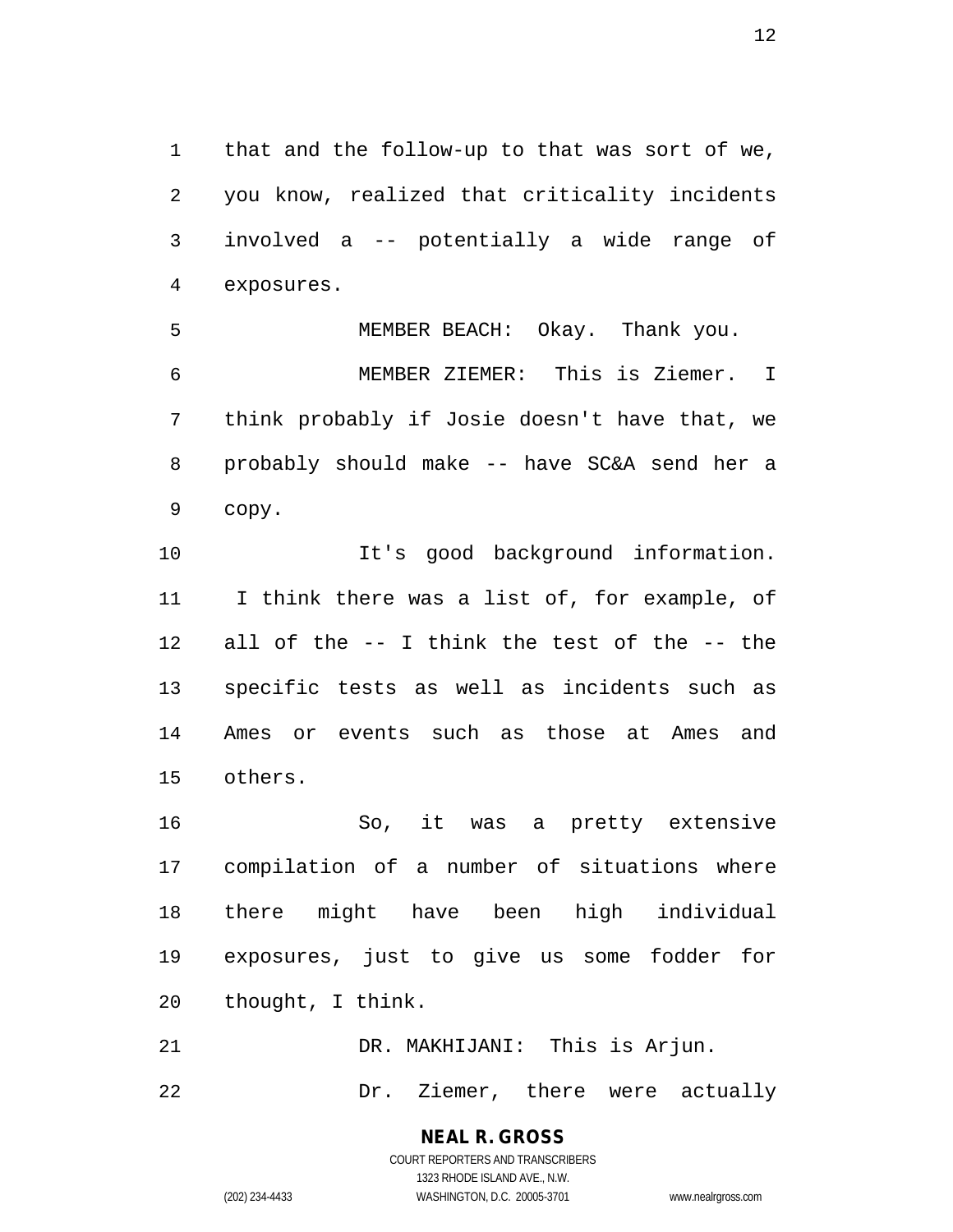1 three or four different reports. One was the 2 one that --

3 MEMBER ZIEMER: That's right. 4 There were.

5 DR. MAKHIJANI: -- Dr. Melius was 6 referring to, which was the survey of 7 criticality incidents. Then the one you were 8 referring to, I think, was a specific report 9 to NTS, and then there were two reports on 10 Ames.

11 MEMBER ZIEMER: Oh, yes.

12 DR. MAKHIJANI: And I'd be happy 13 to collect them and send them --

14 MEMBER ZIEMER: Probably it would 15 be good if Josie had all of the materials --

16 DR. MAKHIJANI: I will collect 17 them right now and email them to her.

18 MEMBER ZIEMER: Yes.

19 MEMBER BEACH: Thanks. And I 20 honestly think I probably have most of them. 21 It just -- it wasn't clear to me what that 22 was. So, thank you for the explanation.

**NEAL R. GROSS**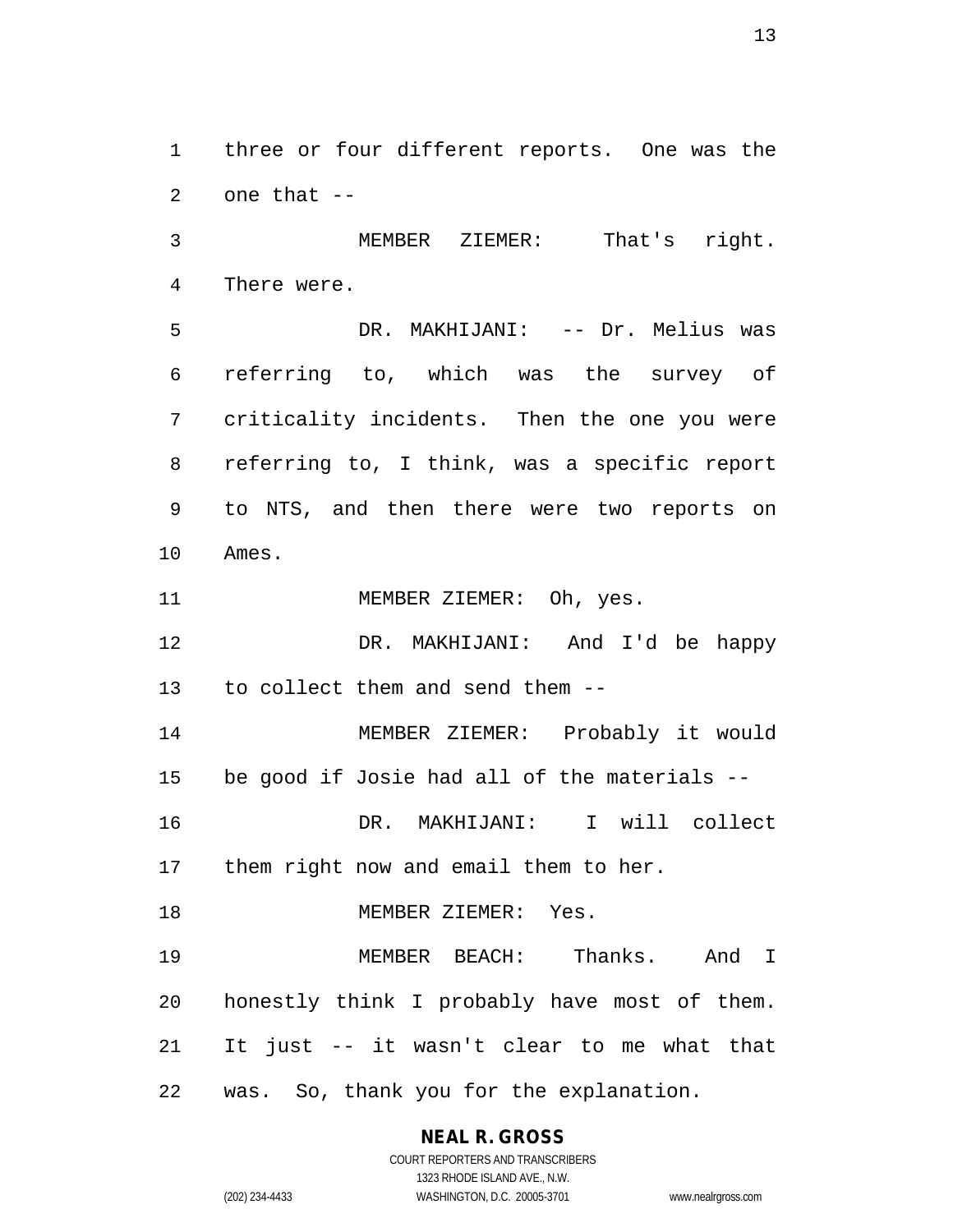1 CHAIRMAN MELIUS: Yes. And that 2 has -- one that's referenced in the guidelines 3 as a listing. It's based on tables with a 4 listing of a number of criticality incidents, 5 both in the United States and in other 6 countries that have been documented.

7 It gives some idea of what was the 8 potential level of exposure, something about 9 the incident, criticality incident itself, and 10 how many people exposed and things like that.

11 And I think it was just sort of 12 useful to get a better understanding on the 13 range of exposures that might be associated 14 with such an incident.

15 MEMBER ROESSLER: Jim, this is 16 Gen. I have a -- sort of a general comment. 17 I did -- I looked at your first -- well, one 18 version, earlier version of the guidelines, 19 and then this recent one, and it's 20 substantially improved.

21 I particularly like the four 22 examples, because they do give real situations

> **NEAL R. GROSS** COURT REPORTERS AND TRANSCRIBERS 1323 RHODE ISLAND AVE., N.W. (202) 234-4433 WASHINGTON, D.C. 20005-3701 www.nealrgross.com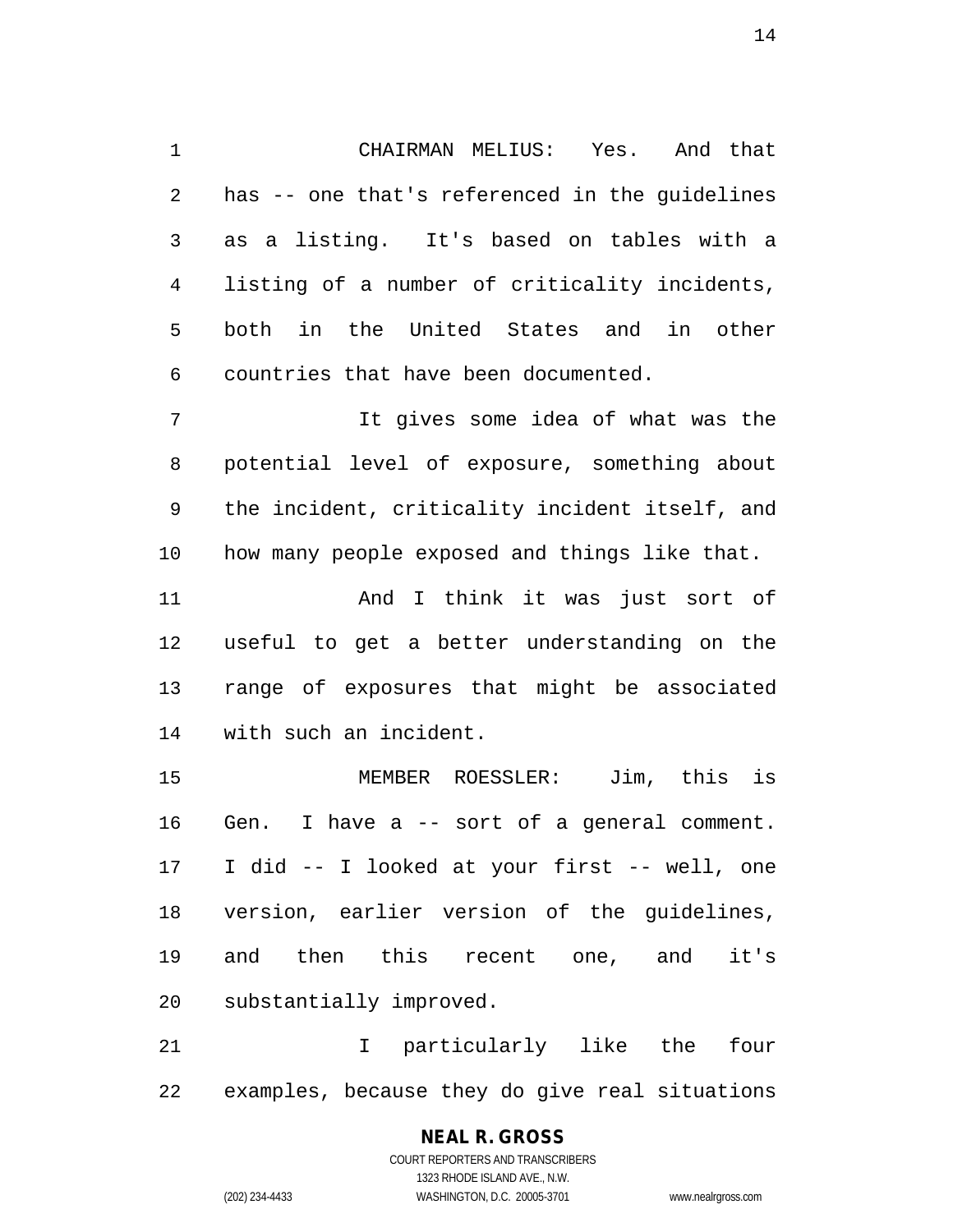1 where I think this can apply, the biological 2 dosimeters, the early exposure estimates and 3 so on.

4 But what I'm having a hard time 5 trying to figure out what's going to happen 6 from here on if we adopt this. It seems to me 7 that this is going to be an individual 8 decision, certainly good examples and good 9 guidelines, but it still is going to be a 10 really difficult thing to put into, you know, 11 really make work.

12 CHAIRMAN MELIUS: I agree. And 13 we've struggled with this for quite a while, 14 and I think we hope to have something, I would 15 say more -- a little bit more straightforward, 16 and I think, you know, discussions in the Work 17 Group at the last meeting, we had  $a -1$  think 18 we came to the realization that there was no 19 easy way of doing this, and that it was going 20 to be looking at individual situations and 21 evaluating them in the context of some overall 22 guidelines.

#### **NEAL R. GROSS**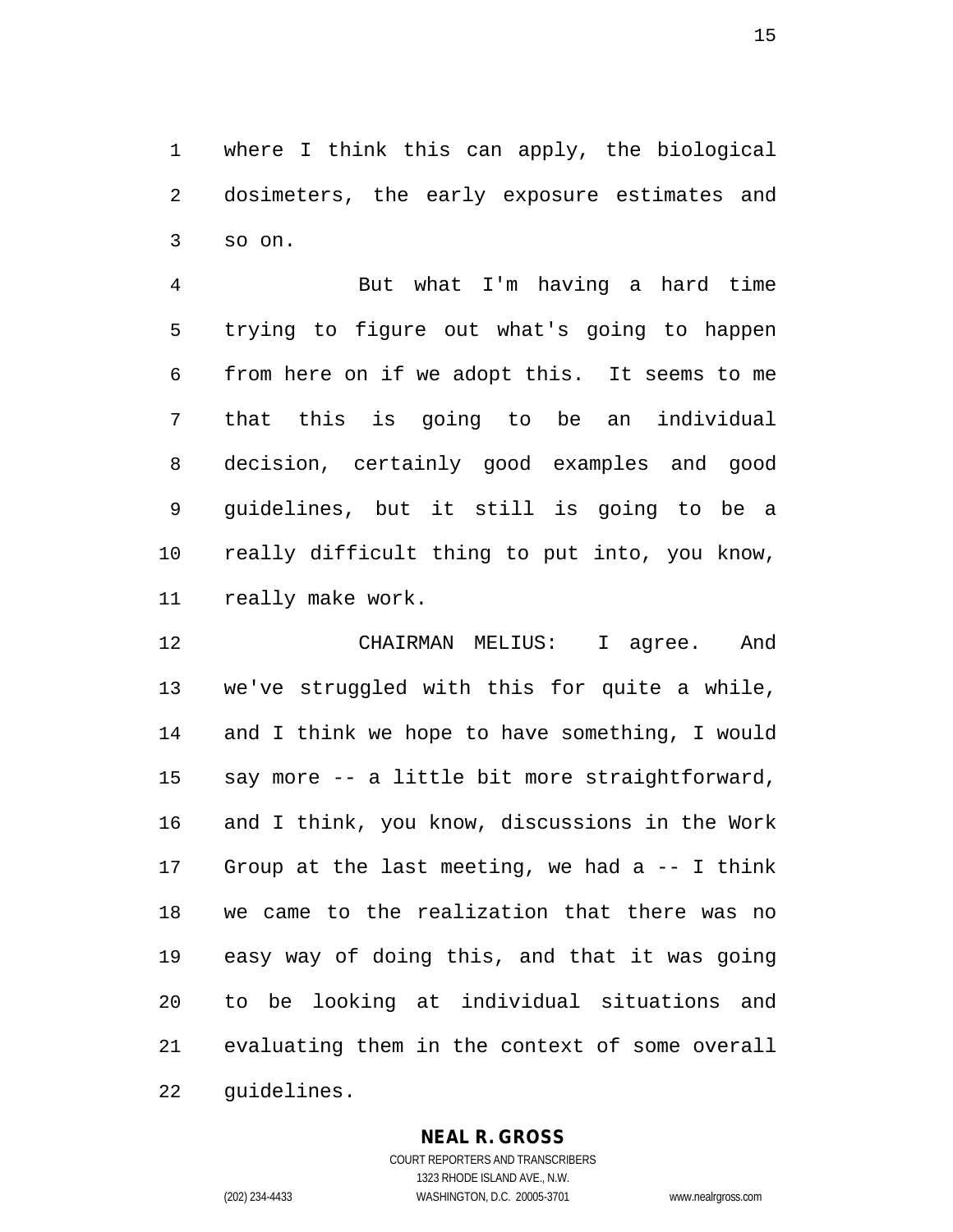1 But those overall guidelines would 2 not -- hopefully they'll be helpful, but they 3 want -- it will still take a close examination 4 of the particular situations in order to be 5 able to reach a conclusion, and to make a 6 decision on it.

7 Hopefully, it can be done in a way 8 that looks at the overall site, that it 9 wouldn't have to be, you know, sites where 10 there's multiple incidents we'd be able to 11 sort of sort through it in some way, but I'm 12 not really even sure of that because the so-13 called discrete incidents at a particular site 14 can vary quite a lot.

15 And even deciding what's a 16 discrete incident may be difficult, 17 particularly in some of the early sites where 18 the -- you know, the records aren't very 19 descriptive of what -- where -- situations 20 where people are being exposed. I think in 21 particular the Metallurgical Lab situation. 22 So, you're correct. I mean, Gen,

> **NEAL R. GROSS** COURT REPORTERS AND TRANSCRIBERS

1323 RHODE ISLAND AVE., N.W. (202) 234-4433 WASHINGTON, D.C. 20005-3701 www.nealrgross.com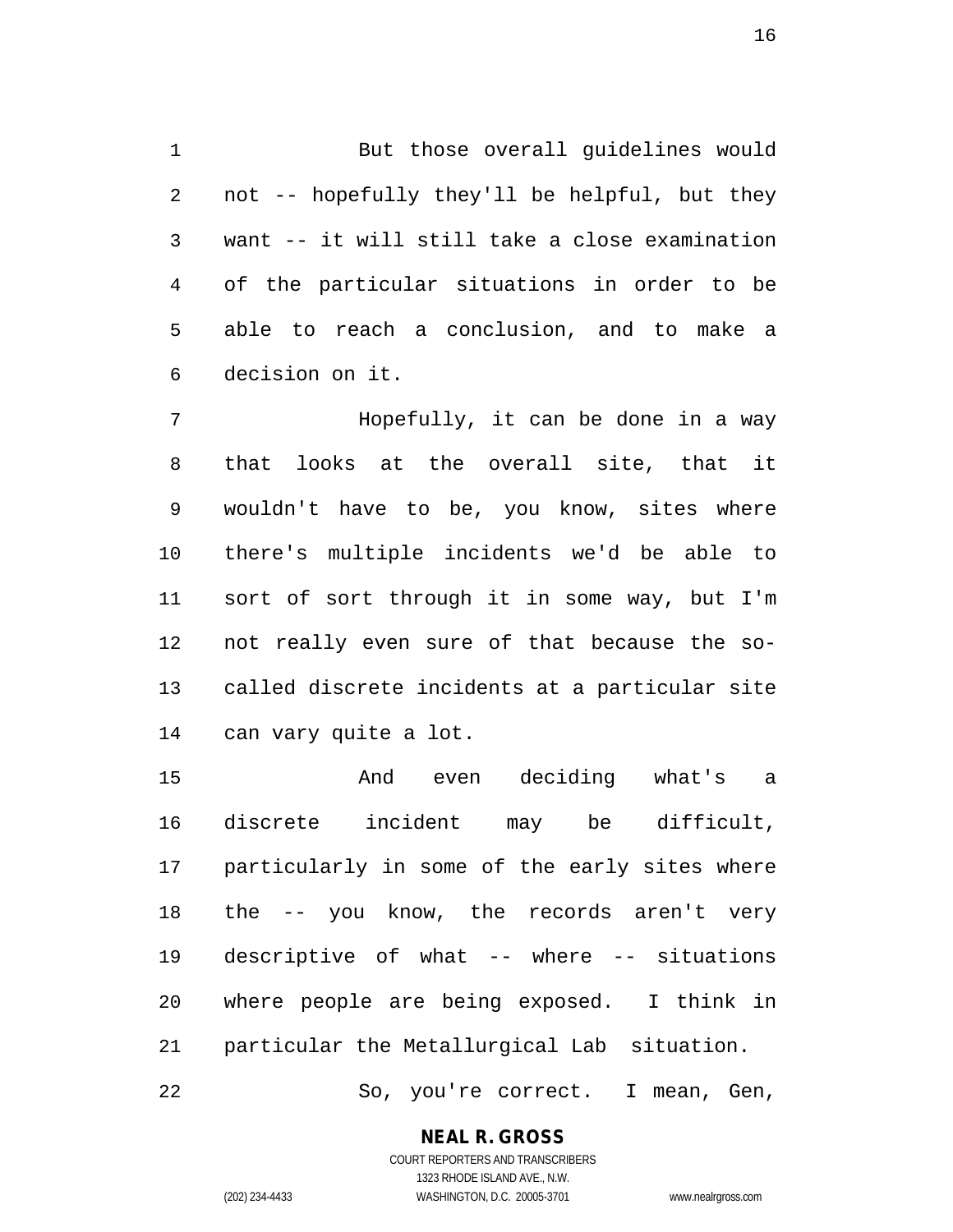1 it's going to be a case-by-case, and hopefully 2 we can come up with at least a framework for 3 making that judgment. It would be -- mean 4 that we could at least be consistent about how 5 we do it compared to the claimants that are 6 involved in those incidents.

7 So we're at least reaching that 8 and maybe after we go through some examples or 9 situations and by that it will come easier, 10 but it is not a simple straightforward 11 situation.

12 MEMBER ROESSLER: Well, then let 13 me ask a follow-up question. When a decision 14 needs to be made, will it be our Work Group 15 making the decision? Will it be -- or making 16 a preliminary decision, then presenting it to 17 the Board, or just what will the procedure be? 18 CHAIRMAN MELIUS: I think it may 19 be that or the situations for the sites that 20 have already been referred to the Work Group, 21 which are the, I think, the three that are 22 listed there, Ames, Metallurgical Labs and

#### **NEAL R. GROSS**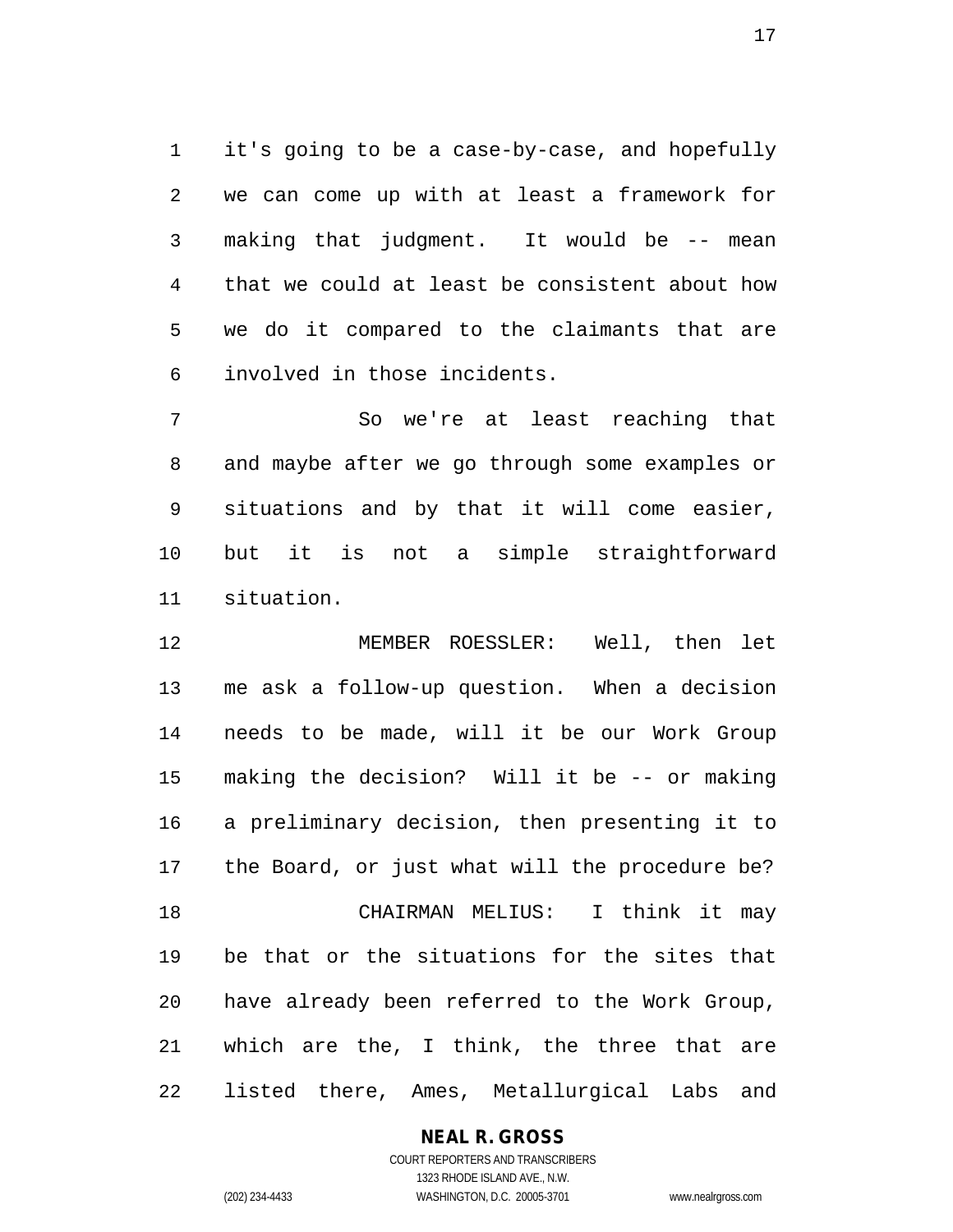1 Nevada Test Site.

2 It also may be that some of these 3 may be situations where NIOSH will now go back 4 and look at some of these sites themselves and 5 then say, well, maybe, you know, this is -- 6 and I think we have to decide how that process 7 will work.

8 But I think that would be in the 9 future. Now, again, I think I'd like -- I 10 think it would be good if we -- the Guidelines 11 were helpful enough that another -- other work 12 groups, for example, were looking at sites 13 would -- where there are -- there have been 14 incidents, it might fit into this situation or 15 these guidelines -- we'd also make a judgment. 16 They do or they do not. Or, they, you know, 17 do or do not warrant further examination, and 18 then I think we need to make a judgment as to, 19 you know, whether -- what's the best place for 20 the Board to -- the most efficient way and the 21 best case for the Board to be able to do that. 22 I mean, one example even came up

**NEAL R. GROSS**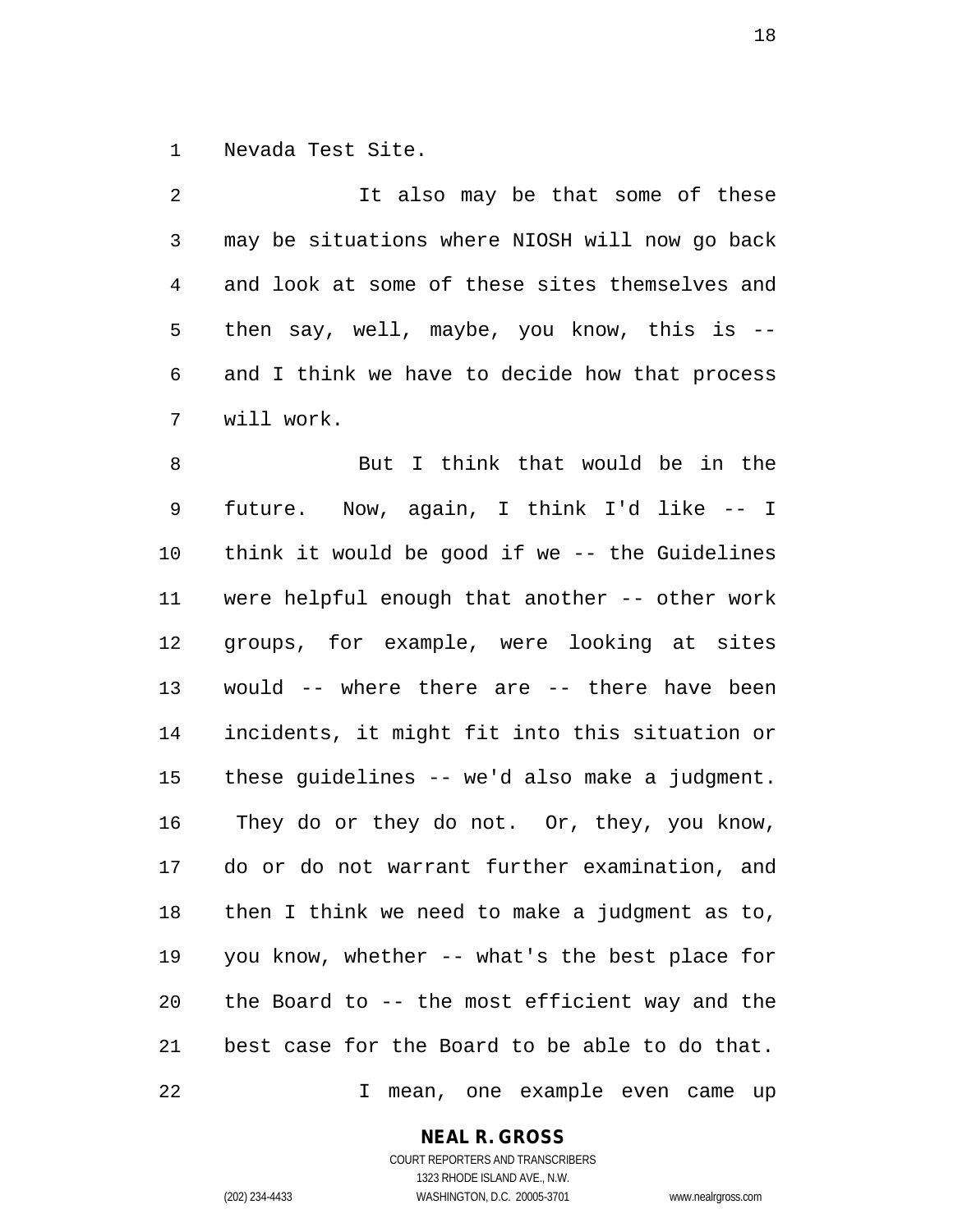1 in the review paper that Arjun did, SC&A did, 2 on Nevada Test Site was that where the above-3 ground testing we had started to look at some 4 of the incidents there that might fit under 5 these criteria, but for below-ground, 6 underground testing, we had not, and there may 7 be -- very well be incidents there that might 8 -- and we may want to at some point charge 9 SC&A with reviewing those, those incidents in 10 more detail.

11 But I know it's not a yes or no 12 answer, and I think we need to decide and -- 13 something we need to, you know, possibly make 14 a recommendation to the entire Board in terms 15 of how we think these should be handled.

16 MEMBER ROESSLER: Okay, that helps, 17 Jim.

18 CHAIRMAN MELIUS: Yes. I don't 19 think that's going to be -- we need to try to 20 work -- at least my feeling would be we -- 21 this Work Group, to try to at least work 22 through the one -- the situations that have

#### **NEAL R. GROSS**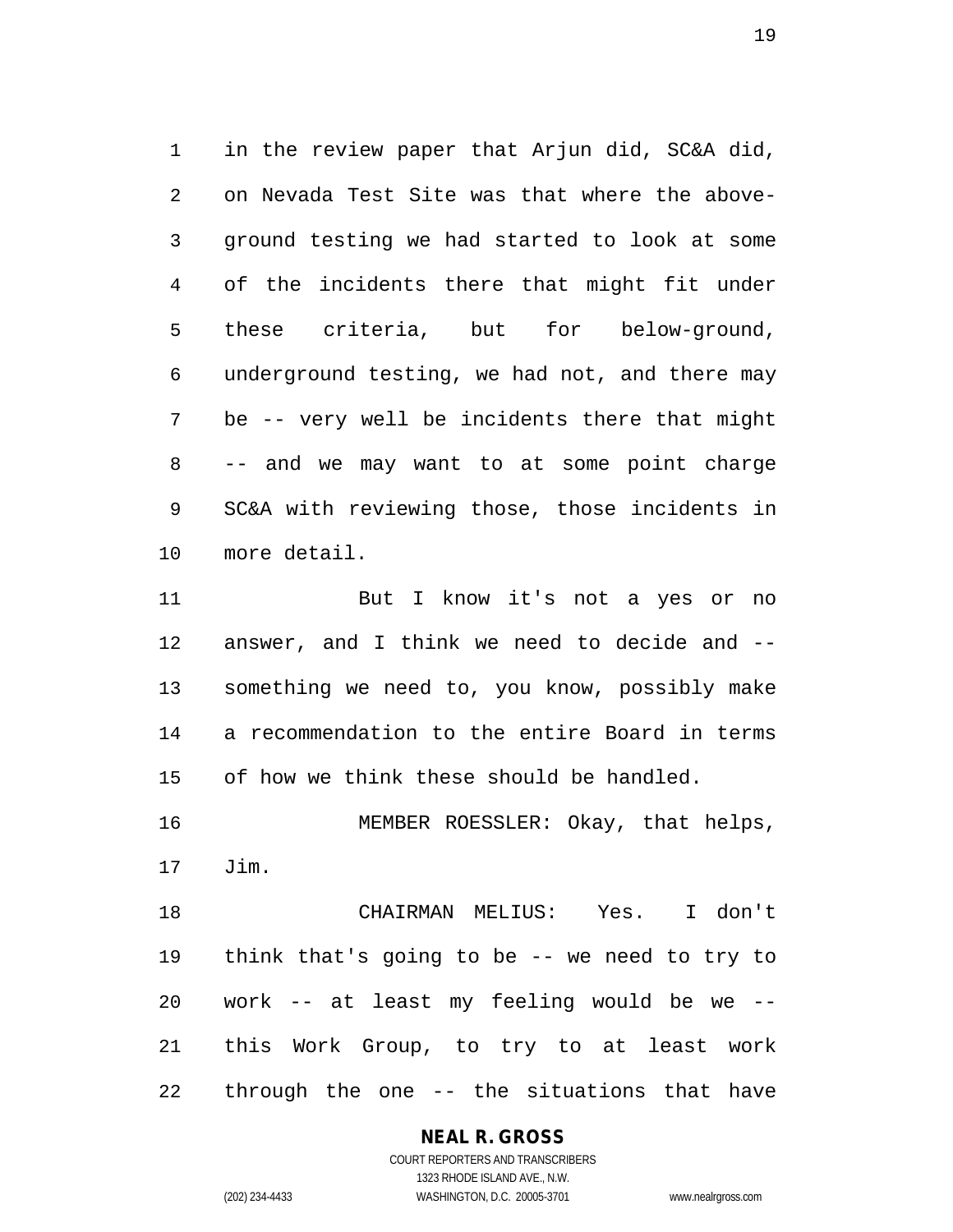1 been referred to us already, which are Ames, 2 Met Lab and Nevada Test Site.

3 DR. MAKHIJANI: Dr. Melius, may I 4 ask a question on the last paragraph of your 5 guidelines, the last definition issues 6 paragraph --

7 CHAIRMAN MELIUS: Yes.

8 DR. MAKHIJANI: -- if it's 9 appropriate for me to do so?

10 CHAIRMAN MELIUS: Go ahead, Arjun. 11 DR. MAKHIJANI: Yes. Were you 12 thinking of two different kinds of approaches 13 here, one where, you know, workers were 14 employed at the site or involved in, you know, 15 substantive activities there relating to the 16 production or testing or whatever, would be 17 covered if they were less than 250 days 18 because there's evidence of incidents and a 19 separate category of SEC possibilities that we 20 know there was X incident where a radium 21 source was not handled according to the rules 22 and the doses were exceeded and there were

#### **NEAL R. GROSS**

COURT REPORTERS AND TRANSCRIBERS 1323 RHODE ISLAND AVE., N.W. (202) 234-4433 WASHINGTON, D.C. 20005-3701 www.nealrgross.com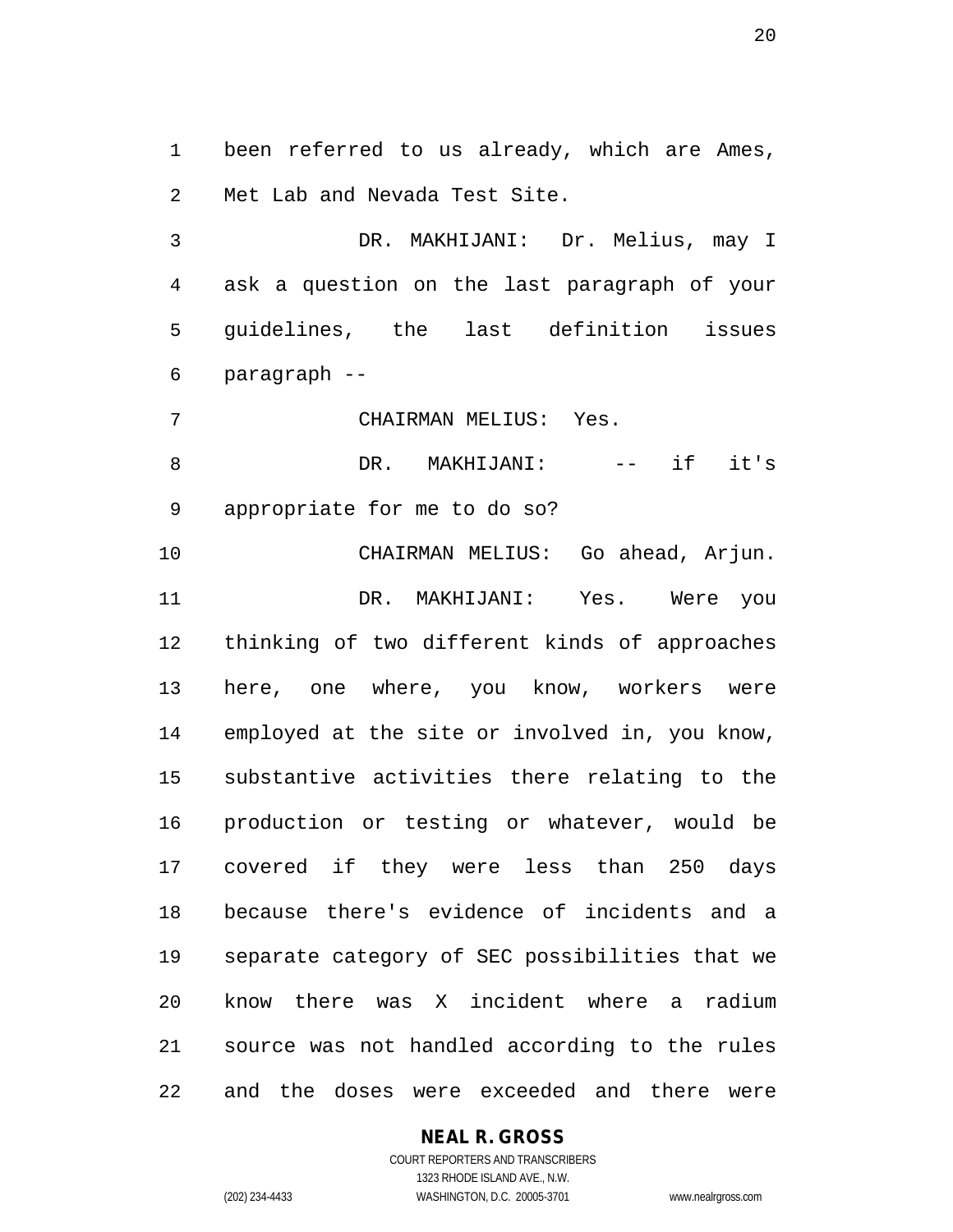1 white blood cell changes, so anybody who was 2 involved in that incident can file an SEC 3 petition?

4 Were you thinking of two separate 5 categories or just around specific incidents 6 and you have to file a specific petition or -- 7 I'm wasn't quite clear about that.

8 CHAIRMAN MELIUS: Well, it may not 9 be clear. What I was trying to address there 10 was, I think that the way the -- the way I 11 understand the regulations are that the 12 regulations apply to a single discrete 13 incident.

14 And yet we had situations where 15 there may -- in our Work Group, this past Work 16 Group meeting in discussions we talked about 17 situations where there are multiple discrete 18 incidents.

19 DR. MAKHIJANI: Right.

20 CHAIRMAN MELIUS: Ames was one 21 example.

22 DR. MAKHIJANI: Right.

#### **NEAL R. GROSS**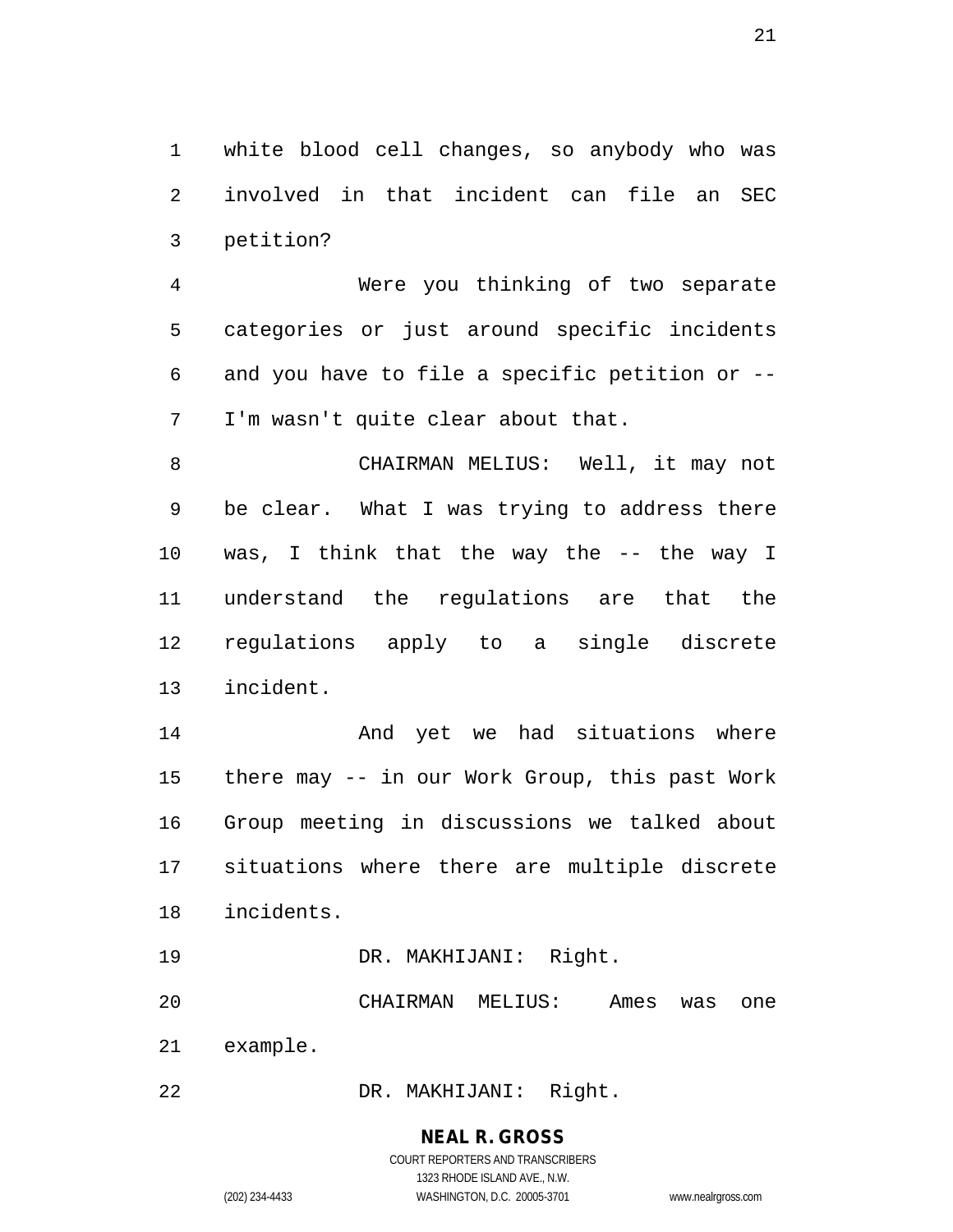1 CHAIRMAN MELIUS: And I think I 2 was -- what I was trying to clarify there was 3 that that -- the first draft I had that mixed 4 in with the guidelines to, you know, the 5 judgment of a discrete incident and that, I 6 think, was confusing and probably wasn't 7 appropriate, was that, trying to at least put 8 a place-holder in there that at some point we 9 would have to also take into account the fact 10 there may be multiple incidents that we -- 11 there would be different amounts of 12 information available about what extent people 13 would be present at those incidents.

14 There would also be questions 15 about how many incidents was a person exposed 16 to and so forth.

17 So the health endangerment 18 criteria really just would apply to a discrete 19 incident, but it might be that when we then -- 20 say, we had a finding that there was a 21 discrete incident with high exposures that 22 there -- that in terms of developing the Class

#### **NEAL R. GROSS**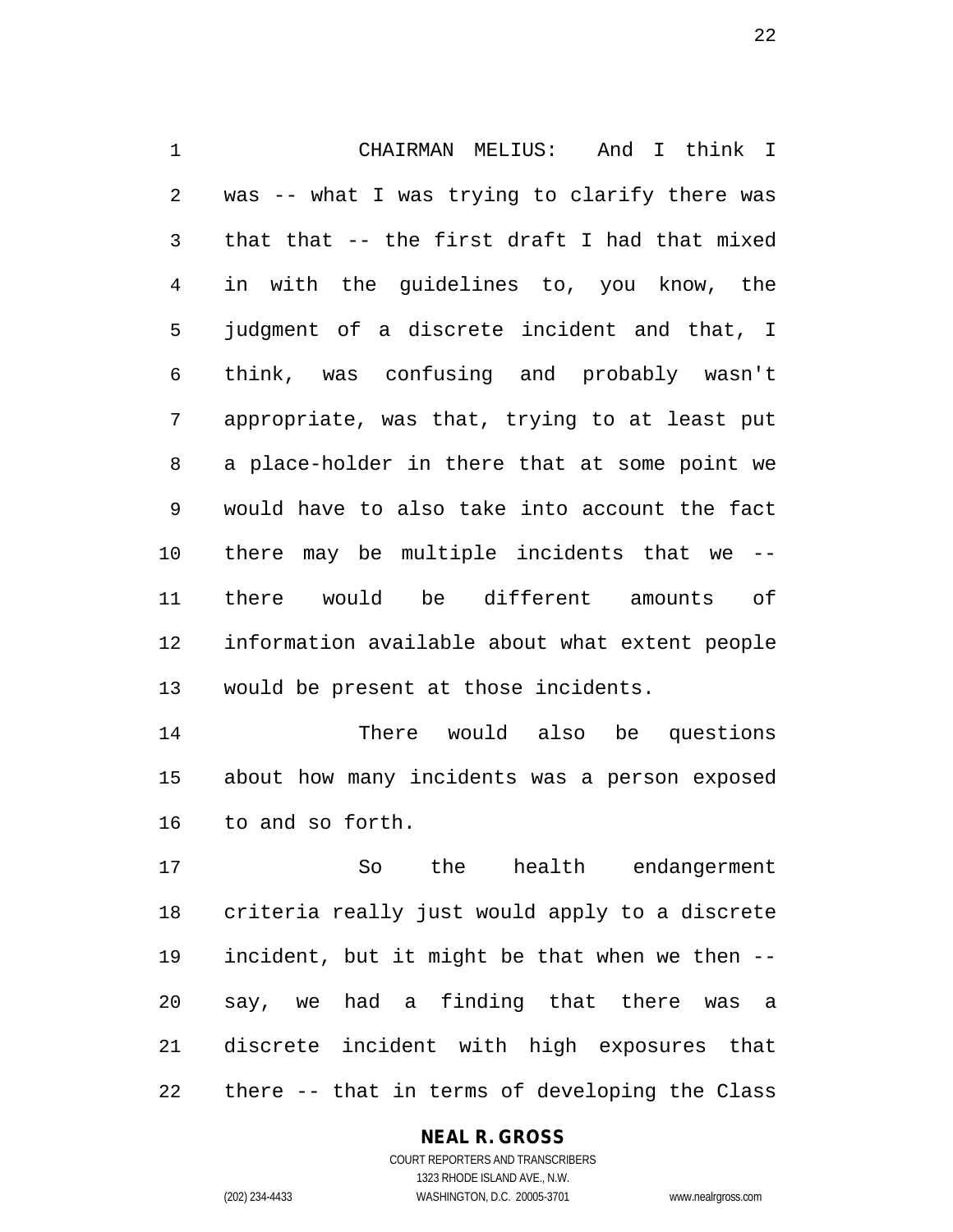1 Definition, of how that -- how to make that 2 operational, one would then at that point be 3 taking into account the fact that there were 4 multiple incidents.

5 So, you are correct, Arjun, that 6 there are, I think, a few situations that we 7 would have to wrestle with. One is -- I guess 8 I'm thinking of Ames where there were like 9 multiple incidents and it was sort of how do 10 we -- or how to deal with that.

11 And then the second one, second 12 Class Definition issue is maybe that we would 13 have a single discrete incident, but we would 14 also -- or maybe more than one, but -- at a 15 site, but we would -- there would also be 16 uncertainty about who was present at that 17 incident.

18 To know that there was, you know, 19 a certain work force that was there during a, 20 obviously a certain time period, but exactly 21 who was included in that work force was 22 unclear.

#### **NEAL R. GROSS**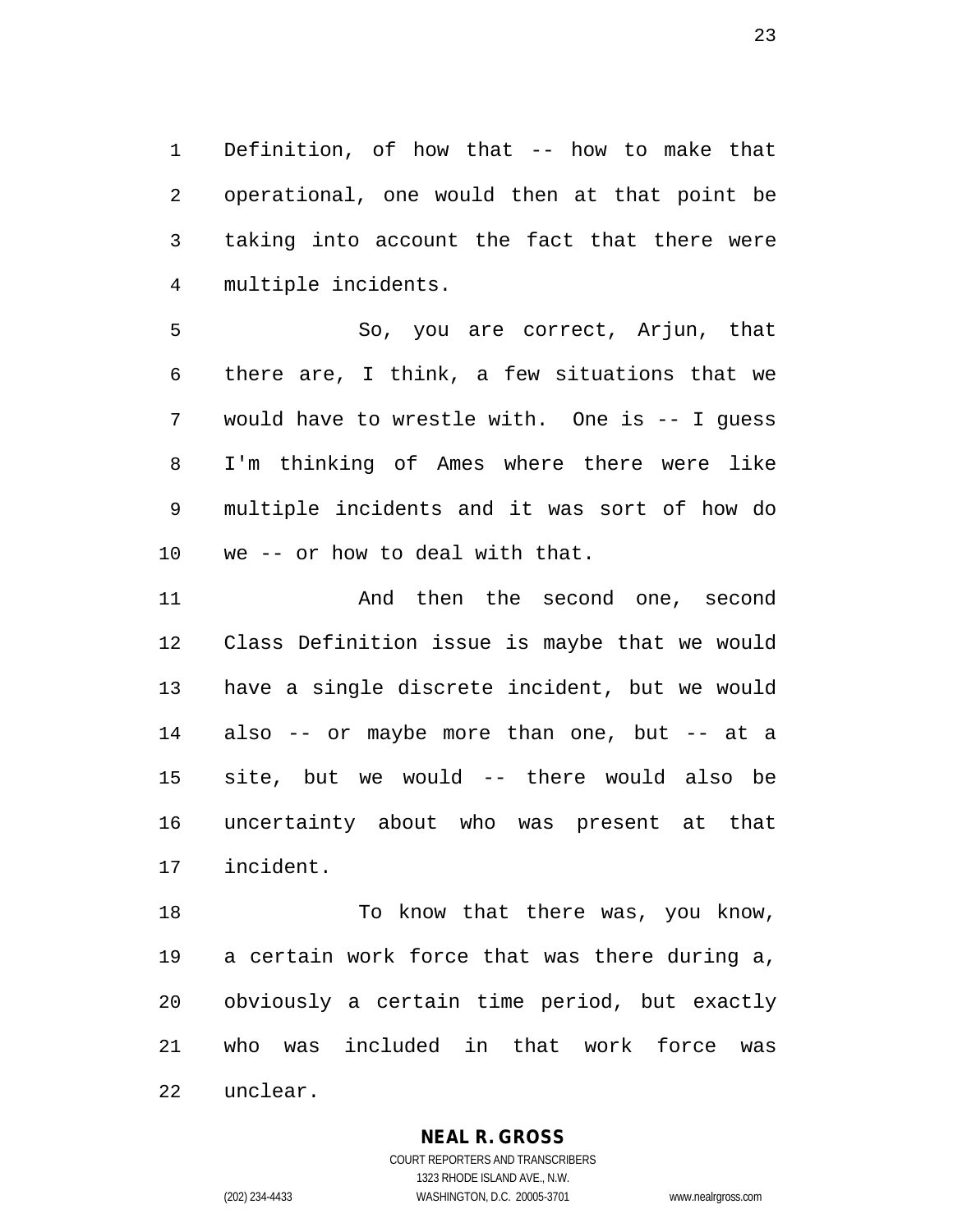1 And that came out of looking at 2 some summary that you did on Met Lab and on 3 Nevada Test Site where it appeared that at 4 least on some of the incidents there was 5 uncertainty as to about who was present and 6 how we would then -- you know, if we had made 7 a determination that that would involve that 8 incident which involved health endangerment, 9 we then would have to figure out how do we 10 make a -- we determine who was there and focus 11 that Class in an appropriate way.

12 It obviously wouldn't be 13 absolutely everybody who had ever worked or 14 whatever, but it would be during a time period 15 and some way of trying to focus that more.

16 Again, it would depend on the 17 amount -- the records that were available on 18 that incident.

19 MEMBER ZIEMER: Dr. Melius, can I 20 comment also? This Ziemer.

21 CHAIRMAN MELIUS: Yes, please.

22 MEMBER ZIEMER: I think one of the

**NEAL R. GROSS** COURT REPORTERS AND TRANSCRIBERS

1323 RHODE ISLAND AVE., N.W. (202) 234-4433 WASHINGTON, D.C. 20005-3701 www.nealrgross.com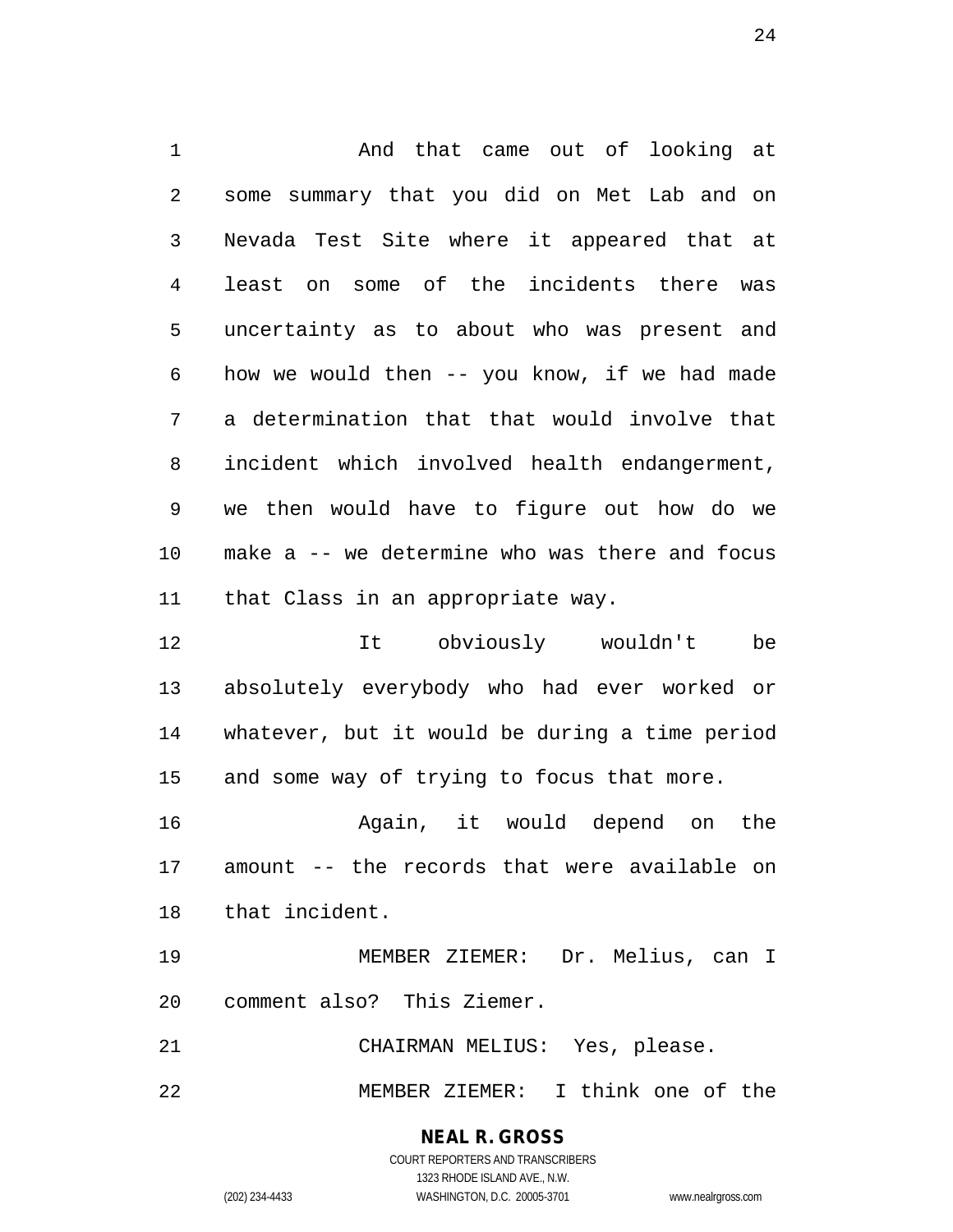1 items we need to keep in mind that, Arjun, is, 2 I believe under the law we can't sort of add 3 up smaller incidents and say that these 4 constitute a bigger one or something like 5 that, partially because we don't know the 6 magnitude of these to start with.

7 But if there are -- in my mind, if 8 there are multiple incidents you could perhaps 9 talk in terms of the increased probability of 10 someone being subject to an incident during 11 the period under 250 days.

12 So, it might -- and I suppose we'd 13 have to hear from counsel on this as to 14 whether legally you can approach it this way, 15 but if you had a site with a single incident, 16 you'd have to be able to place someone there 17 at that incident in terms of time and 18 location.

19 But if you had a site like Ames 20 where you had multiple incidents and you 21 weren't quite sure how -- who was there, when 22 and so on, it seems to me at least

> **NEAL R. GROSS** COURT REPORTERS AND TRANSCRIBERS 1323 RHODE ISLAND AVE., N.W. (202) 234-4433 WASHINGTON, D.C. 20005-3701 www.nealrgross.com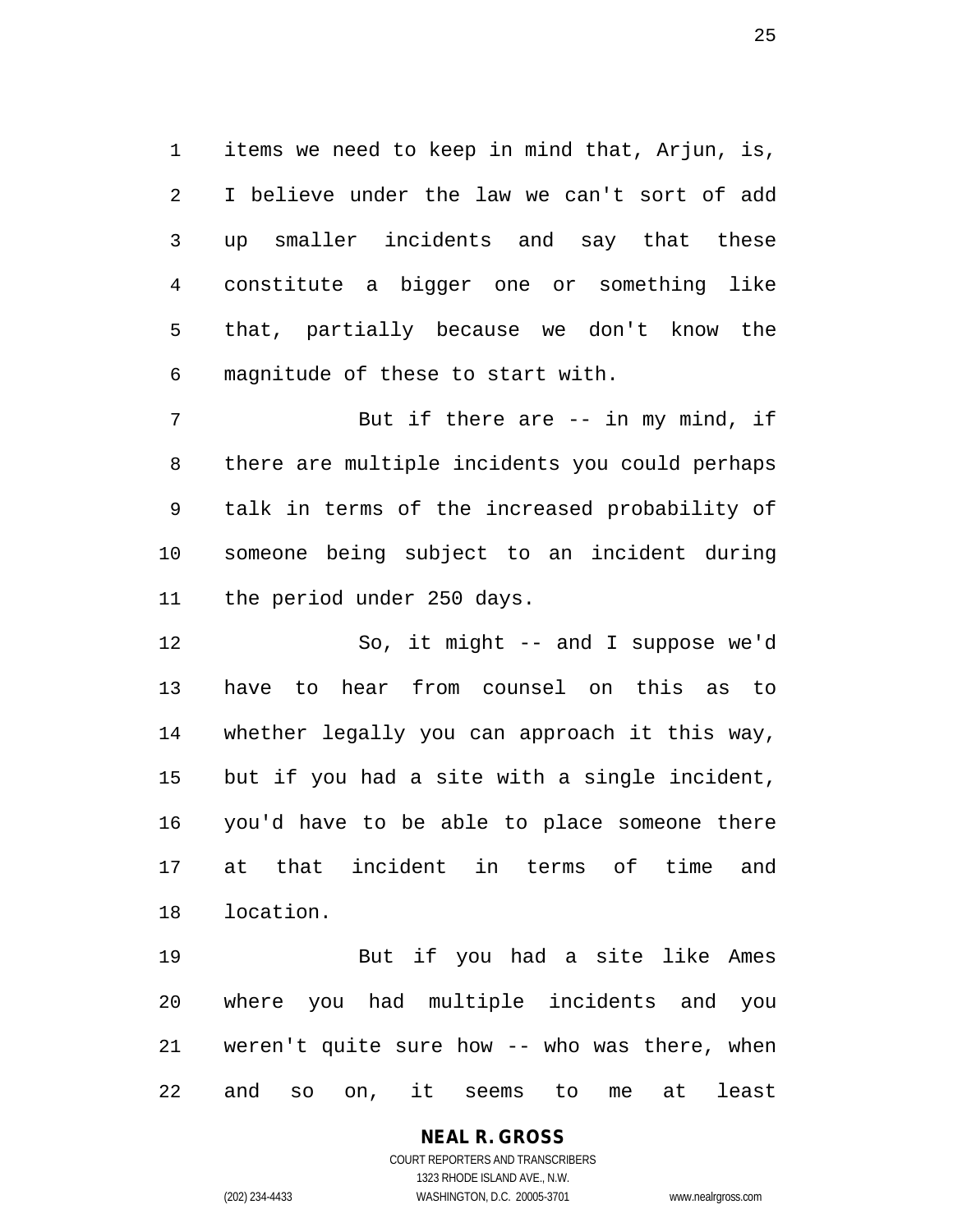1 conceptually, if there were multiple incidents 2 you could talk about the probability that 3 someone might have been exposed to an incident 4 during their working periods.

5 If, perhaps -- perhaps it might be 6 approached that way. I'm not sure from the 7 legal point of view if we have to actually 8 confirm that a person has been at an incident 9 or whether we can talk in terms of the 10 likelihood that they were there if an incident 11 or multiple incidents occurred during the year 12 of their work.

13 MS. HOWELL: Dr. Ziemer, this is 14 Emily.

15 MEMBER ZIEMER: Yes.

16 MS. HOWELL: And I kind of offer a 17 partial response to what you suggested.

18 MEMBER ZIEMER: Yes.

19 MS. HOWELL: I want to clarify, 20 you're correct. You cannot, under the current 21 regulation as written, add up multiple 22 discrete incidents. They are a discrete

### **NEAL R. GROSS**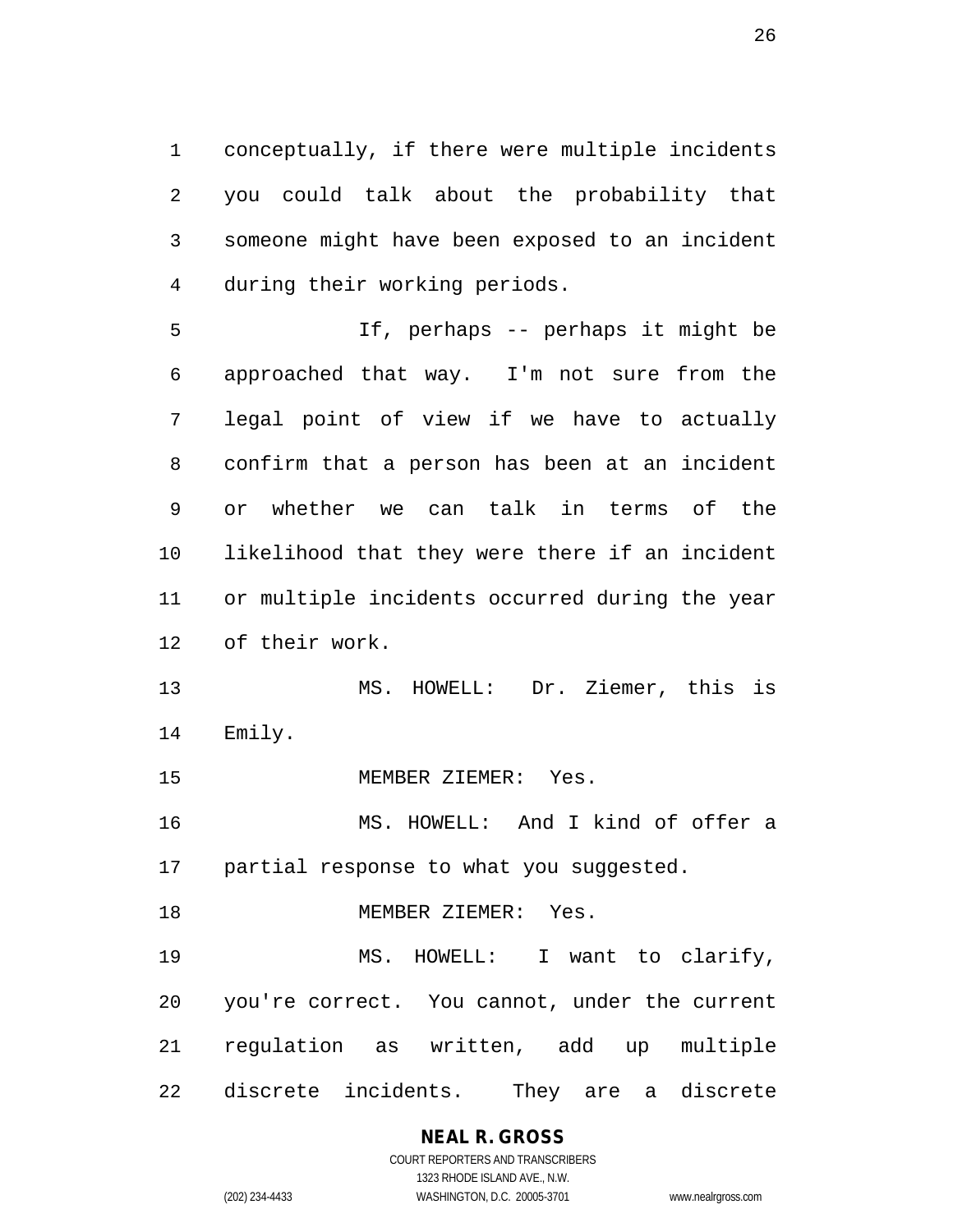1 incident and if the person was present during 2 that, then you're establishing that there was 3 a high enough exposure to meet the regulatory 4 standards and they would be added that way.

5 So, you can't add the multiple 6 ones. Now, what you're -- what I think you're 7 discussing alternatively is kind of 8 considering discrete incidences that maybe 9 were high, but not exceptionally high --

10 MEMBER ZIEMER: No, I'm not 11 thinking of that so much as simply the 12 likelihood that they were there during one of 13 the discrete incidents.

14 And of course, if there are 15 multiple incidents during the year and you 16 don't know specifically either when the 17 incidents occurred, only that they did, it 18 seems to me that if there are multiple 19 incidents, the likelihood that a person was 20 there for one of them becomes greater.

21 MS. HOWELL: Well --

22 MEMBER ZIEMER: I don't know if

# **NEAL R. GROSS**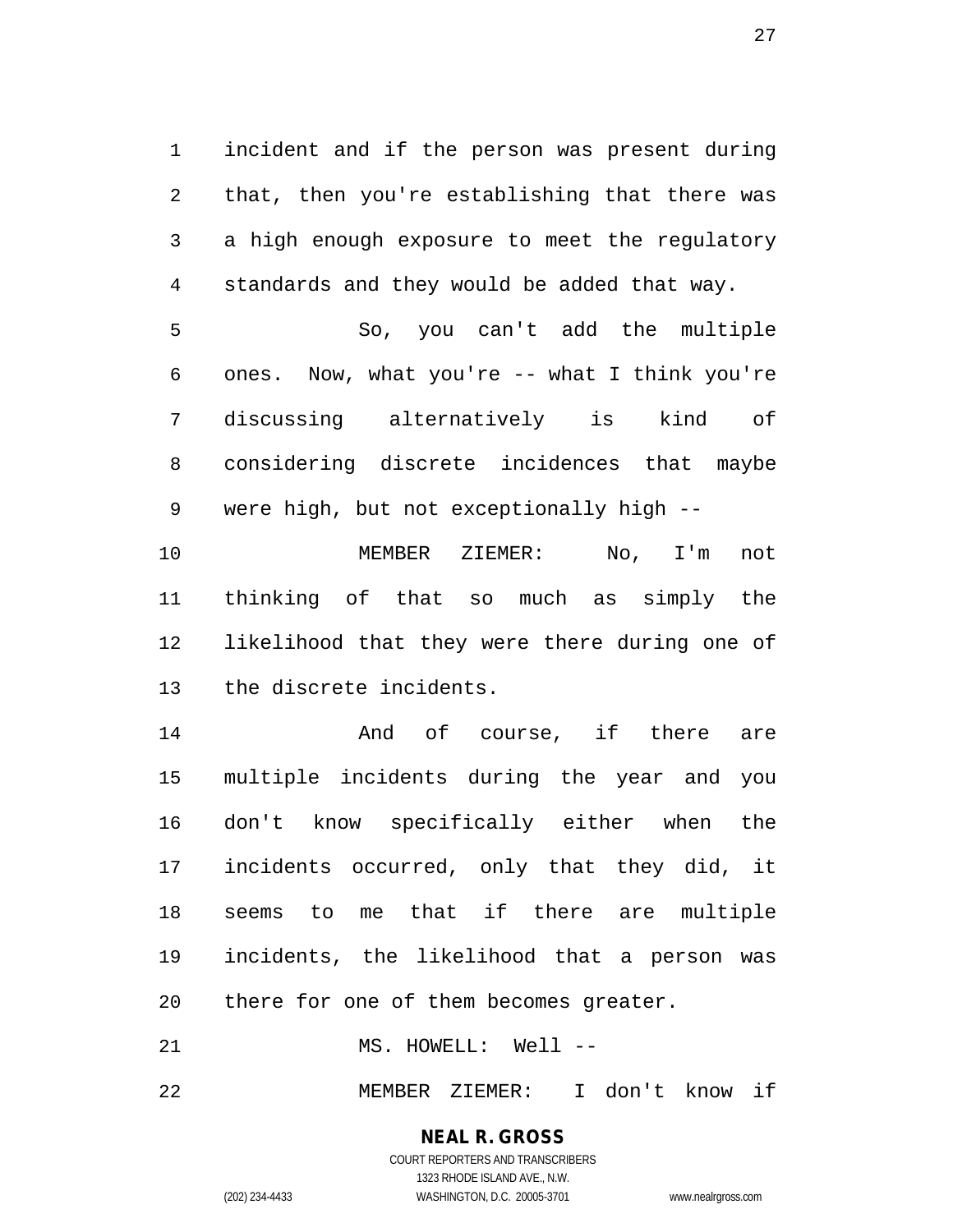1 one could think of it that way. I mean --

2 MS. HOWELL: I think -- I think, 3 you know, the Board can consider that when 4 reaching a health endangerment determination 5 in 250 days, but it shouldn't be the sole 6 criteria.

7 MEMBER ZIEMER: Oh, no. No, I  $8$  just  $-$ 

9 MS. HOWELL: And the other thing, 10 I guess, is that I would say you have to 11 separate a discrete incident from an 12 exceptionally high exposure.

13 13 I mean, for the present criteria 14 to be met, you have to meet both of those 15 requirements. But I can envision a situation 16 where you may have a series of what you would 17 consider discrete incidents, and that it was 18 not a chronic, day-to-day exposure, but they 19 did not meet the exceptionally high exposure 20 threshold.

21 And there may be some wish to kind 22 of aggregate those exposures, but

> **NEAL R. GROSS** COURT REPORTERS AND TRANSCRIBERS 1323 RHODE ISLAND AVE., N.W. (202) 234-4433 WASHINGTON, D.C. 20005-3701 www.nealrgross.com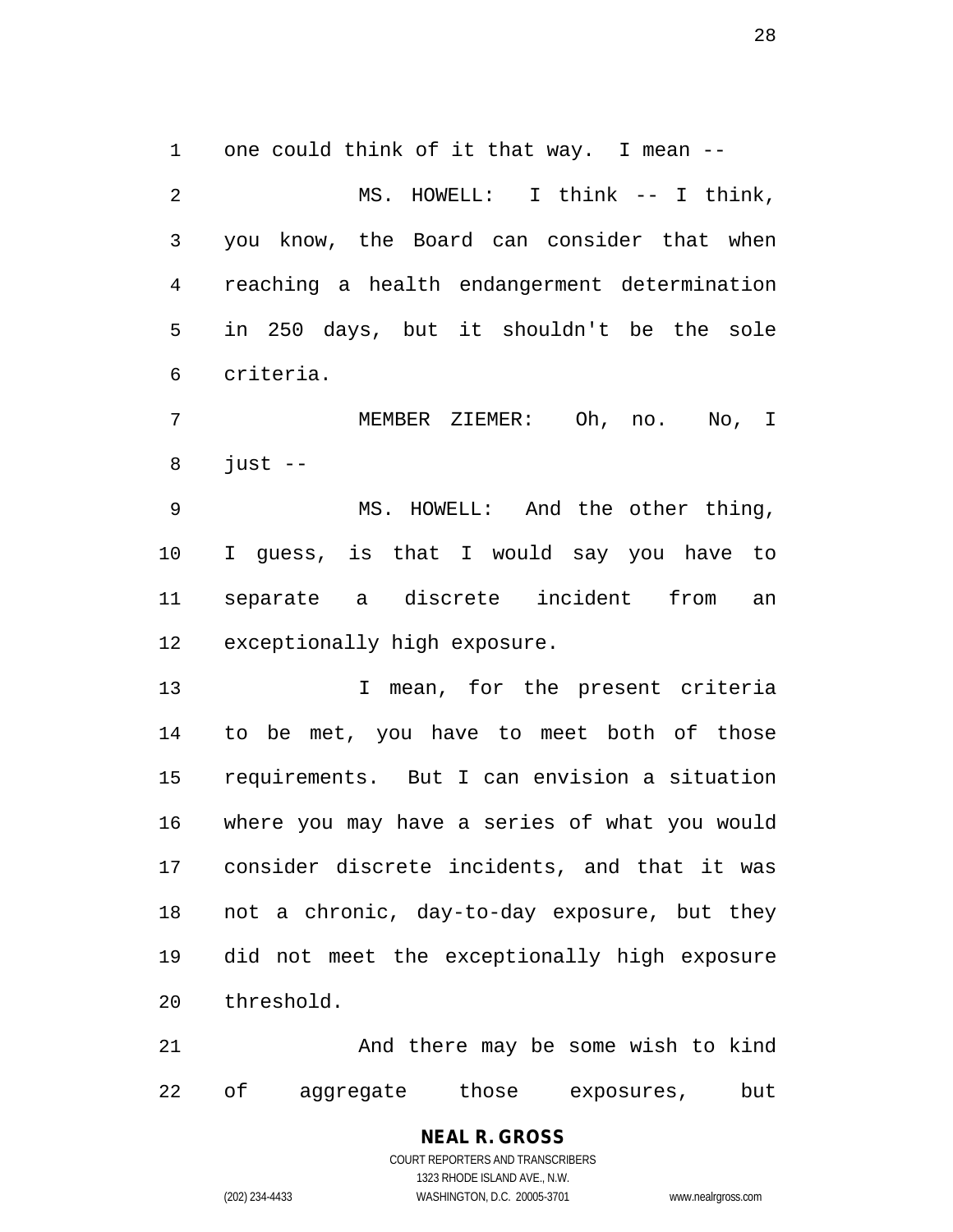1 unfortunately, under the current regulatory 2 language, we're left with either being able to 3 get there through the 250 days and, you know, 4 when you're looking at that for an SEC Class 5 under 250 days, then a series of the three 6 incidents is like one of many factors you may 7 consider, and then there's presence for a 8 single discrete incident with exceptionally 9 high exposures.

10 So, I don't know if I'm really 11 answering your question or not. Some of this 12 we're going to have to kind of look at more as 13 we hear more from all of you.

14 DR. MAKHIJANI: Dr. Ziemer. This 15 is Arjun. Because the thing I was thinking 16 of; at Ames, there were many blowouts. I 17 guess you have to judge whether a single 18 blowout qualified, but there are no records of 19 who was present, but we know that generally 20 the work force who worked there was liable to 21 be present at some time or other.

22 But in the Met Lab there was a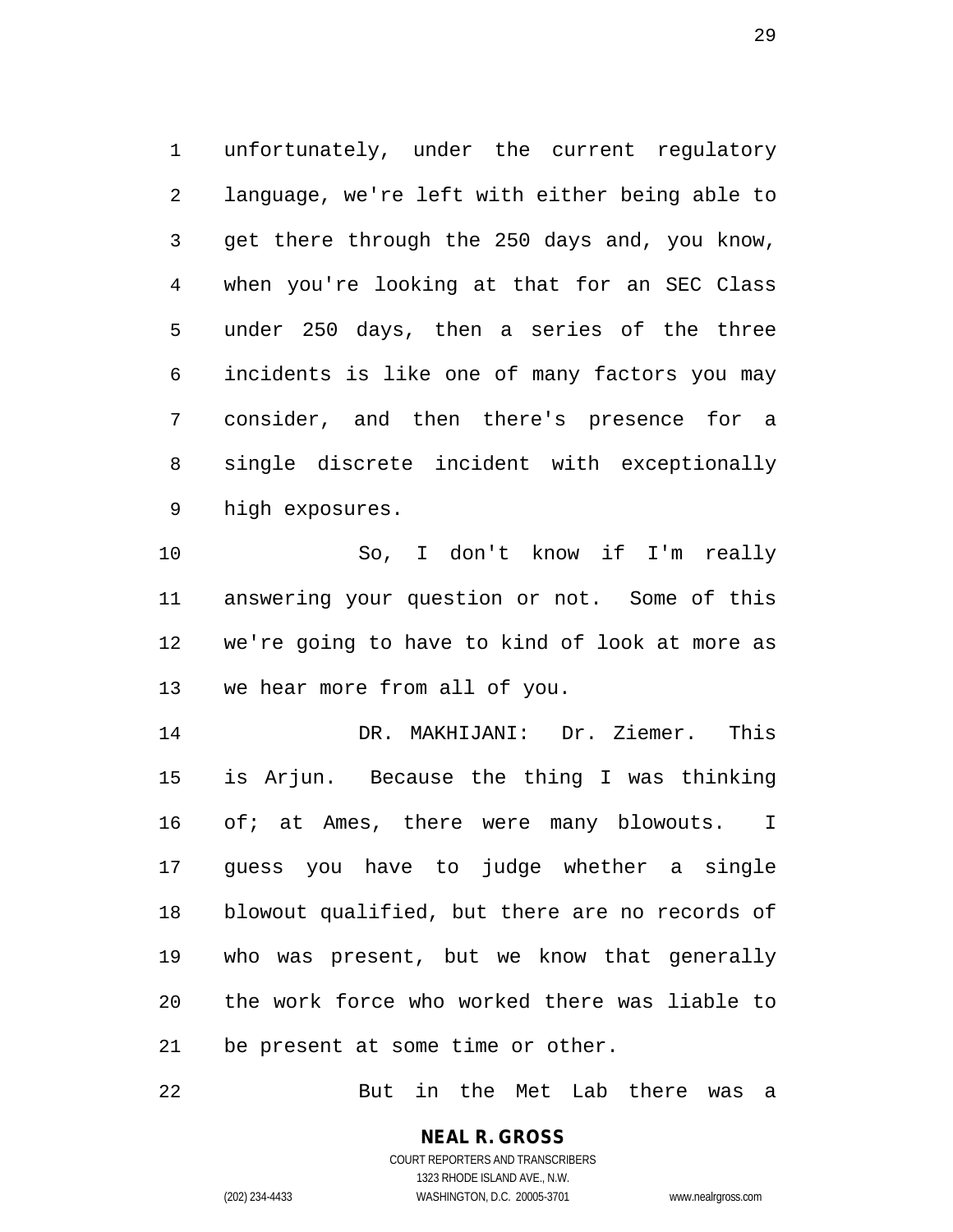1 cyclotron exposure with blood changes and as a 2 result, I believe there was a discrete set of 3 people who were there at that incident, and 4 not everybody who worked at Met Lab, so I 5 guess then you have to find out who they were.

6 They have to be something -- 7 presumably something like two kinds of 8 situations that could be characterized by 9 these extremes where we don't know -- we can't 10 place the individual which had incidents, many 11 of them, each of which was big and then the 12 second where you might have had only one 13 incident with a discrete population present, 14 maybe only one worker.

15 MEMBER ZIEMER: Yes.

16 CHAIRMAN MELIUS: This is Jim 17 Melius. I would go back to Emily's comments 18 and Dr. Ziemer's comments.

19 19 I guess what I was thinking, and I 20 wasn't -- I didn't state it properly in that 21 last paragraph, but was that there would be a 22 situation where there might be multiple

> **NEAL R. GROSS** COURT REPORTERS AND TRANSCRIBERS 1323 RHODE ISLAND AVE., N.W.

(202) 234-4433 WASHINGTON, D.C. 20005-3701 www.nealrgross.com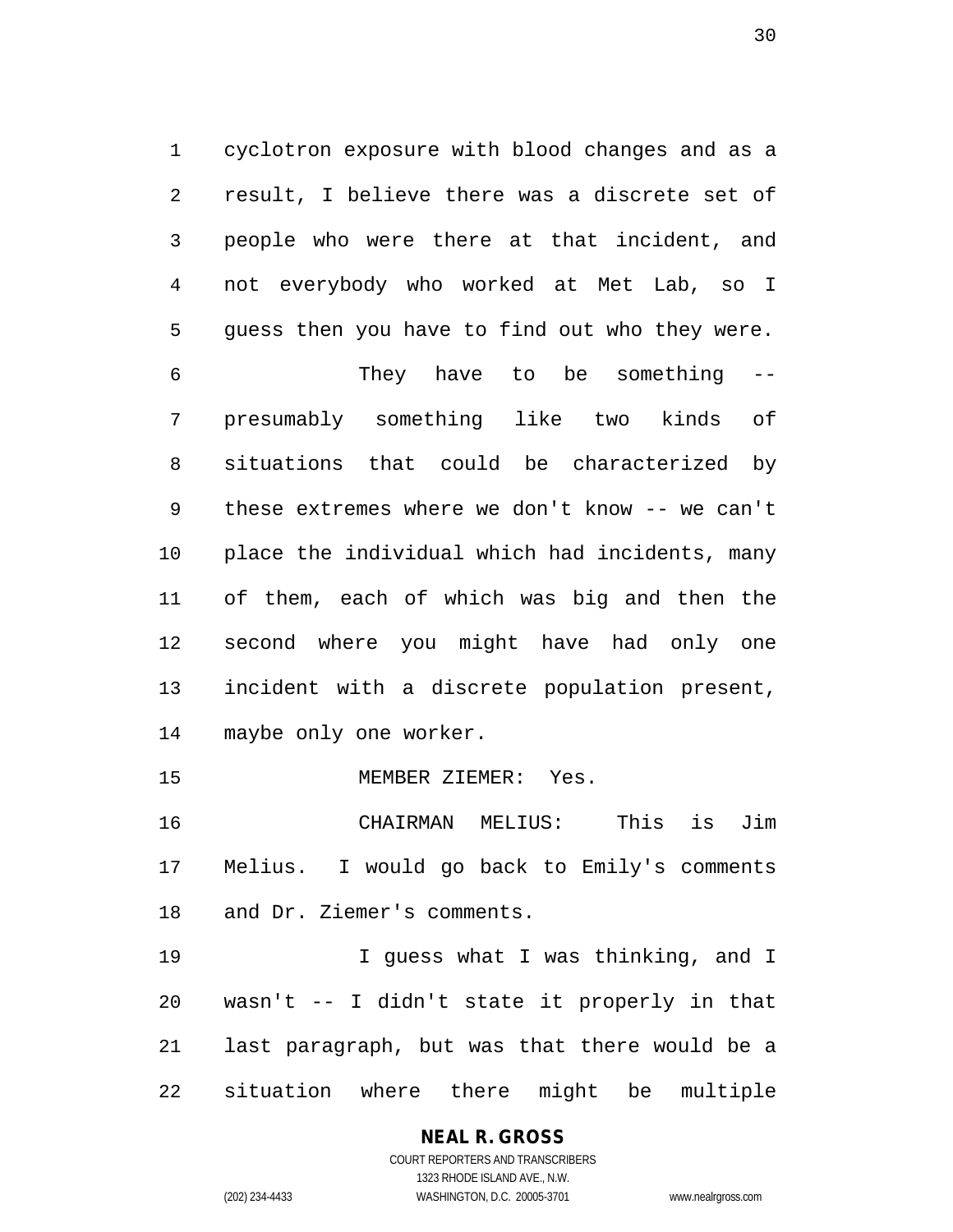1 discrete incidents with exceptionally high 2 exposures at a site.

3 Now, exactly how we would handle 4 that, I think we would need to work out, but 5 that would be -- it would seem to me that 6 there might be some way of not accumulating 7 those, but including them in one 8 recommendation, that those people would really 9 be all captured under a single -- might be 10 captured under a single Class Definition, and 11 that might involve what you were referring to, 12 Dr. Ziemer, sort of the probability that they 13 were exposed, but it wouldn't be the issue 14 where we would have multiple discrete 15 incidents and we were, you know, adding those 16 up.

17 It would be rather where there 18 would be multiple discrete incidents that 19 would -- that would fit our criteria for 20 having exceptionally high exposure.

21 MEMBER ZIEMER: Yes. I was 22 thinking along the same lines and postulate

### **NEAL R. GROSS**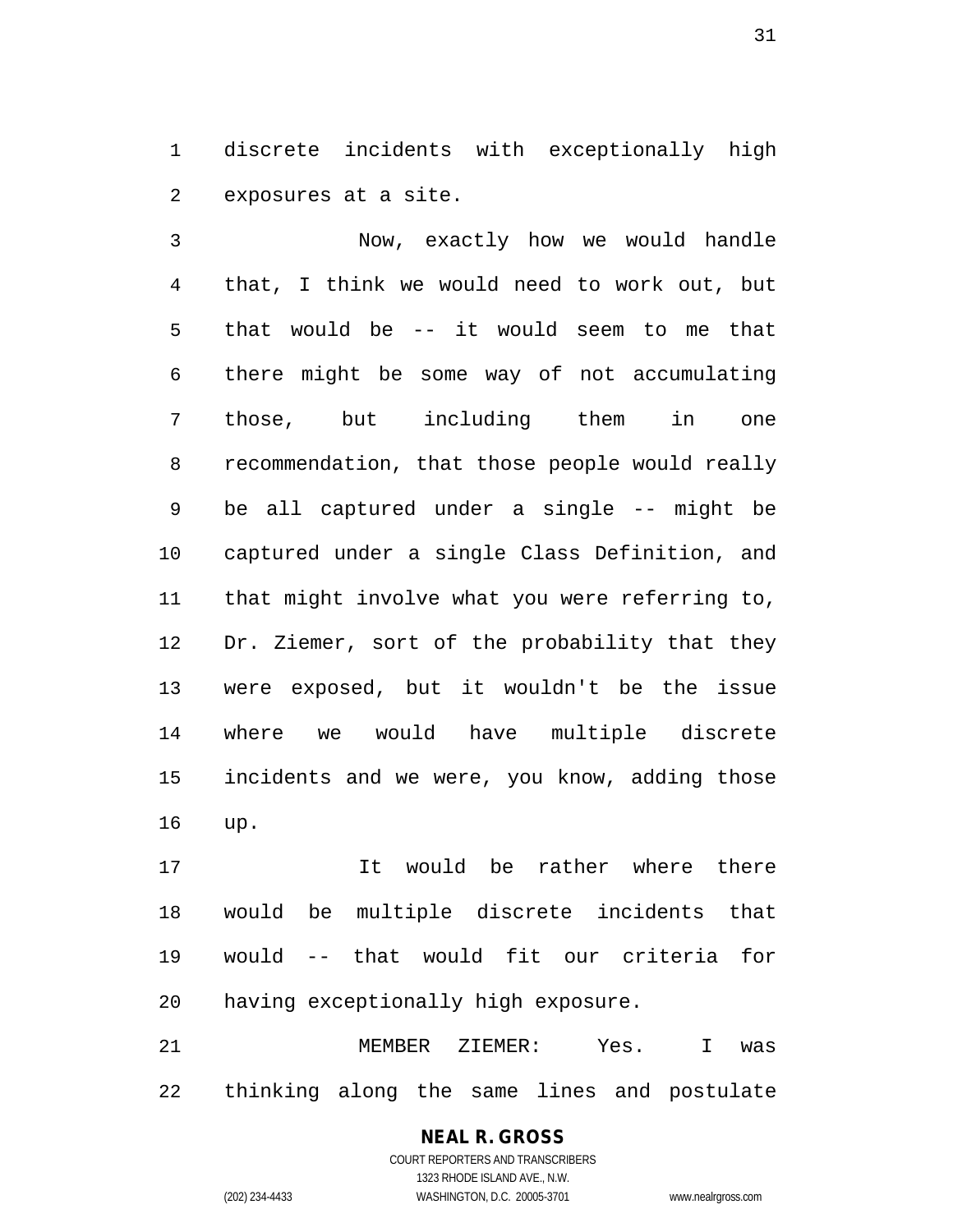1 that they are all high enough to be 2 exceptional, and then talk about -- if you 3 don't -- if you can't specifically place 4 people there, but you're able to say it's 5 likely that they wouldn't have been exposed to 6 one of those -- because that's all it takes, 7 is one.

8 CHAIRMAN MELIUS: Right.

9 MEMBER ZIEMER: During the course 10 of their work of less than 250 days.

11 CHAIRMAN MELIUS: Yes.

12 MEMBER ZIEMER: That's the way I 13 was thinking about it, particularly if there 14 were multiple ones, then the likelihood, in 15 principle, goes up.

16 CHAIRMAN MELIUS: And sort of 17 operationalize that at these sites where 18 there's not good records, you would have some 19 sort of a Class Definition that would try to 20 capture those with the -- yes, those people 21 that had a significant probability of having 22 worked during the time and having been exposed

#### **NEAL R. GROSS**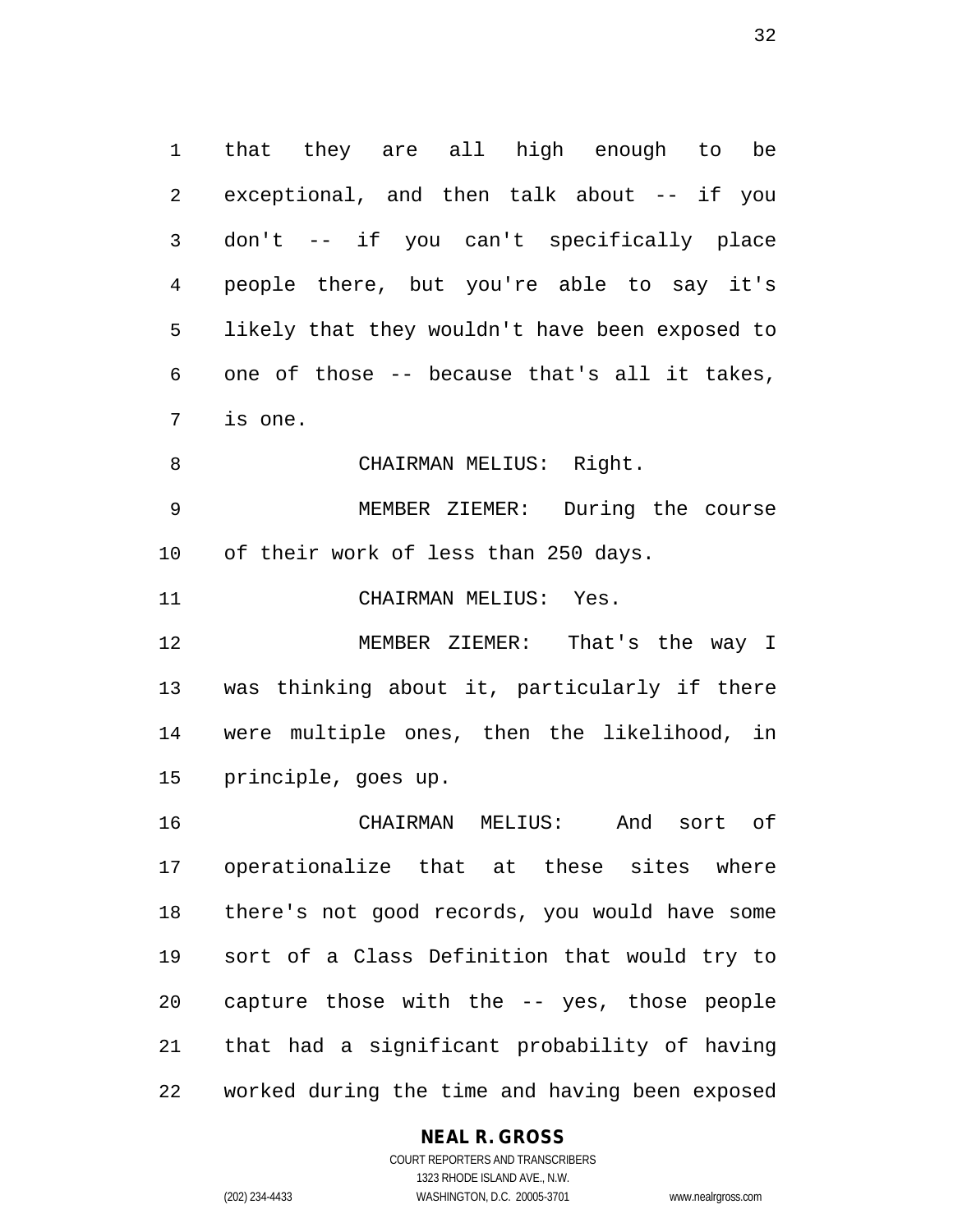1 to multiple -- you know, at least one and 2 maybe more of these incidents.

3 It would meet with the -- the 4 first step, I tried to -- one of the major 5 significant changes I made in the guidelines 6 was to separate that out.

7 In the first draft I had the two 8 concepts mixed, and I thought it was confusing 9 and wasn't appropriate. Really the first 10 threshold, you know, it was a discrete 11 incident with exceptionally high exposure.

12 MEMBER ZIEMER: Well, in that last 13 paragraph, Jim -- this is Ziemer again.

14 CHAIRMAN MELIUS: Yes.

15 MEMBER ZIEMER: -- the third 16 sentence that says this would depend on the 17 level of documentation available for 18 determining whether a worker was present at 19 each discrete incident.

20 It seems to me we don't want to be 21 left with showing that they are present at 22 each one if there are multiple ones.

# **NEAL R. GROSS**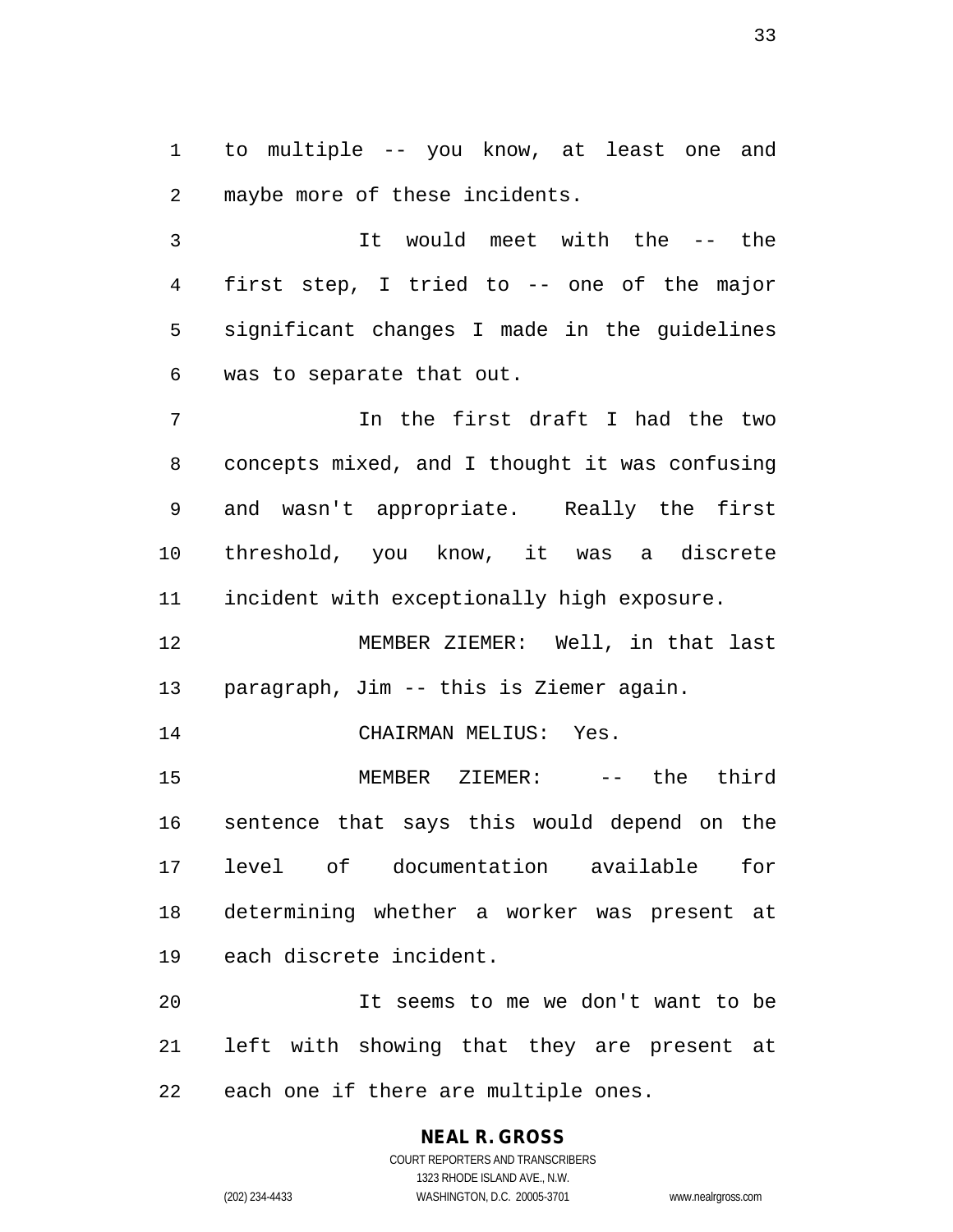1 CHAIRMAN MELIUS: Yes. 2 MEMBER ZIEMER: You only have to 3 show one, I guess. 4 CHAIRMAN MELIUS: Right. 5 MEMBER ZIEMER: Or high 6 probability of one, maybe. 7 CHAIRMAN MELIUS: Right. 8 MEMBER ZIEMER: I'm just wondering 9 if we would say each are at a discrete 10 incident. 11 CHAIRMAN MELIUS: I think we -- 12 the notes I just made were, present at one 13 discrete incident with exceptionally high 14 exposure. That paragraph needs to be 15 rewritten. I made a few other changes as we 16 were just talking. 17 MEMBER ZIEMER: Yes. 18 CHAIRMAN MELIUS: But what I was 19 trying to do was to move that issue to -- 20 really comes up under -- I think more likely 21 to come up under a Class Definition. Or,

22 frankly, I think it might come up under the

#### **NEAL R. GROSS**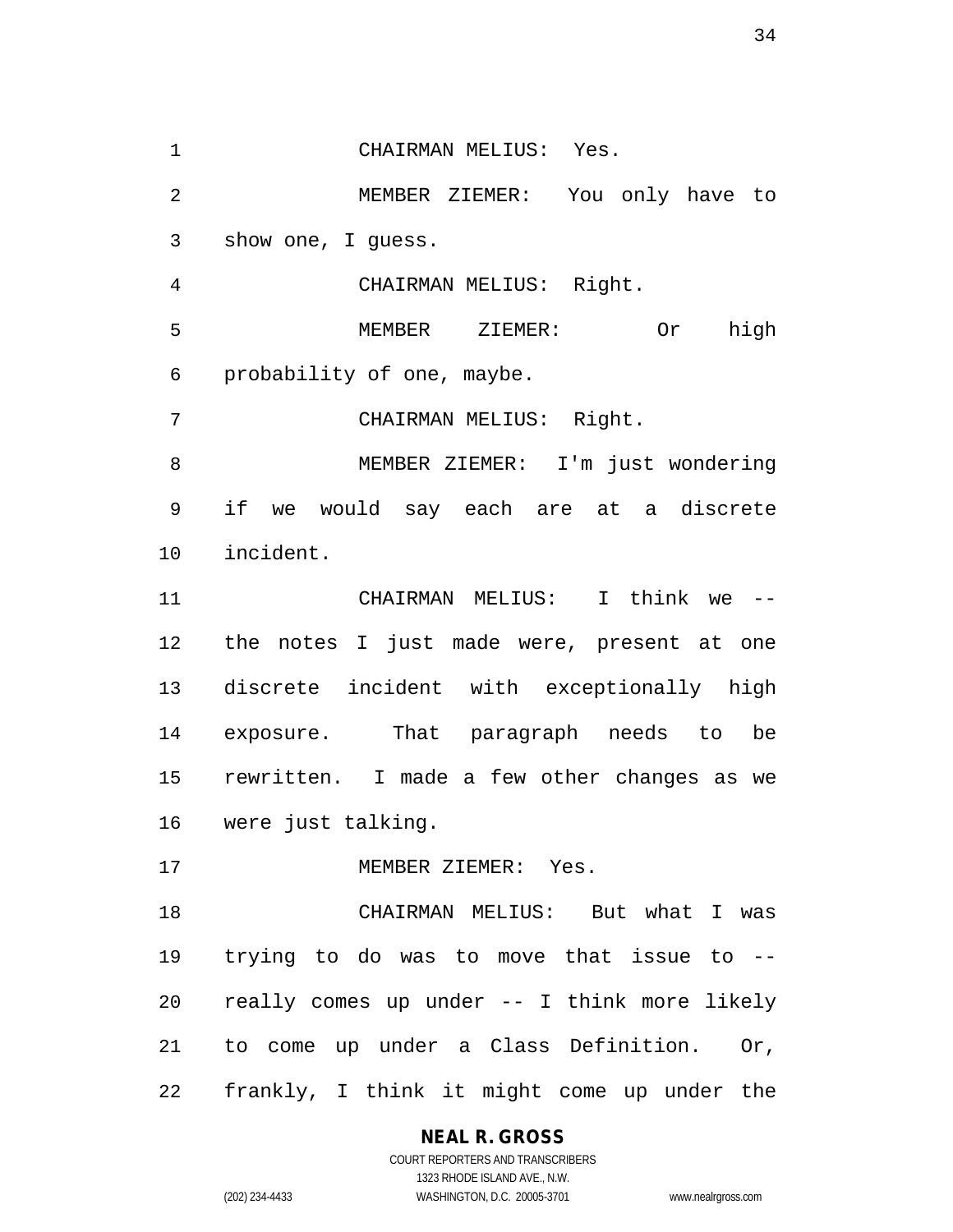1 issue of when NIOSH, the Board or whatever -- 2 we're trying -- we're looking at the -- once 3 we can reconstruct the dose to begin with, it 4 complicates that also.

5 Other comments from the Work Group 6 members or -- Stu, you were saying how -- I 7 actually missed some of the sign-ins. I'm not 8 even quite sure who's on the phone.

9 MR. HINNEFELD: Yes. This is -- I 10 am here and Sam is on as well. I had to 11 unmute there for a minute.

12 CHAIRMAN MELIUS: Okay.

13 MR. HINNEFELD: Yes, I think there 14 are -- yes, I guess, there -- it would seem to 15 me that there would need to be some discussion 16 about those -- the kinds of questions that are 17 being talked about here, and I guess from our 18 standpoint we would feel like there should be 19 some differentiating factors from a situation 20 where there were, you know, incidents of -- 21 You know, one of the

22 differentiating factors among sites where

#### **NEAL R. GROSS**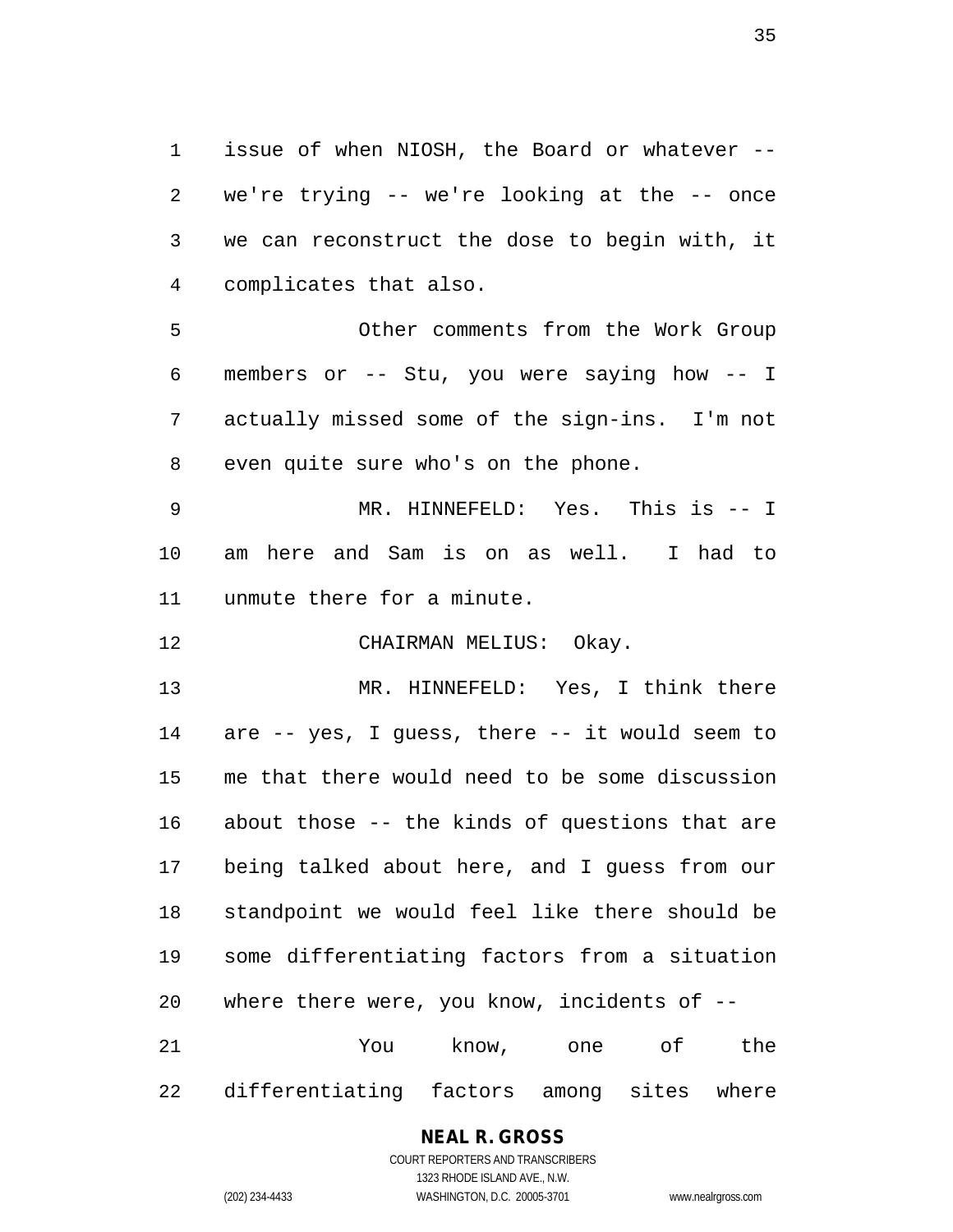1 there's going to be potential harm from 2 presence versus other sites there there's not. 3 You know, that's kind of our interest here, 4 is to be able to apply this because I agree 5 with you, Dr. Melius, is that with a set of 6 criteria in hand, it would be something that 7 we would expect to incorporate into our work, 8 I think, if we, in fact, adopt a set of 9 criteria, or either the same or similar.

10 10 If we adopt those, then that would 11 be something we intend to incorporate into our 12 work, and it would seem like the key element 13 in here is what distinguishes one category 14 from the other, one category meaning potential 15 for harm as defined by 250 days and the other 16 category where potential for harm is presence. 17 So, you know, we struggled with 18 what we can do with this, with this decision,

19 given the current language of the regulation. 20 You know, it just doesn't -- it's not very 21 helpful trying to sort out the kind of 22 situations we're trying to sort out.

### **NEAL R. GROSS**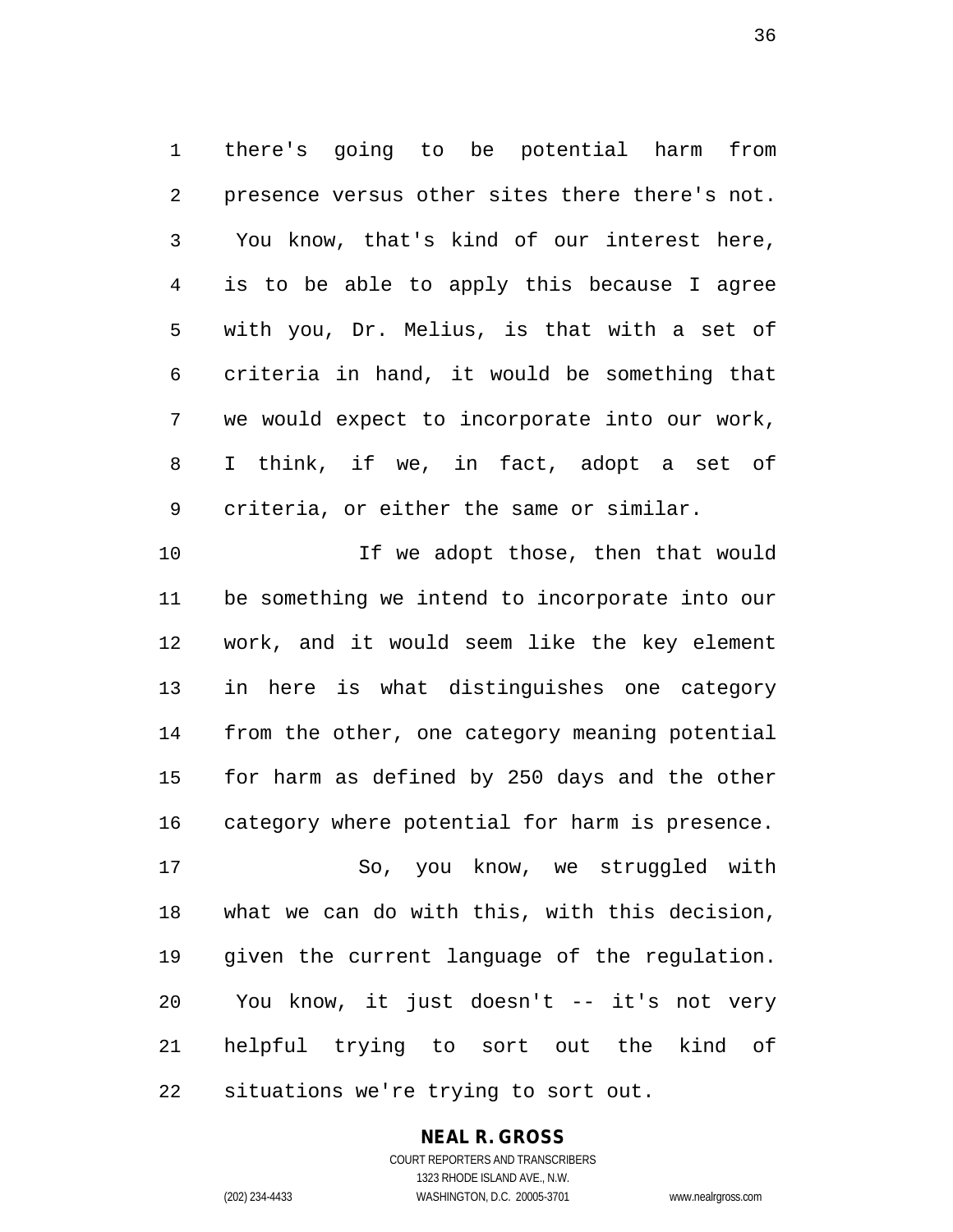1 So, I guess the only other thing I 2 would comment is I know that Jim Neton 3 participated in a number of these discussions 4 before this new conflict policy came out, and 5 we've determined it would be conflicted on the 6 250-day decision, on that decision, 250-day 7 criteria.

8 Now, if we can arrive at some 250- 9 day criteria, Jim is not conflicted at any of 10 these three sites, and I think his 11 contribution to that discussion would be 12 pretty valuable when we get these sites to -- 13 site-specific or any site-specific discussion 14 where he's not conflicted.

15 CHAIRMAN MELIUS: Well, you -- I 16 don't mean to put you on the spot too much, 17 but it's actually a more general question for 18 everybody.

19 Do those examples, four examples 20 there, capture -- I don't think we can reach 21 a, you know -- you obviously -- I don't think 22 you have a quantitative threshold.

# **NEAL R. GROSS**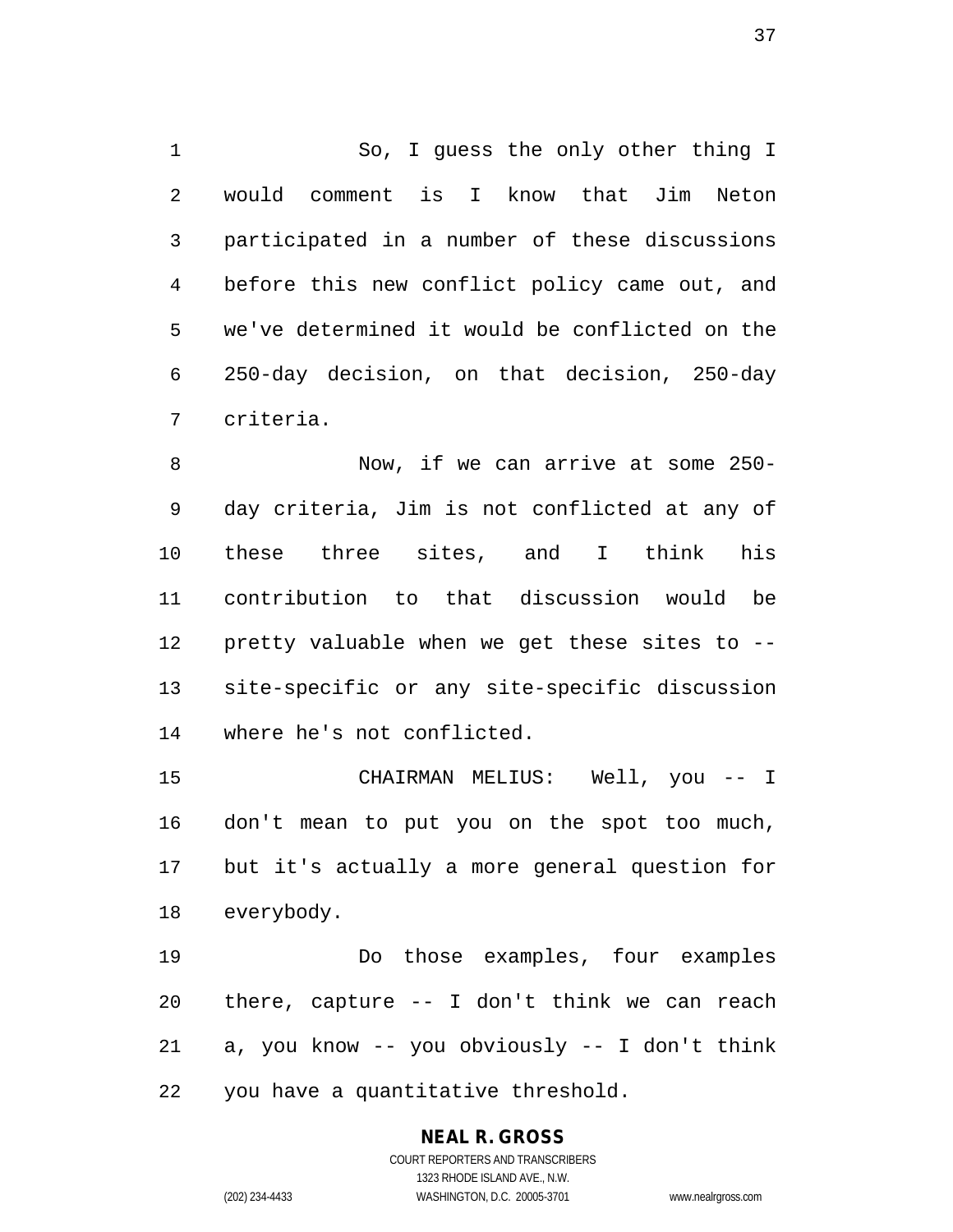1 MR. HINNEFELD: Right. Right. 2 CHAIRMAN MELIUS: But do those 3 examples adequately capture everybody's sort 4 of sense of what an exceptionally high

5 exposure would be?

6 MR. HINNEFELD: Well, yes, number 7 one, which talks about a decreased blood cell 8 count is -- I think that's even an example 9 that's cited in the existing regulation.

10 The part about the administration 11 of chelation therapy gives me a little pause 12 because I believe there were a variety of 13 thresholds for chelation therapy that were 14 adopted at various times and where some sites 15 were very cautious to introduce a medical 16 intervention, and would only do that if they 17 had evidence to believe there was a pretty 18 significant exposure.

19 Other sites were apparently very 20 liberal with chelation intervention, and you 21 know, just maybe a potential indication of 22 exposures to a transuranic with introduced

### **NEAL R. GROSS**

COURT REPORTERS AND TRANSCRIBERS 1323 RHODE ISLAND AVE., N.W. (202) 234-4433 WASHINGTON, D.C. 20005-3701 www.nealrgross.com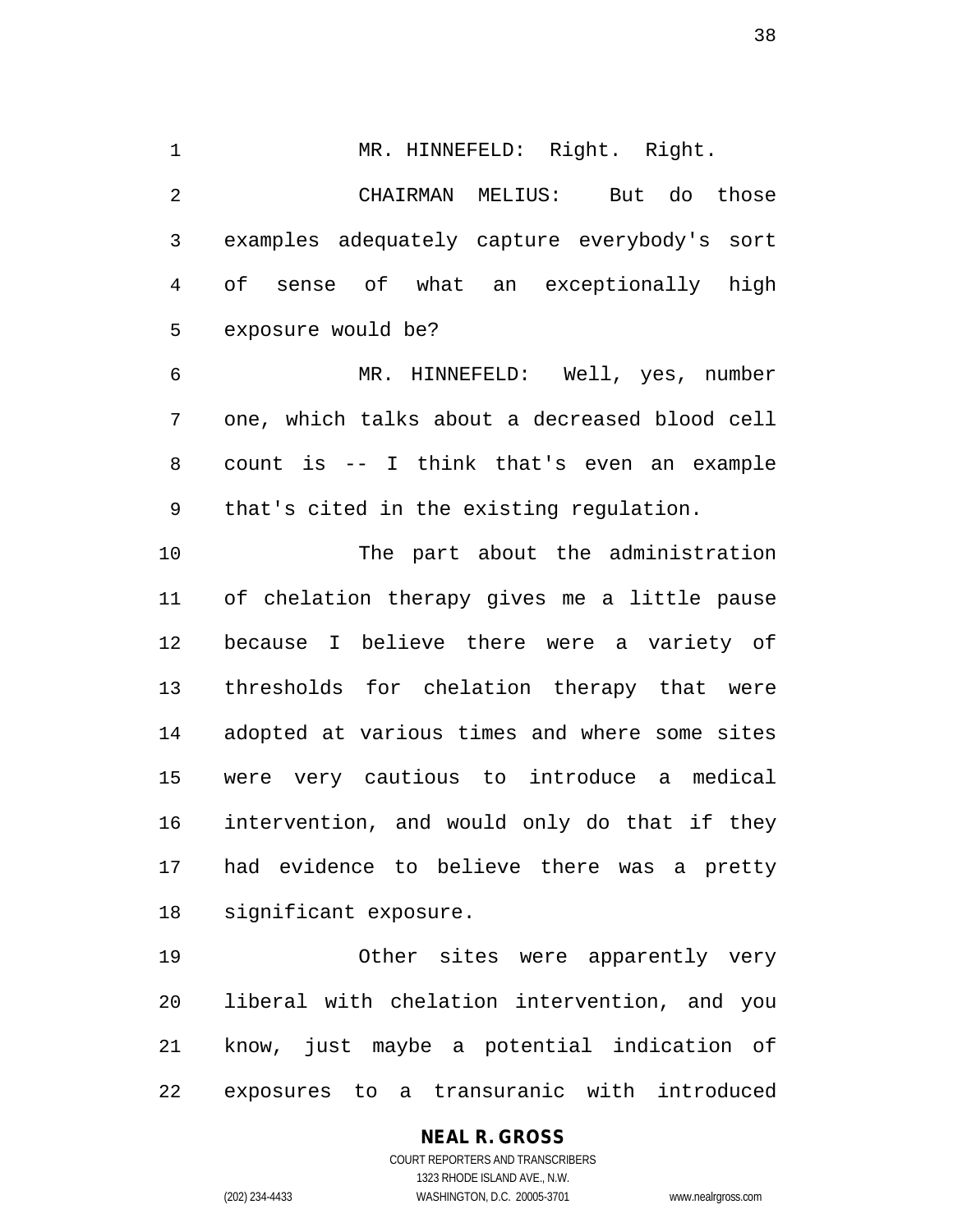1 chelation.

2 And so, to me, that one -- the 3 part about the administration of chelation 4 therapy being evidence of an exceptionally 5 high exposure concerns me a little bit. 6 CHAIRMAN MELIUS: I don't 7 disagree. I was tentative about that and I 8 tried different wording and it's hard without 9 a specific example, so -- 10 MR. HINNEFELD: Right. The -- I 11 think there's been some discussion about the 12 Ames Laboratory exposure of scenarios from a 13 blowout. I haven't participated in that and 14 am not completely up to speed on that. 15 I think we would not argue that a 16 blowout, a thorium blowout would probably 17 represent the potential for, you know, 18 exposure, a significant exposure, and then it 19 comes sort of down to a definition of what an 20 exceptionally large exposure, which is sort of 21 a subjective -- I think I heard it described 22 as a subjective scientific judgment.

# **NEAL R. GROSS**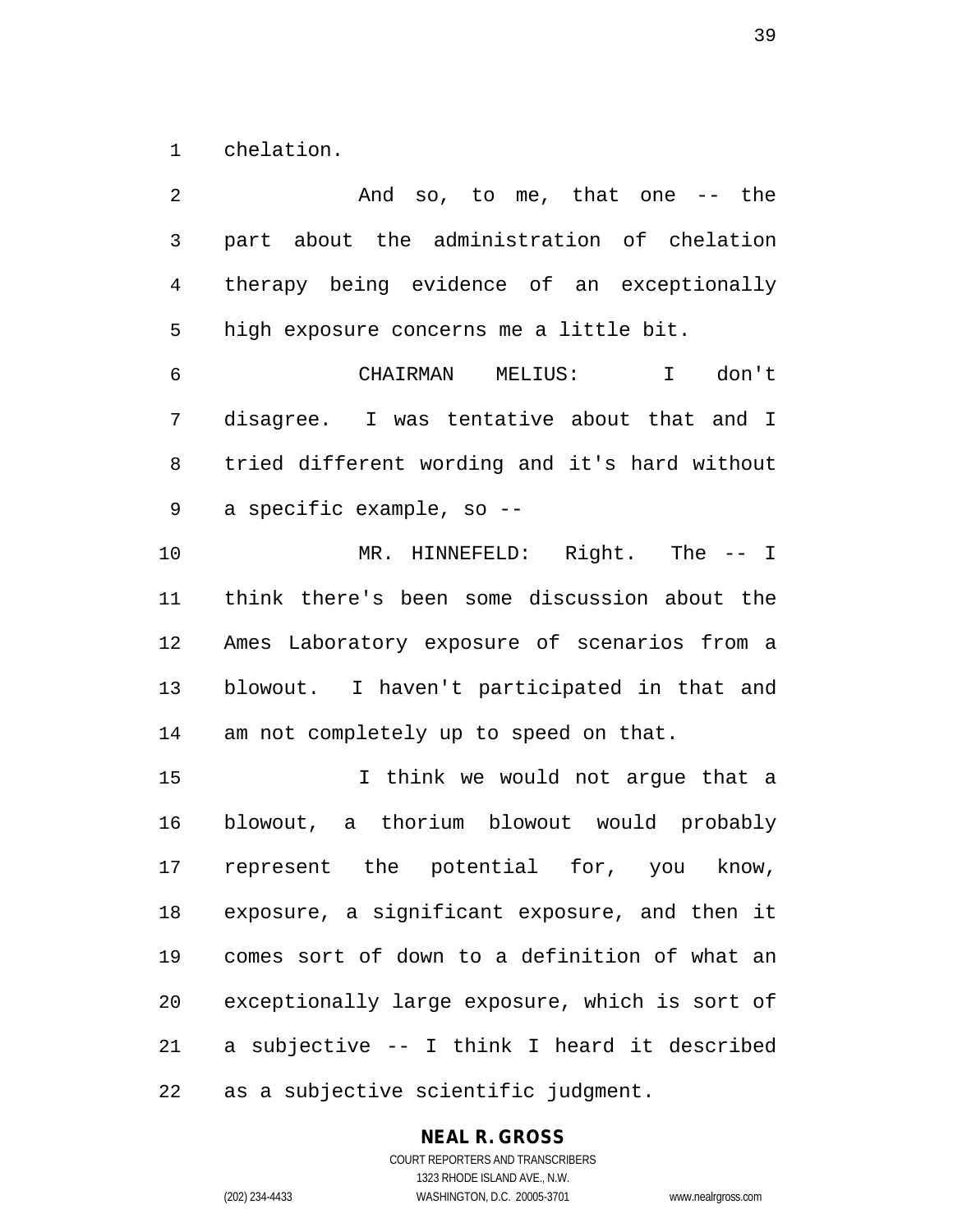1 So, I don't have a strong opinion, 2 I guess, either side of that. Again the 3 Metallurgical Laboratory talks about events 4 that led to peripheral blood changes and I 5 think that's probably one in line with the 6 existing language.

7 The Nevada Test Site, without 8 knowing more about it -- I apologize, I don't 9 know more about the specifics. An exposure 10 rate, in and of itself, to me, doesn't speak 11 to an extremely large exposure.

12 And so, I would need to know more 13 about the incidents and the duration. And 14 also, these apparently were documented 15 incidents and were the names documented and 16 are we just talking about a few people on this 17 event and a few people on that event, and they 18 spent quite a, you know, a significant amount 19 of time in there, and the radiation monitor 20 showed up and said, gee, you guys shouldn't be 21 here.

22 Or, this, you know, is just a --

# **NEAL R. GROSS**

COURT REPORTERS AND TRANSCRIBERS 1323 RHODE ISLAND AVE., N.W. (202) 234-4433 WASHINGTON, D.C. 20005-3701 www.nealrgross.com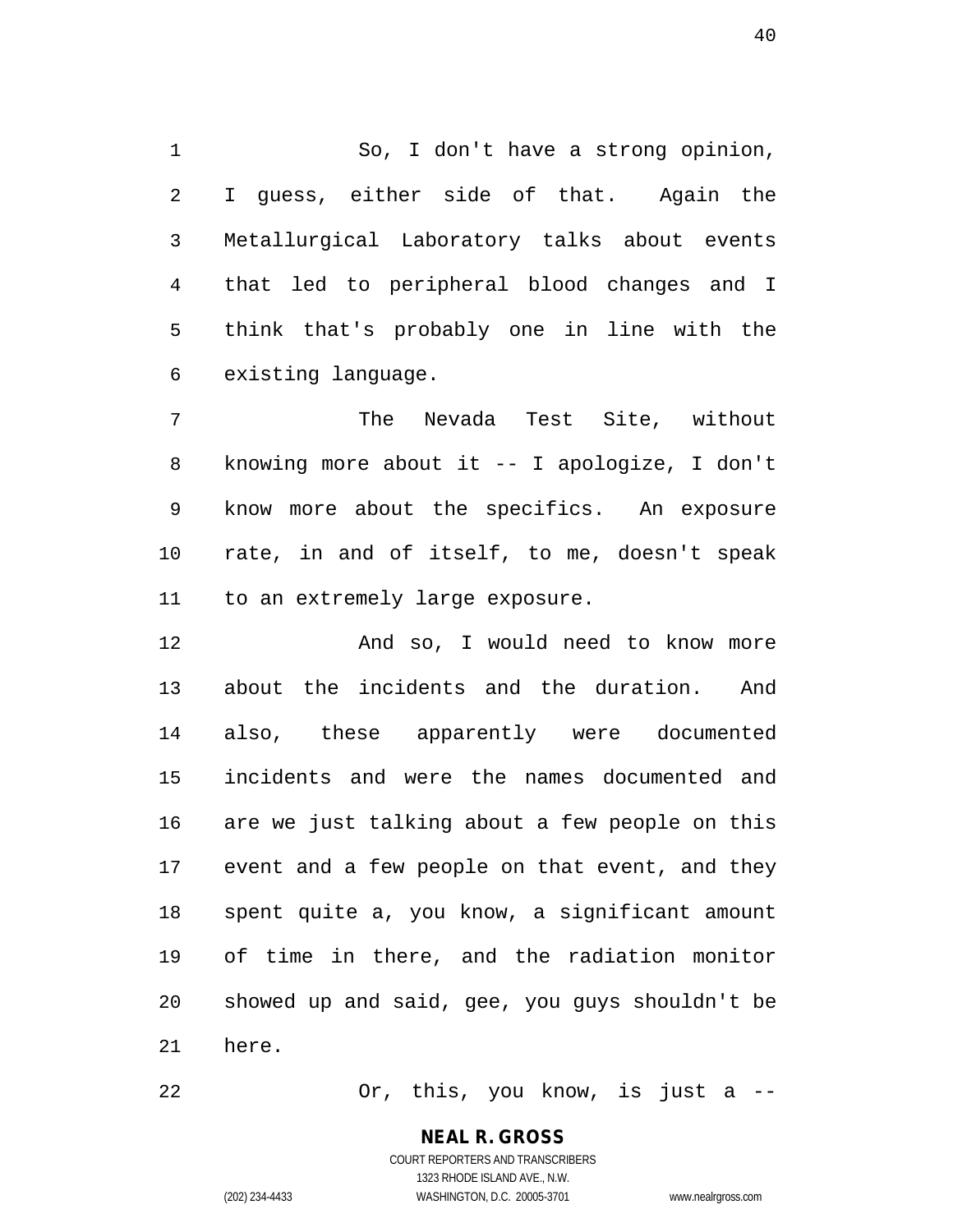1 because I know there were certain documented 2 events that seem like maybe we could get into 3 this if the exposure time was sufficient.

4 But I don't know how that becomes 5 -- it's important information for the people 6 that we -- that we can identify them or, if we 7 can't, the people who are on-site that day, 8 but it's hard -- seems to be a real broad or 9 far-reaching question. So, like that's -- I'm 10 ambivalent on that one for a couple of 11 reasons.

12 CHAIRMAN MELIUS: And that's 13 helpful too, I'm trying to excerpt from the 14 SC&A report to have specific situations, and 15 it may be that we, you know, need to work 16 through the -- once we've worked through the 17 individual sites and made a determination, you 18 know, reach some agreement on that, then we'll 19 have a -- be better able to state the 20 criteria, so to speak --

21 MR. HINNEFELD: Yes. One would 22 hope. And it is -- this whole question is the

### **NEAL R. GROSS** COURT REPORTERS AND TRANSCRIBERS 1323 RHODE ISLAND AVE., N.W.

(202) 234-4433 WASHINGTON, D.C. 20005-3701 www.nealrgross.com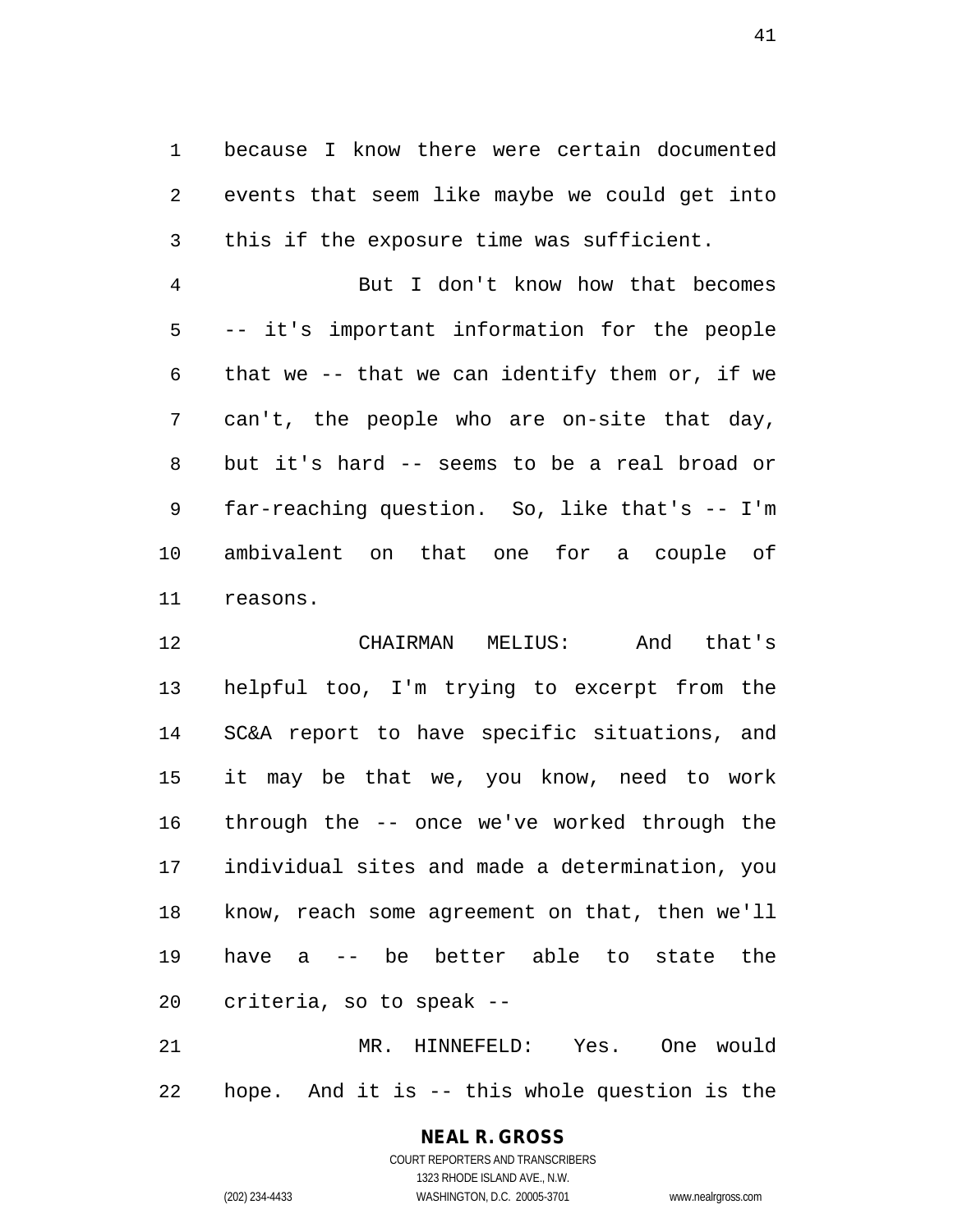1 chicken and egg. You know, what do you -- 2 what gets set first.

3 CHAIRMAN MELIUS: Yes. 4 DR. MAKHIJANI: Dr. Melius, may I 5 make a procedural suggestion? It might be 6 that NIOSH or Stu and his crew would go 7 through these tables one through four that we 8 have in our report, because there are specific 9 incidents mentioned there.

10 Maybe bin them in three bins, you 11 know, one where you know it's exceptionally 12 high exposures in an incident, then you can't 13 identify the people, but a large number of 14 people were there and you really can't 15 identify the people.

16 The other is where, with a 17 discrete incident like this cyclotron 18 incident, where you know that a discrete 19 population would have been present, but maybe 20 you know them -- who they are -- maybe not.

21 And then there may be cases where 22 there may not be incidents, where there may

### **NEAL R. GROSS**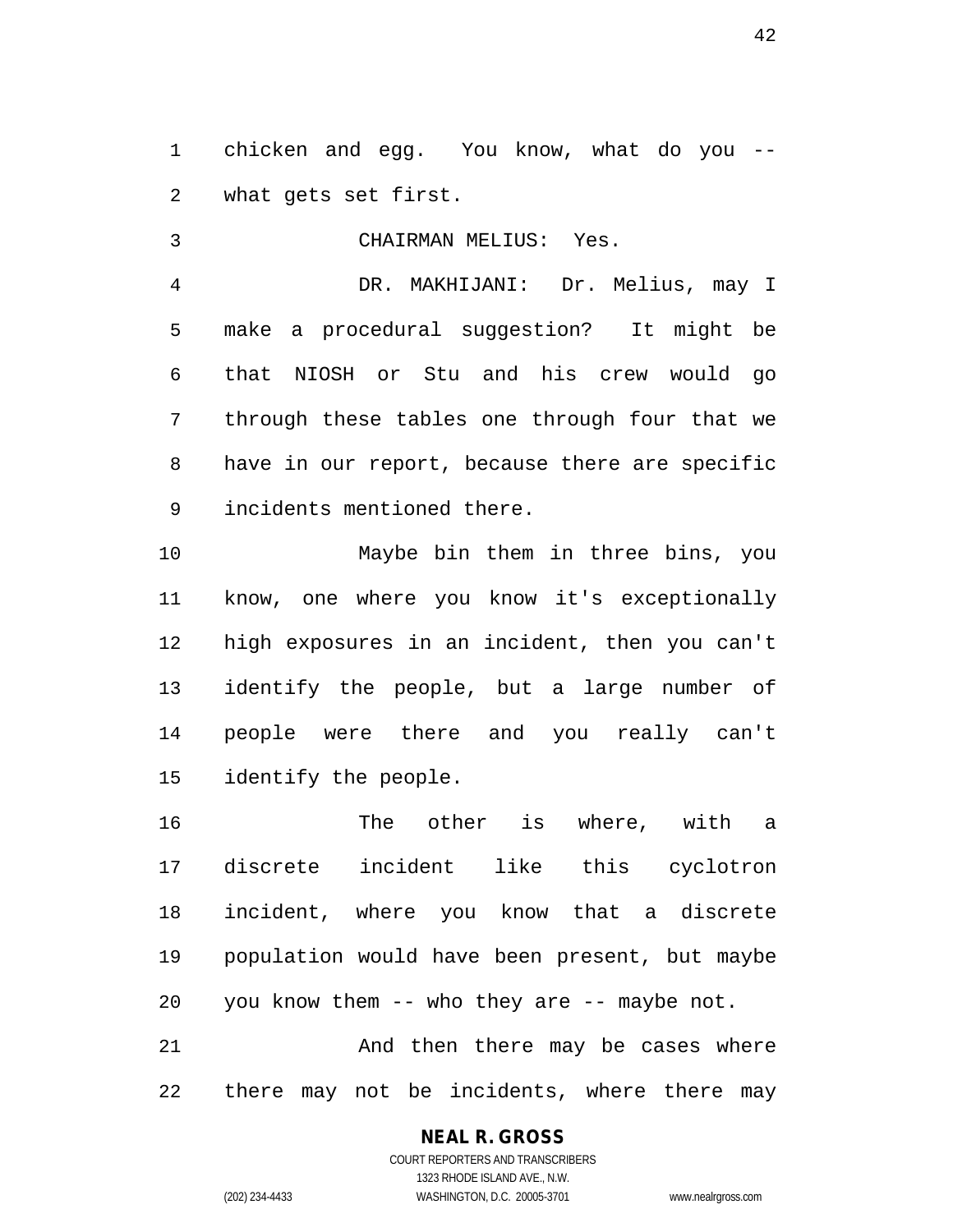1 not be exceptionally high exposures, and we 2 could get a view -- and there are some 3 opinions expressed here in the comments column 4 in terms of our interpretation based on the 5 past.

6 I went through the past 7 transcripts of the discussions, including the 8 last Working Group discussion, and tried to 9 come up with things that are in the comments 10 column and exposure levels and the relative, 11 whether they were exceptionally high or not.

12 So you have the views that we've 13 been able to extract from the past discussions 14 so that might kind of move the specific 15 discussion from these sites forward.

16 MR. HINNEFELD: Well, I think that 17 would be useful for the discussion, to be 18 honest, for us to take that on, and also it 19 would give maybe the opportunity to rely on 20 people like Sam with a little bit more 21 background and maybe a couple of the other 22 guys with some more expertise in this, and try

### **NEAL R. GROSS**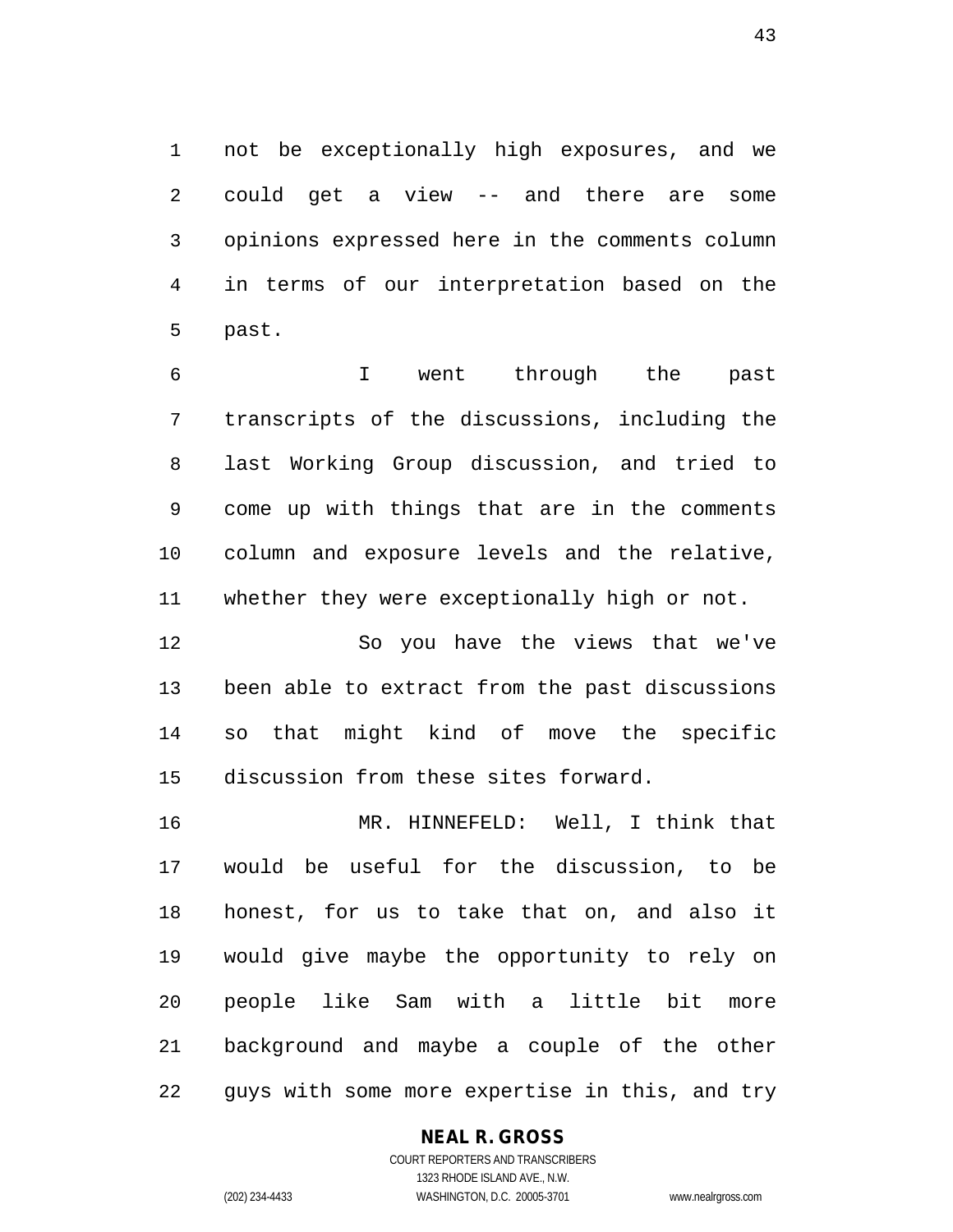1 to reach some -- you know, maybe our thought 2 process will be illustrative as we go through 3 those and this binning process, the thing that 4 we have to think about to do that may be 5 illustrative to us in sort of differentiation 6 criteria.

7 CHAIRMAN MELIUS: I think, you 8 know, our past troubles with this issue have 9 been Work Group meetings, and we engage -- we 10 either try to engage in coming up with some 11 straightforward criteria, and fail on that, 12 then we try to engage the specific site 13 situation.

14 And then we sort of feel 15 uncomfortable because we don't know what the 16 criteria, you know, are --

17 MR. HINNEFELD: Right.

18 CHAIRMAN MELIUS: -- and I think 19 we need to sort of approach them both together 20 and I think we're trying to do now, and I 21 think that would be a way of doing that.

22 Paul, Gen, or anybody else have

# **NEAL R. GROSS**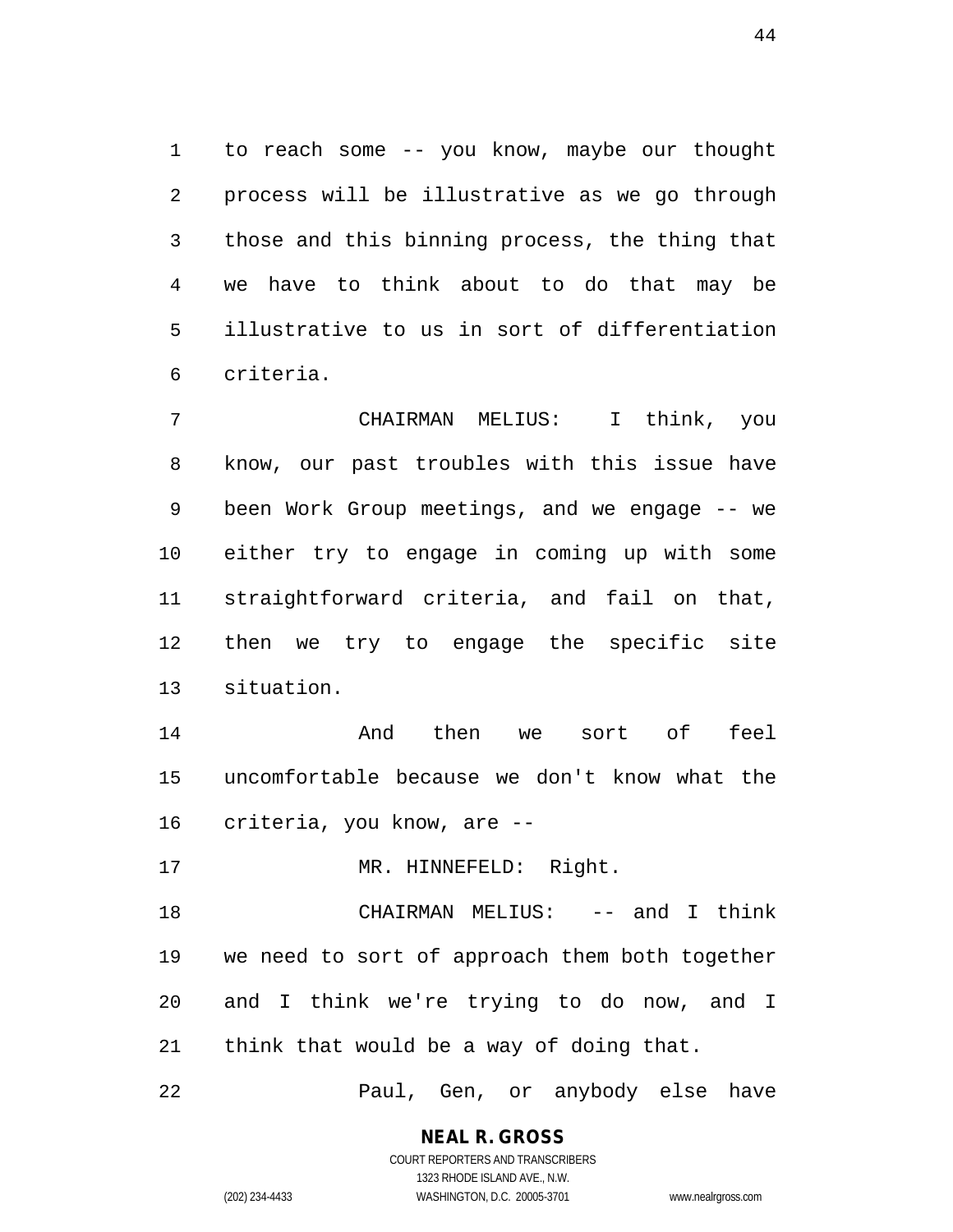1 comments on those examples or --

2 MEMBER ZIEMER: This is Ziemer. I 3 had a comment similar to Stu's on number four 4 in terms of expressing things in terms of dose 5 rates rather than total doses. 6 Actually, tens of r per hour, it's 7 not uncommon for normal operations to occur at 8 those levels and, of course, the worker doses 9 are restricted by time so that you can 10 maintain levels below some specified total

11 dose.

12 Obviously, if you're up in the 13 hundreds of r per hour, that's a different 14 situation. But, I guess probably expressing 15 entry into an area in terms of dose rates 16 certainly can be a little misleading if we 17 take that out of the context of, you know, in 18 some stay time.

19 So, I wonder if there would be a 20 better way of expressing that on that 21 particular one, you know.

22 DR. GLOVER: Dr. Melius, this is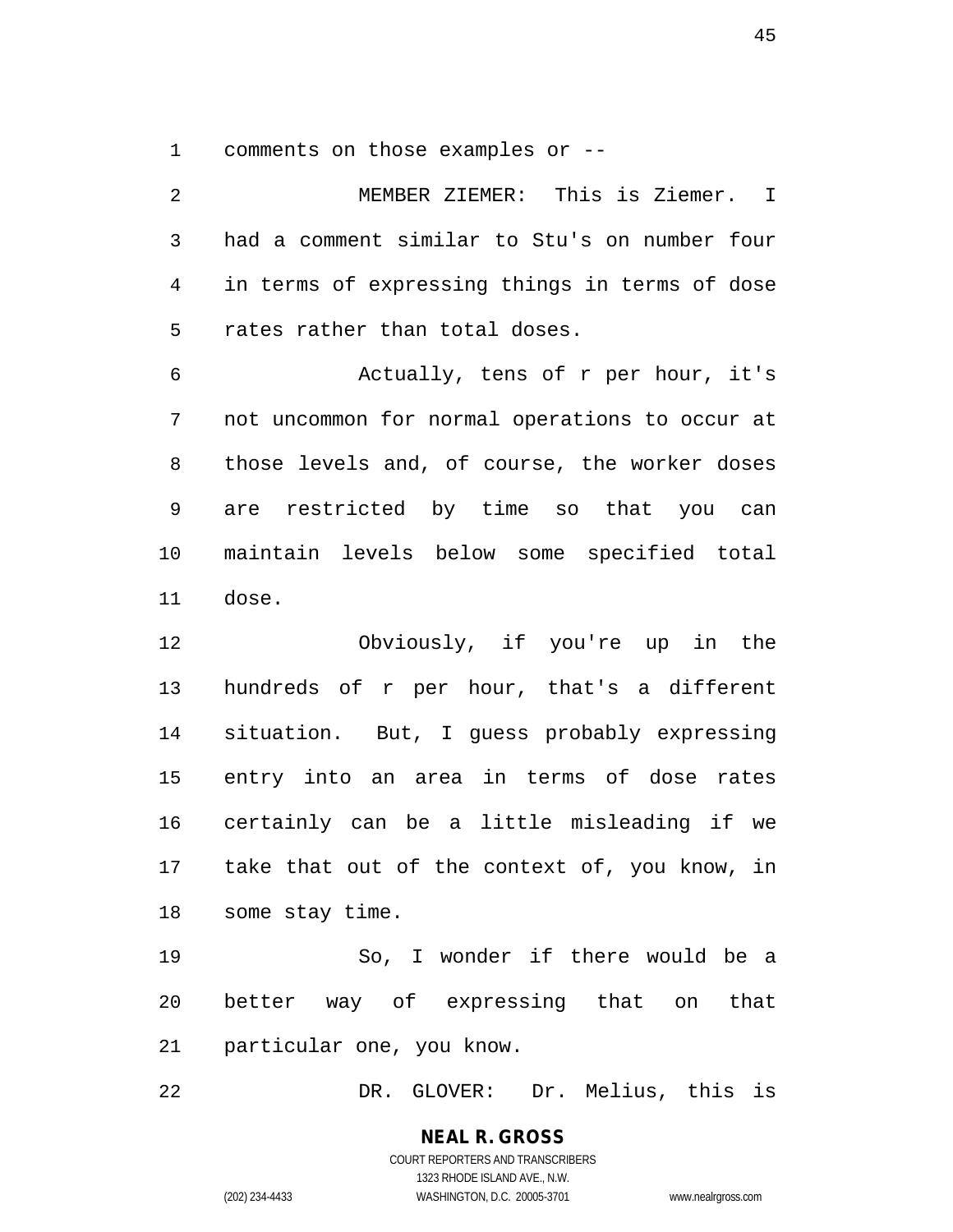1 Sam Glover. Would it be okay to offer a 2 comment?

3 CHAIRMAN MELIUS: Sure would. 4 DR. GLOVER: Okay. For the -- one 5 of the things that -- just a suggestion. You 6 know, we had a list of a series of examples 7 that are sort of being offered as evidence and 8 if they were to go back to the Work Group -- I 9 know there's a lot of specifics like back and 10 forth between NIOSH, Jim Neton and them, what 11 were the realistic exposures.

12 And SC&A's reports, we haven't 13 commented on the realistic -- on the realism 14 of any of these. You know, they've sort of 15 been offered in a hypothetical, you know, if 16 this was like this, and we all agreed that 17 this is what happened, then would you all 18 agree to it.

19 We really haven't tried to respond 20 to their specific examples, and almost the -- 21 could you take the -- you know, other than 22 number one, they're not hypothetical. They

# **NEAL R. GROSS**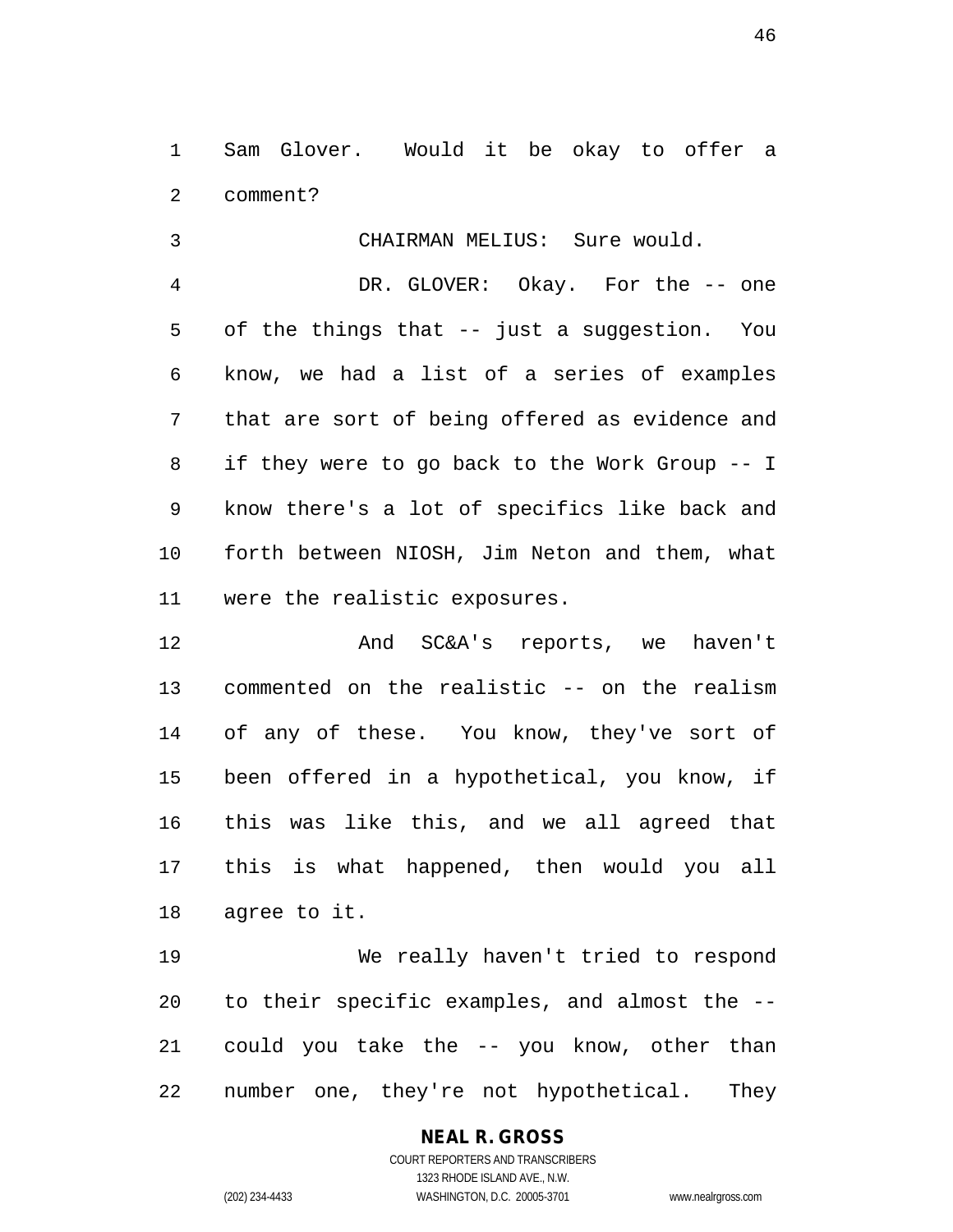1 are offered into evidence. The Ames Lab, Met 2 Lab, NTS.

3 So, rather than having the 4 specific examples, could we take your criteria 5 and then go back to the Working Group and then 6 make it, after they get fleshed out or worked 7 out against the criteria here, they could 8 potentially become examples for your -- you 9 know, they could be then modified to include 10 after they've been fully worked out.

11 CHAIRMAN MELIUS: Yes -- no, I 12 think that was one of the things we wanted to 13 be able to do. At the same time, I think, in 14 the guidelines themselves that we needed to 15 maybe -- we can't describe the whole 16 situation, you know, then the guidelines would 17 go on for pages and pages and then be less 18 useful.

19 So, it was sort of excerpting 20 that. I mean, for example, in Ames, I mean, 21 when I tried to say there was the estimates of 22 the intake, that was the SC&A estimates. I

# **NEAL R. GROSS**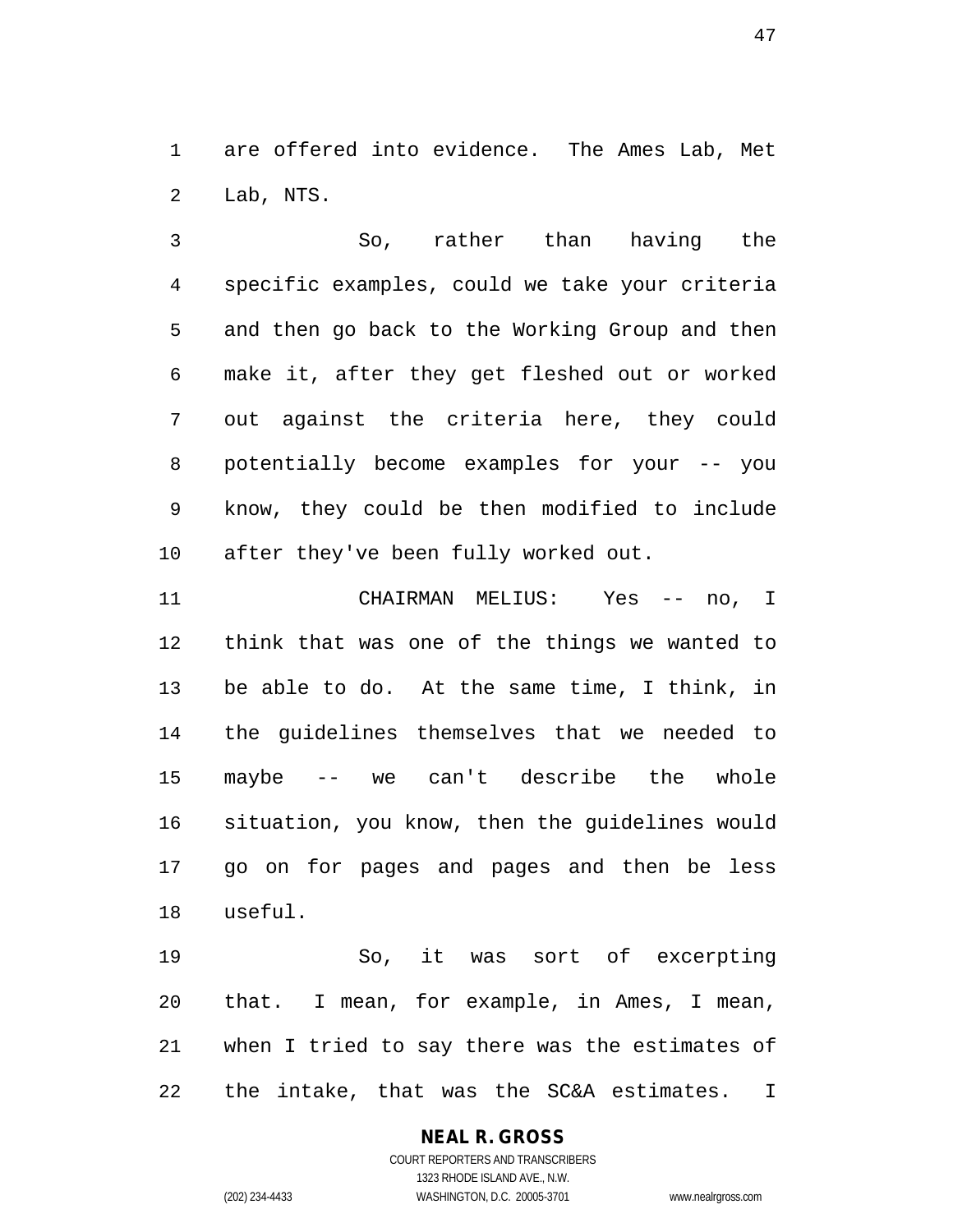1 wasn't saying that was the only estimate.

2 And, you know, these are 3 situations where we can't reconstruct dose, so 4 there's going to be multiple estimates. But I 5 think eventually we should, you know, reach 6 agreement on is that a fair, you know, 7 description of how we would reach, you know, a 8 conclusion on a particular incident. 9 So those will change over time and 10 we should go back and forth on. I just wanted 11 to get some place to get a starting point for 12 each of the sites and so forth. 13 DR. MAURO: Dr. Melius, this is 14 John Mauro. If I may add an observation also. 15 CHAIRMAN MELIUS: You sure may. 16 DR. MAURO: When I read the 17 section where you have the four examples, when 18 you come to two, three and four, when I read 19 it, I wasn't really sure whether you were 20 using those examples as places where we know 21 discrete incidents occurred, where the 22 potential for substantially high or

### **NEAL R. GROSS**

COURT REPORTERS AND TRANSCRIBERS 1323 RHODE ISLAND AVE., N.W. (202) 234-4433 WASHINGTON, D.C. 20005-3701 www.nealrgross.com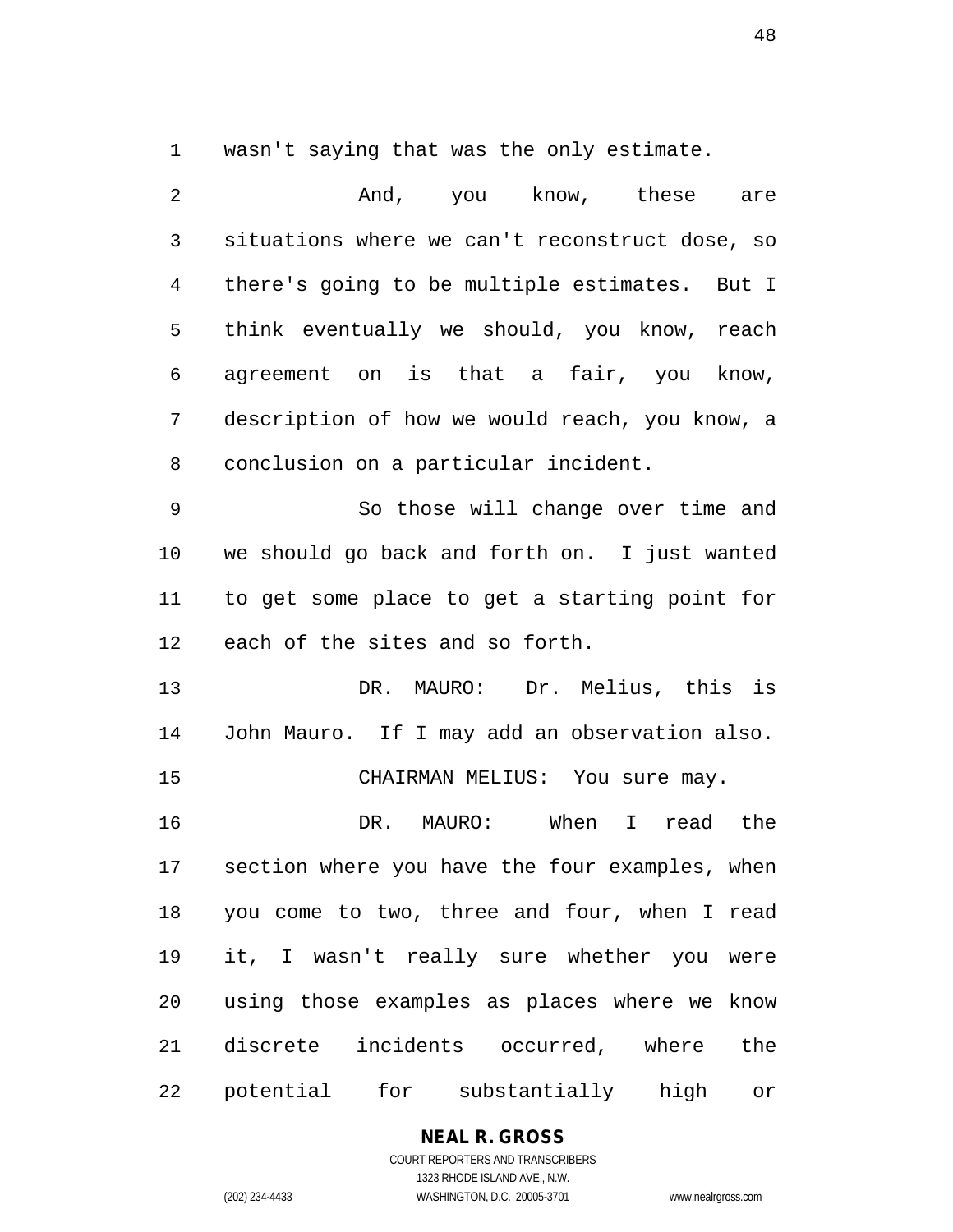1 exceptionally high exposures might have 2 occurred.

3 But we're not necessarily saying 4 they did occur, and therefore, use these as 5 examples of when it's clear and unambiguous 6 that we have situations where you would say, 7 yes, this meets the criteria as opposed to 8 just examples of incidents.

9 I guess that was one of the things 10 I wasn't quite sure, you know, how those 11 examples were intended to be used.

12 The second related item is -- and 13 this is based more on the -- my recollection 14 of the discussions regarding Ames and Met Lab 15 and Nevada.

16 I believe, and certainly not 17 everyone may see it this way, but I believe 18 there was a general consensus that the 19 individual exposures at Ames would seem to 20 lean toward something that one would consider 21 yes, this is -- meets these exceptionally high 22 exposures under the conditions that are

# **NEAL R. GROSS**

COURT REPORTERS AND TRANSCRIBERS 1323 RHODE ISLAND AVE., N.W. (202) 234-4433 WASHINGTON, D.C. 20005-3701 www.nealrgross.com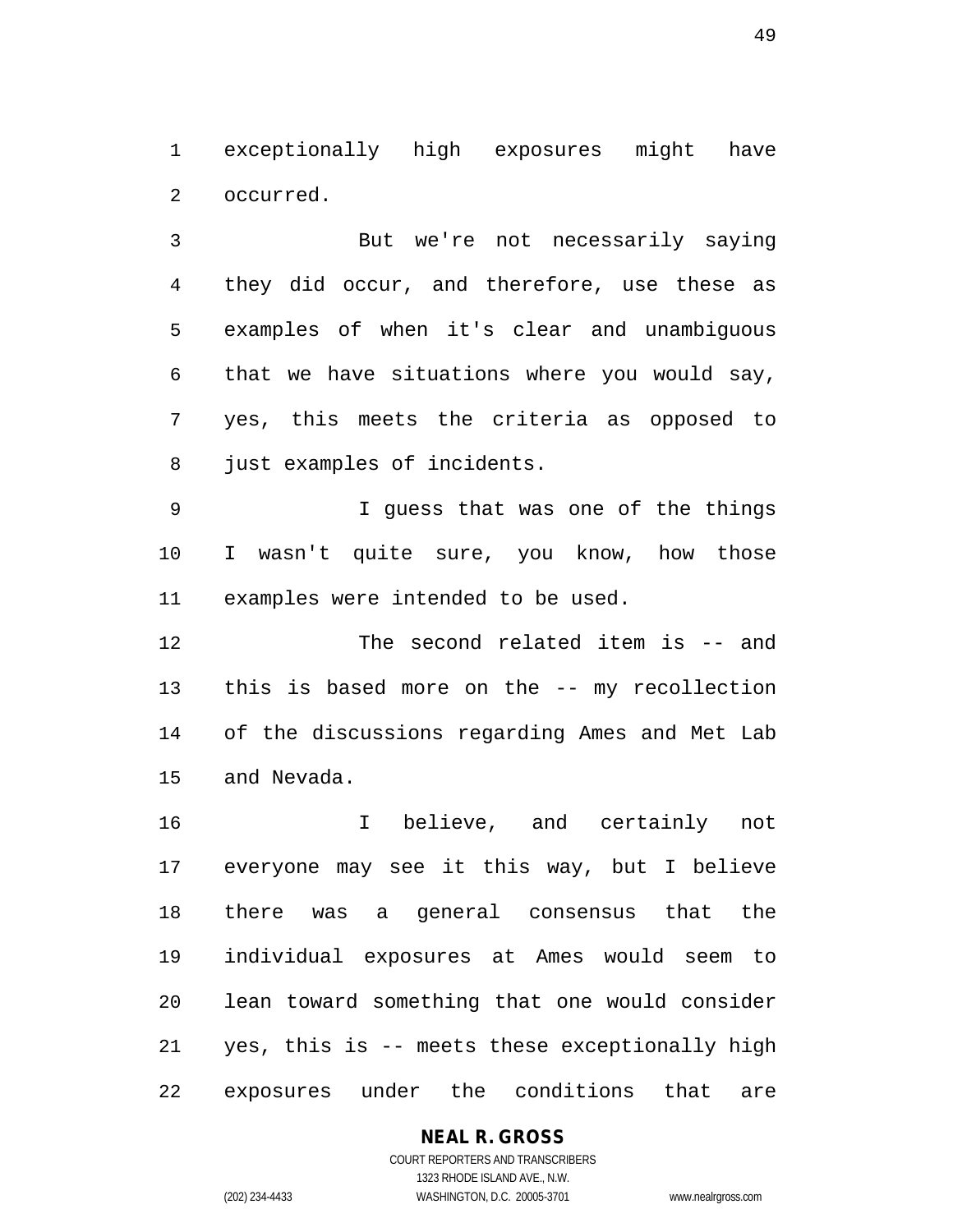1 defined by the rule.

2 The same thing goes at Met Lab. I 3 think the tendency during our conversation was 4 yes, because basically of the blood, the blood 5 count.

6 However, I would say that we're a 7 little bit more in an ambiguous area when it 8 comes to the report that we submitted 9 regarding the Nevada Test Site. I don't -- I 10 think there was mixed sentiment on which of 11 those various incidents that were discussed in 12 our reports tended towards being more like 13 250-day or not.

14 So -- and I just wanted to offer 15 that up as an observation.

16 DR. GLOVER: See, one of the 17 things is the reality as we dig into these and 18 we sort of talk about these examples, like for 19 Ames, I believe the blowouts for uranium, we 20 have bioassay for.

21 So then we get into, you know, 22 which specifics and I'm just hesitant -- it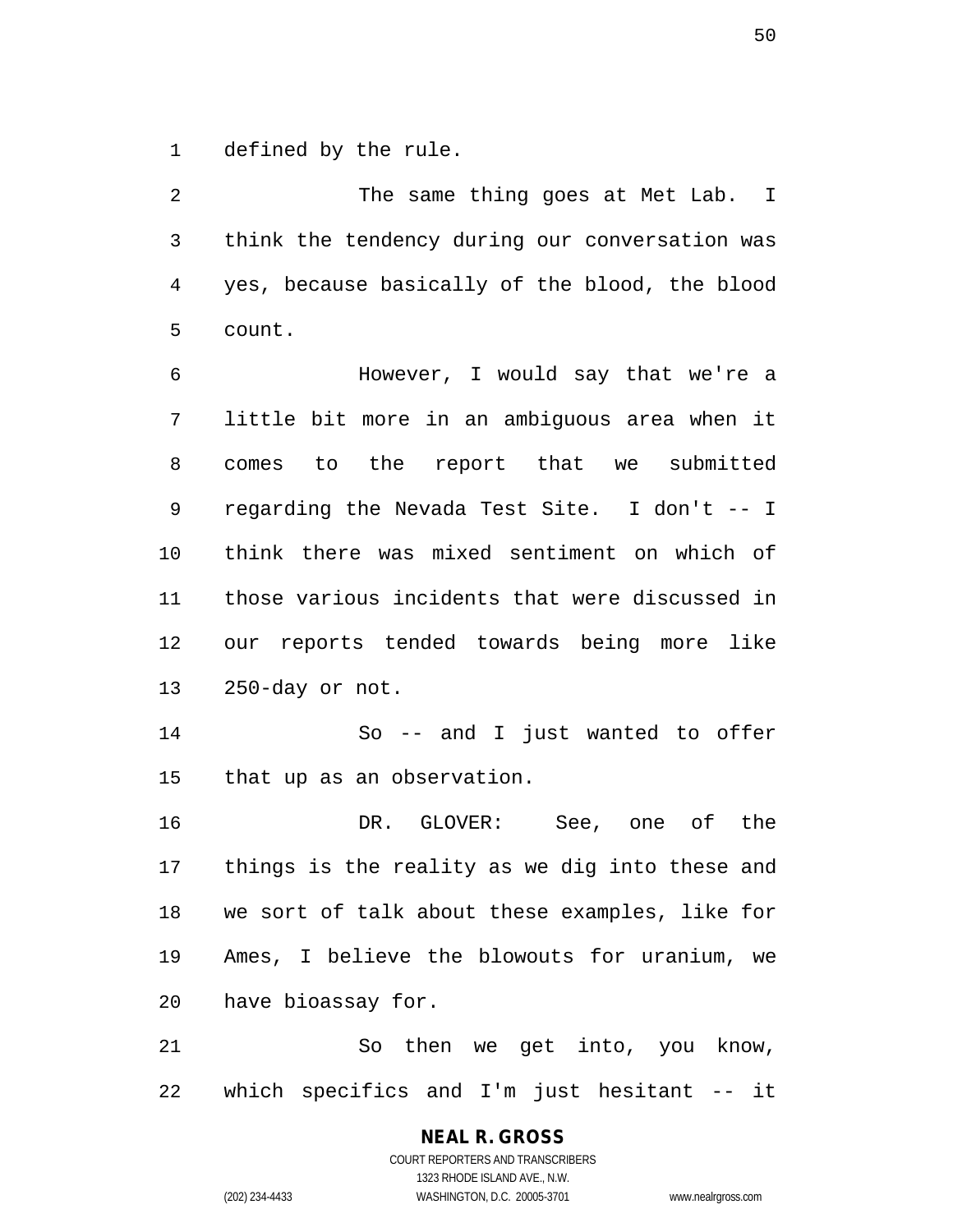1 would be almost nice if we -- if the examples 2 -- and again, this is just my comment, if they 3 were more less Ames-related and maybe, okay, 4 take from Ames if you were to see this, if 5 this is really where it comes down, then this 6 would be, you know, versus saying this is what 7 we saw at Ames. So, that's just my 8 suggestion.

9 MEMBER ROESSLER: This is Gen. I 10 have a comment, too, as long as you're talking 11 about Ames.

12 First of all, I like examples, and 13 I think it gives us the guidelines sort of 14 thing we have, indicators that they were high 15 doses, high exposures and here's some samples 16 of it.

17 But on the Ames one, I have kind 18 of a problem with that. If you're going to 19 work on it some, in the last sentence there 20 where it says blowouts. The intakes were on 21 the orders of tens of nanocuries, and that's 22 one criteria in itself, I think.

# **NEAL R. GROSS**

COURT REPORTERS AND TRANSCRIBERS 1323 RHODE ISLAND AVE., N.W. (202) 234-4433 WASHINGTON, D.C. 20005-3701 www.nealrgross.com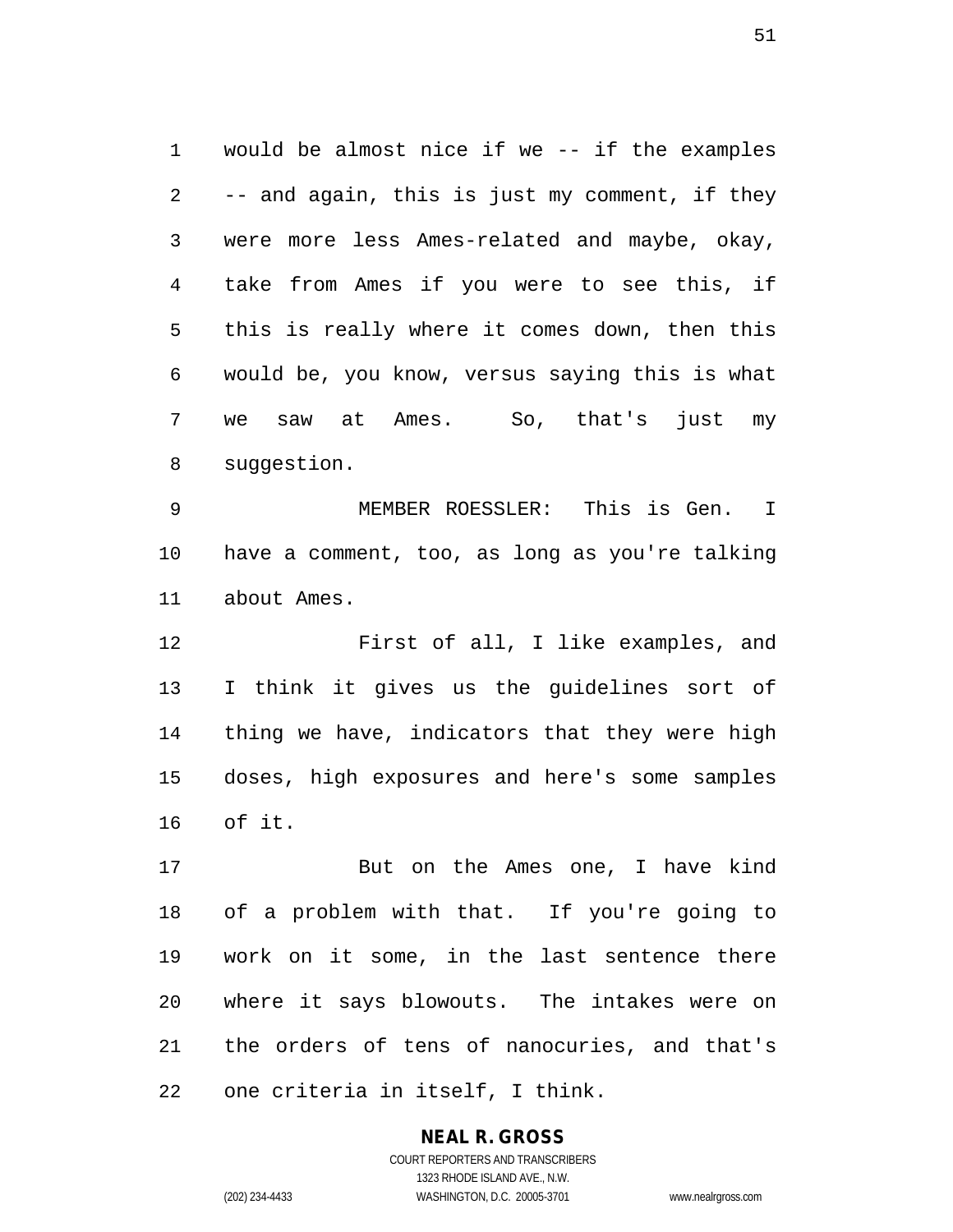1 That one, I think, you'd have to 2 specify what radionuclide it is. I have a 3 hard time, just looking, tens of nanocuries 4 and saying, oh, oops, that's really high, 5 unless you're more specific. 6 Then, in the second part of that 7 sentence, it doesn't seem to read well to me 8 or something. On the order of tens of 9 hundreds or shouldn't that be -- 10 CHAIRMAN MELIUS: It should be or, 11 I think. 12 MEMBER ZIEMER: Or tens to 13 hundreds. 14 CHAIRMAN MELIUS: No, it's order 15 of tens or hundreds of. 16 MEMBER ROESSLER: Or hundreds of. 17 Okay. 18 18 I offer that, if you're going to 19 be, you know, looking at that one in more 20 detail.

21 CHAIRMAN MELIUS: That's -- I 22 excerpted these from Arjun's SC&A tables and

# **NEAL R. GROSS**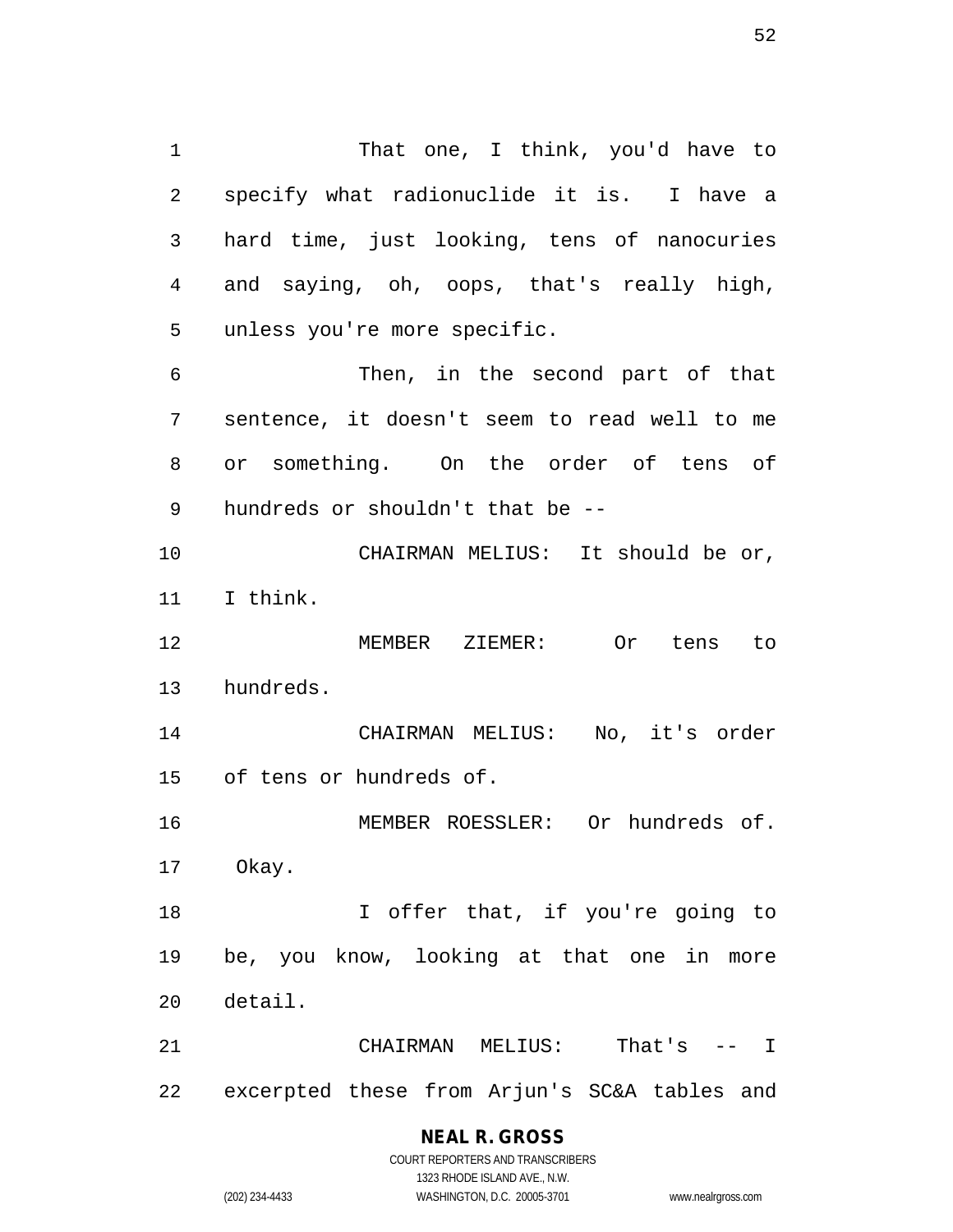1 was -- tried to condense a, you know, a fairly 2 -- a lot of information from a table into a 3 sentence or two, and probably failed.

4 DR. MAKHIJANI: The radionuclide 5 involved is thorium.

6 CHAIRMAN MELIUS: Thorium, yes. 7 DR. MAKHIJANI: And its decay 8 process.

9 CHAIRMAN MELIUS: And so that was 10 the previous, I think the column in the table, 11 and so I didn't include the column, I included 12 a sentence from the comment and so forth. But 13 those are all kind of helpful suggestions.

14 Yes, you know, what Sam was 15 saying, if -- we may get to a point where we 16 would have some nonspecific examples. I'm 17 just a little reluctant, because I want to -- 18 I think we need to stay focused -- at this 19 point we need to also stay focused on the 20 actual incidents that we're going to have to, 21 you know, evaluate.

22 And I don't -- I hate to put up a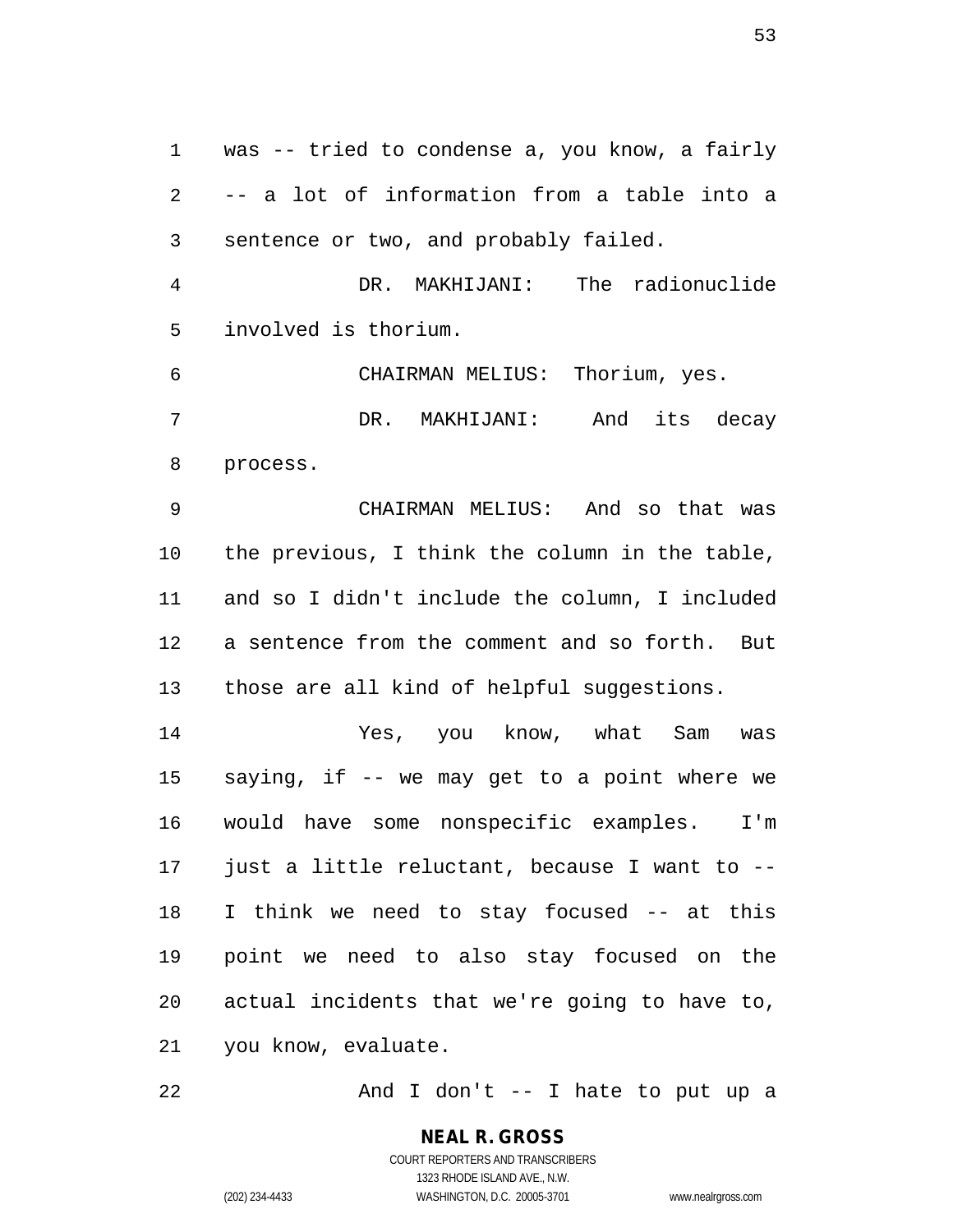1 hypothetical that's, you know, everyone agrees 2 it's a, you know, horrendous dose and, you 3 know, it would qualify, but if it's not 4 something we're really going to deal with, 5 then I think the -- I don't think it's that 6 helpful.

7 1 I think the thing, we can come up 8 with hypotheticals about what's an 9 exceptionally high exposure, but it's more 10 specific situations that -- that we could 11 have, but there's probably some balance there 12 that we need to reach between sort of reality-13 based and hypotheticals.

14 So, the more general criteria help 15 us in dealing with new situations. It does 16 not -- I think one thing we're seeing is that 17 the situations are -- are reversed, which is 18 what makes them harder to, more difficult to 19 deal with.

20 DR. MAKHIJANI: Dr. Melius, this 21 is Arjun -- I don't know if people have had 22 time to go through the report that we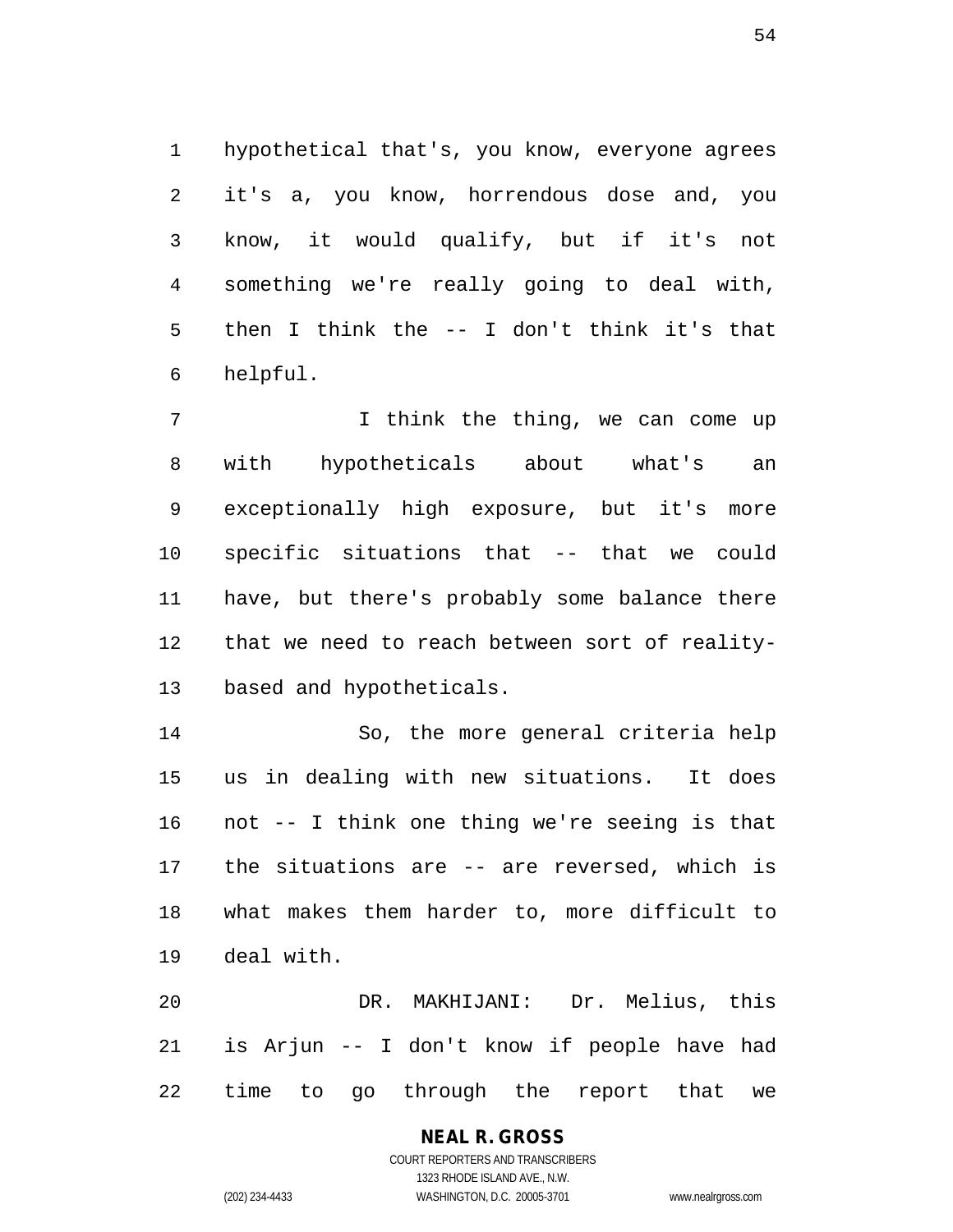1 submitted, but there's a lot more in it than 2 Ames. And there are, for instance, Nevada 3 Test Site, a shot 4 incident where the highest 4 exposure was 39 rads in one incident, and the 5 next was 28 r.

6 And then there was an incident 7 during the underground testing period that 8 didn't involve testing actually, it involved a 9 cobalt-60 source, and there was a hand dose of 10 1200 rem and a pelvic dose of 42.5 rem, 11 although the badge, overall badge dose was 12 less than ten rem.

13 And so, there are a number of very 14 specific things that I think it would be 15 useful to know whether they are exceptionally 16 high exposures or not, and then there are 17 actual documentation of where, in some cases, 18 of what the red blood cell changes or using 19 current NCRP guidelines whether chelation 20 therapy might be administered.

21 And I had Joyce actually do those 22 specific research on when it is administered

# **NEAL R. GROSS**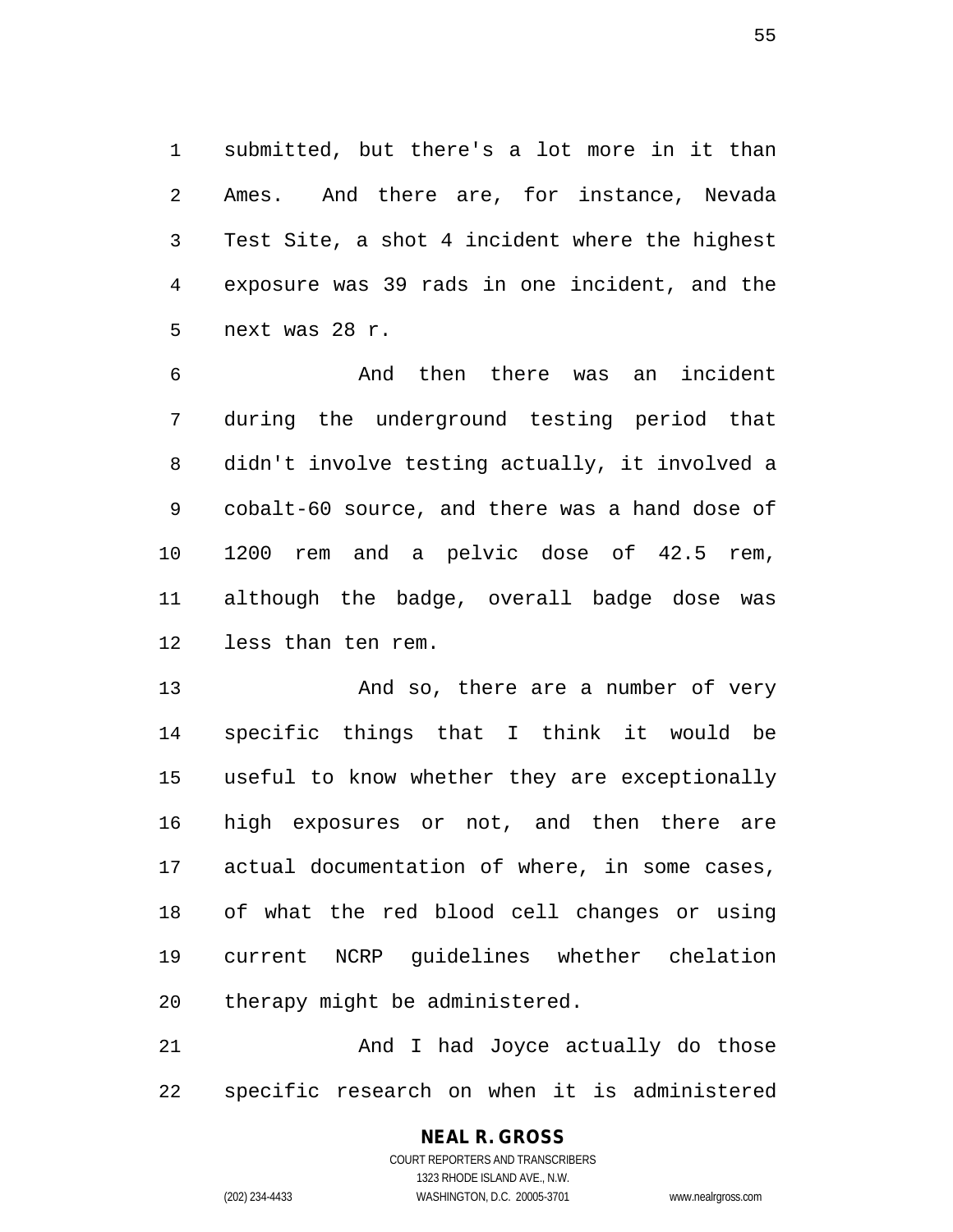1 and some of those references are provided, and 2 so it might help focus things.

3 MEMBER ZIEMER: This is Ziemer. 4 One comment. I think we are going to have to 5 be very cautious in making sure that we avoid 6 cases where you're actually able to bound the 7 dose and put numbers on it, because that kind 8 of defeats the whole purpose of the thing.

9 In fact, if we start -- if we end 10 up doing that, then we have put a number on 11 the issue of -- of health endangerment which 12 currently does not have a real number attached 13 to it, which is also bothersome, of course, 14 from a scientific point of view.

15 But, if these incidents can be 16 bounded, then that -- you don't need an SEC. 17 All you need is a person to show his presence, 18 anyway. But -- or actually you can find 19 doses.

20 But, somehow -- and it's fine on 21 examples, but I think we're going to have to 22 be careful so that we don't end up saying,

# **NEAL R. GROSS**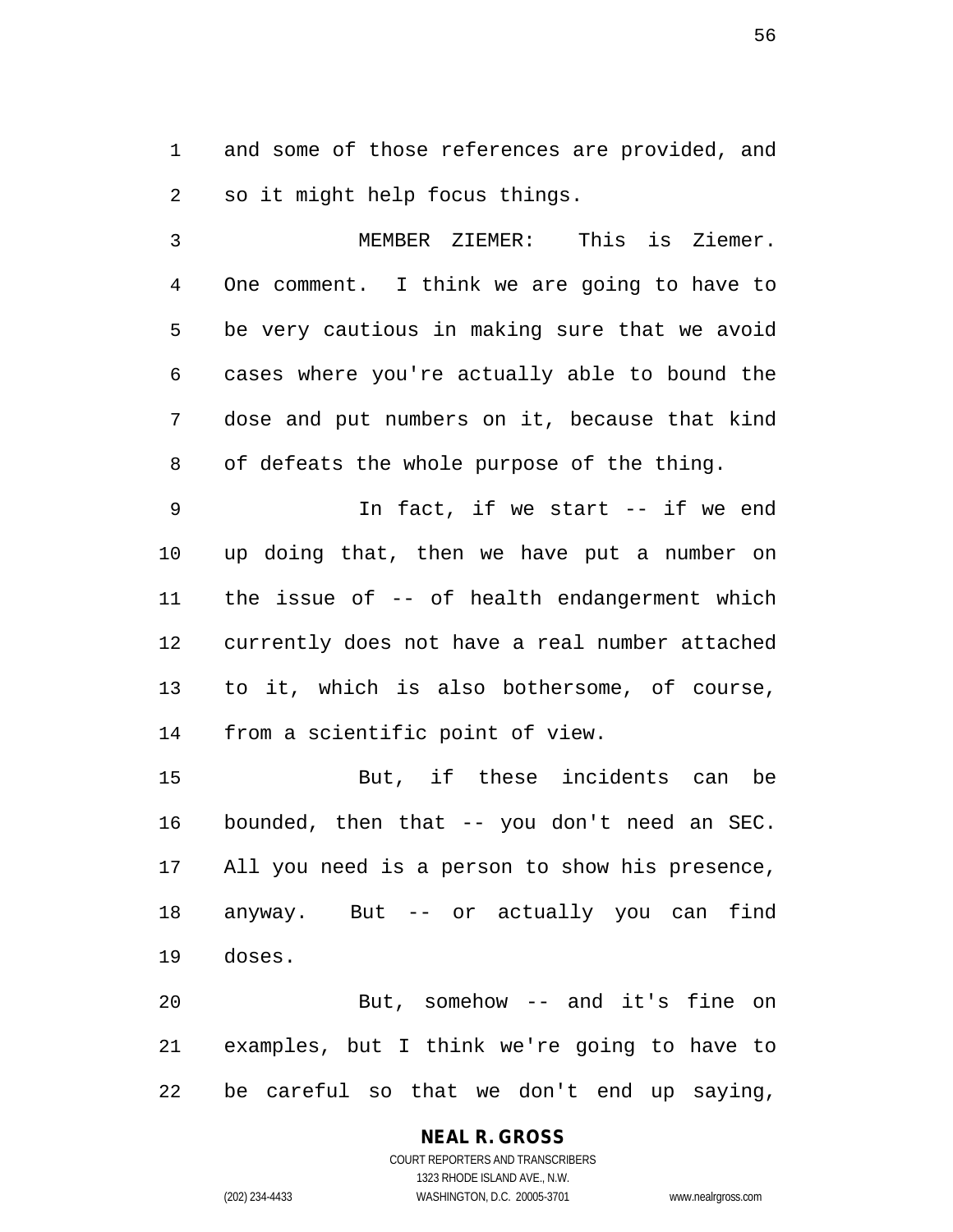1 okay, once you pass some number, it's -- you 2 have either health endangerment or you're at - 3 - you're at an incident.

4 I don't know how we avoid that, 5 but I think that's a problem from a legal 6 point of view.

7 CHAIRMAN MELIUS: Oh, yes. No, I 8 think your -- that's a very good point, Dr. 9 Ziemer. This is -- we're not even -- 10 shouldn't even be talking about this situation 11 unless we were unable to reconstruct the dose, 12 and that's sort of the threshold to even get 13 into this discussion, and so -- correct.

14 And so, it's not -- it's always 15 going to -- it should always be a situation 16 where we, you know, have to, you know, we 17 don't have a good accurate estimate of the 18 dose, can't reach it, so --

19 MEMBER ZIEMER: Right.

20 CHAIRMAN MELIUS: And so, if it 21 weren't, it would be, I mean, somewhat easier, 22 though, putting a number on endangerment has

# **NEAL R. GROSS**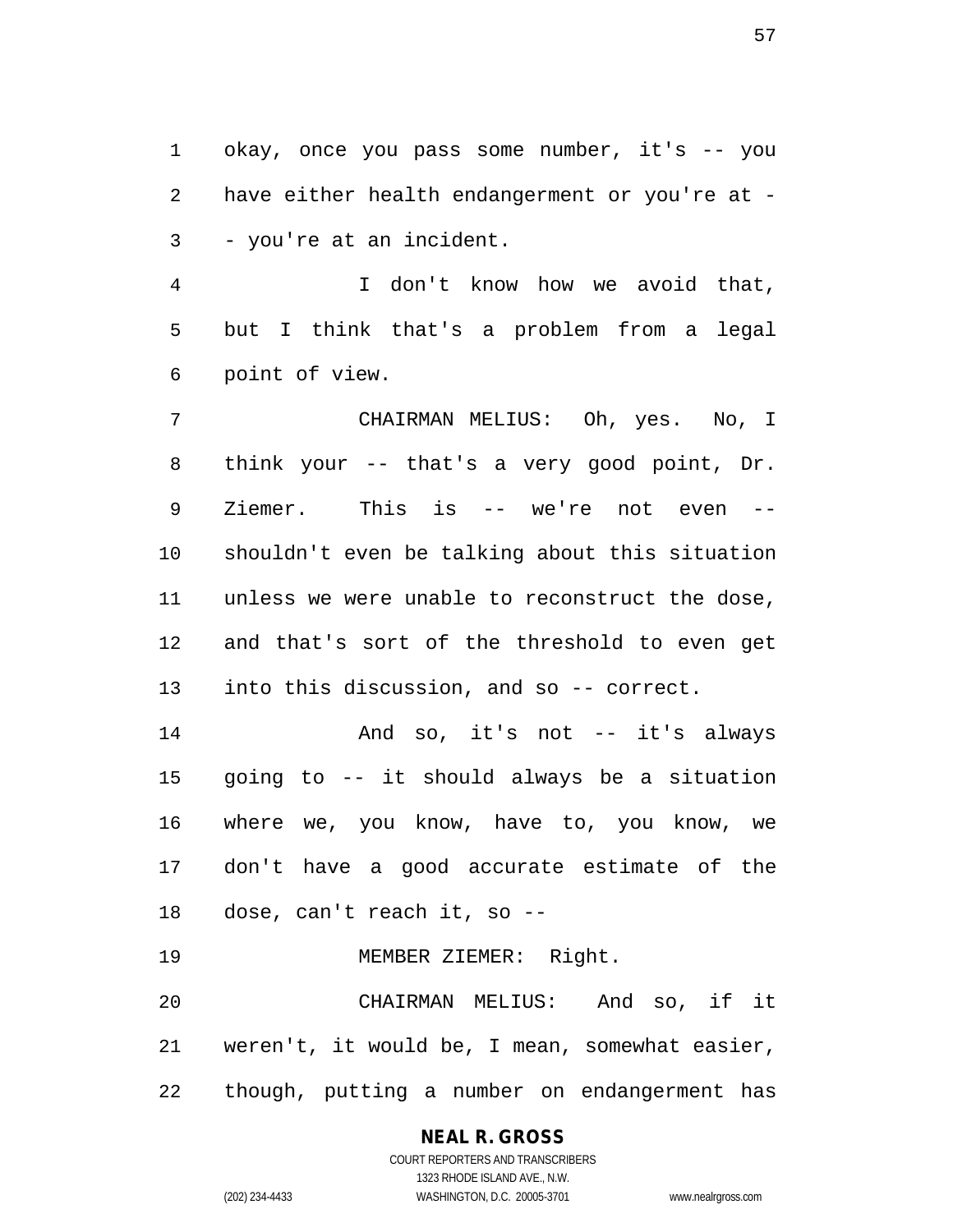1 its own difficulty. But, again, we just 2 wouldn't be there.

3 MEMBER ZIEMER: Yes, but, for 4 example, at Ames, if we say the estimate is 5 tens of nanocuries or tens to hundreds of rem, 6 we put some boundaries on things here, and 7 that's -- that's what I'm concerned about, 8 that it looks -- on the blowouts, we have 9 numbers of orders of tens of nanocuries of 10 thorium.

11 1 I don't know how you avoid that, 12 but --

13 CHAIRMAN MELIUS: I tried to use 14 examples where there was -- one is to always 15 include a range so it doesn't imply that we 16 know it is, you know, 500 or more or something 17 like that.

18 MEMBER ZIEMER: Yes. No, I 19 understand that. I'm just struggling with how 20 to end up with a document that sort of meets 21 the legal need and satisfies it 22 scientifically, that -- because what we mean

#### **NEAL R. GROSS**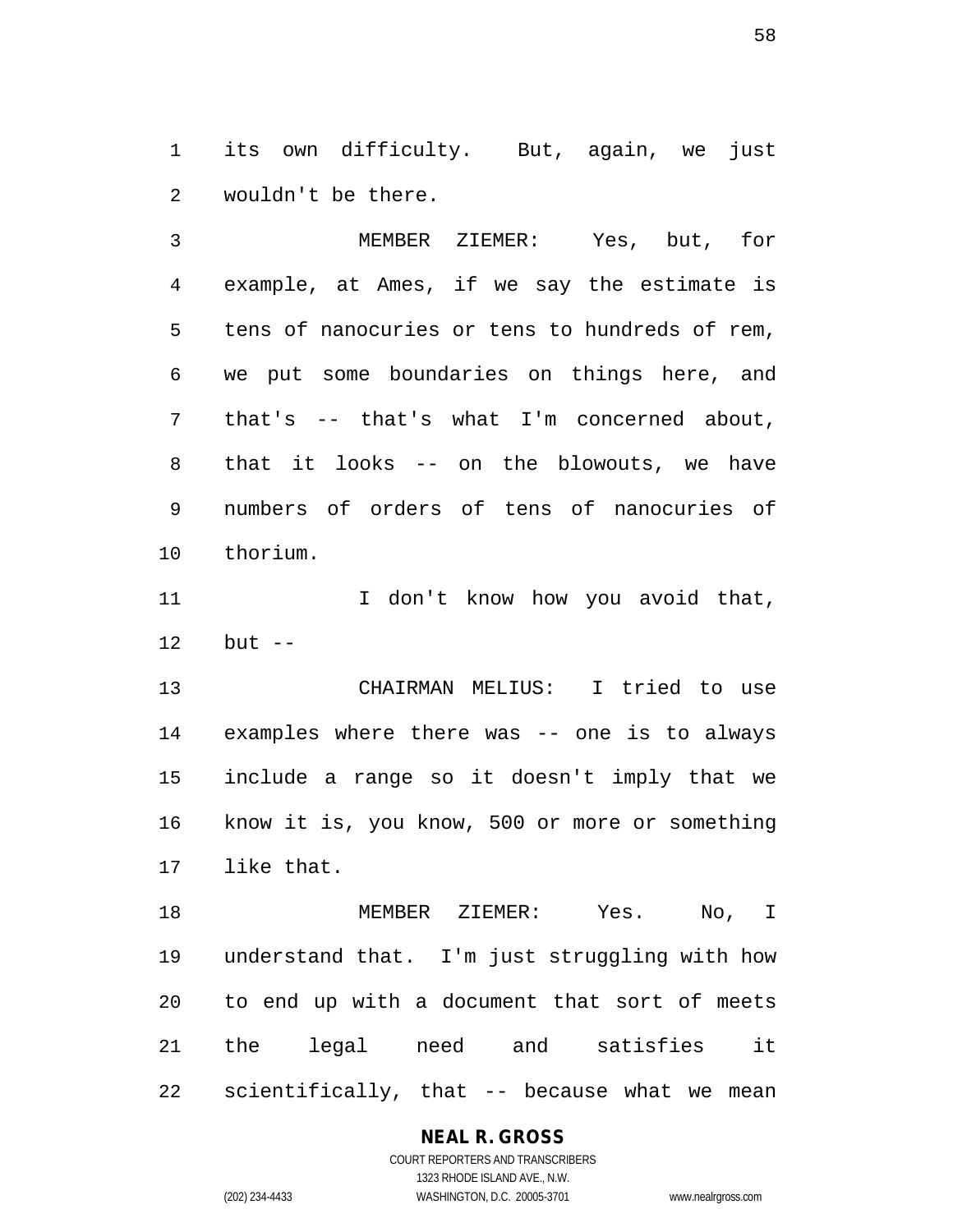1 by high dose, number one, becomes somewhat 2 subjective, but it's sort of like I don't want 3 to define it, but I know it when I see it.

4 We all have kind of an intuitive 5 feel for what that is, but it may be different 6 from everyone. But I think we -- we certainly 7 want to avoid having a sharp number in here.

8 DR. BEHLING: This is Hans 9 Behling. Can I make a comment on those few 10 statements by Drs. Ziemer and Melius regarding 11 Ames?

12 CHAIRMAN MELIUS: Sure.

13 DR. BEHLING: The numbers that you 14 see quoted in that point that Arjun made is 15 really a number that has a basis of empirical 16 values and applied to all site-specific hidden 17 parameters, and let me explain.

18 In the original report that I 19 wrote that defines those numbers, what I took 20 was a blowout that was documented at Fernald, 21 and there are empirical data regarding that 22 blowout in terms of which fraction of the

### **NEAL R. GROSS**

COURT REPORTERS AND TRANSCRIBERS 1323 RHODE ISLAND AVE., N.W. (202) 234-4433 WASHINGTON, D.C. 20005-3701 www.nealrgross.com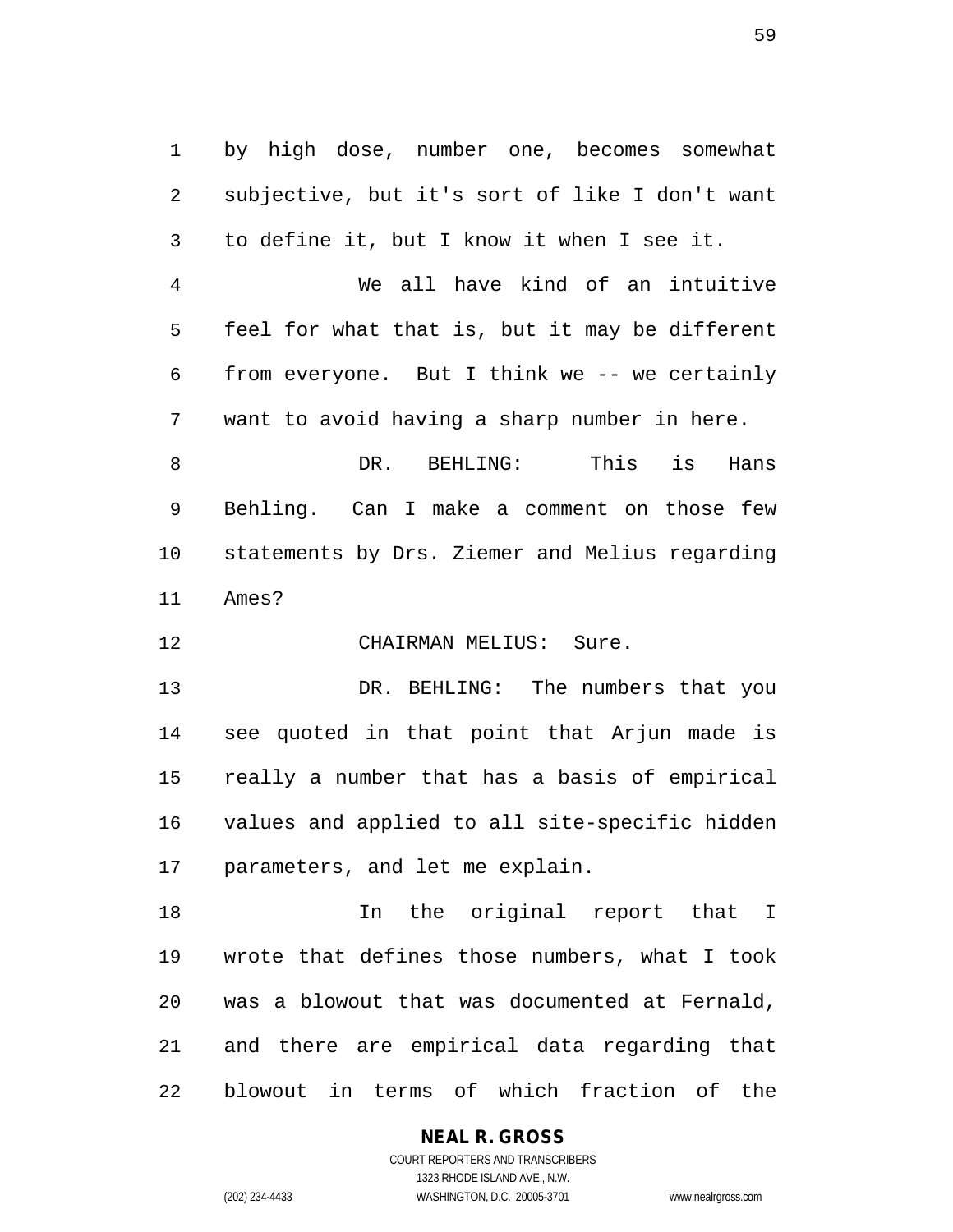1 material actually became airborne and was not 2 recovered.

3 And then I tailored that fraction 4 to actual quantities that are being used at 5 Ames for both thorium processing and uranium 6 in their blowout and took empirical data 7 involving the facility at Ames that would 8 perhaps then define an air concentration if 9 there was X number of kilograms of material 10 blowout, a portion of that went airborne and 11 then I looked at the actual physical 12 dimensions of the lab report at Ames where 13 that material would have become airborne and 14 then used a reasonable approach to quantifying 15 what an inhalation intake would have been 16 resulting from that blowout.

17 And I did -- I believe I used 15 18 minutes as an exposure because not only were 19 these people there as scientists, but because 20 it was also a facility that was covered by 21 secrecy, they, the scientists, themselves had 22 to actually act as their own personal fire

#### **NEAL R. GROSS**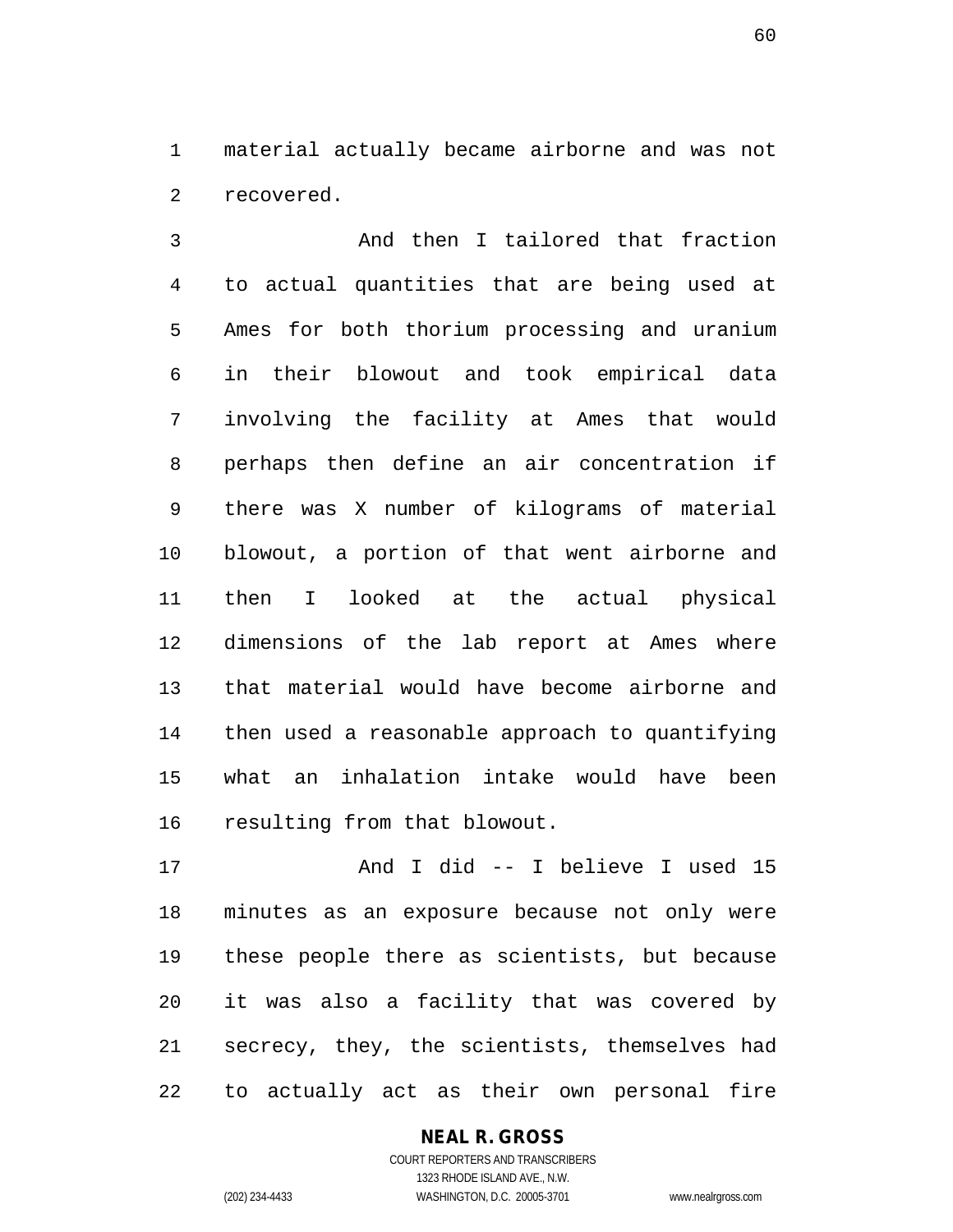1 department so they were not in a position just 2 to run out and vacate the premises.

3 And so, that's the basis for those 4 numbers. So, reasonable assumptions that 5 derive through those numbers.

6 MEMBER ZIEMER: Well, this is 7 Ziemer, and I agree with that, Hans. I'm 8 saying what you've done -- basically done a 9 good job of reconstructing the dose, and 10 we're, in a sense, concerned about events 11 where you can't do that.

12 DR. BEHLING: Yes.

13 DR. GLOVER: This is Sam Glover. 14 One of the things that, you know, I think we 15 were concerned about is what is in from that 16 one. How that -- you know, as you said you -- 17 we just didn't know how many occurred, and so 18 therefore that's one of the reasons why I 19 believe it was added as an SEC.

20 So, here we're stringing together 21 potentially a series of these potentially 22 notable events and, you know, one of the

> **NEAL R. GROSS** COURT REPORTERS AND TRANSCRIBERS 1323 RHODE ISLAND AVE., N.W. (202) 234-4433 WASHINGTON, D.C. 20005-3701 www.nealrgross.com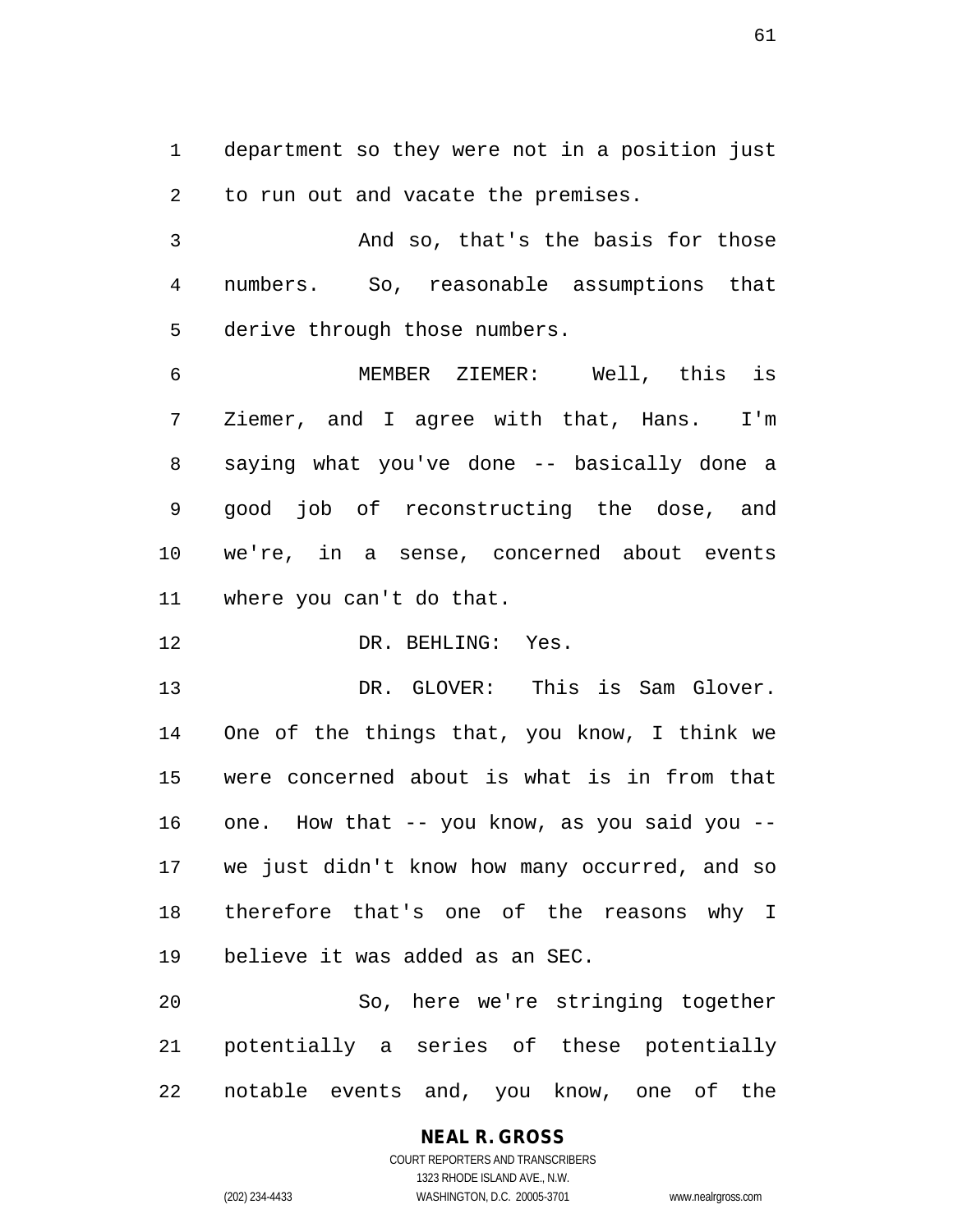1 things that we've -- that we've brought up a 2 few times is that there are limitations to the 3 existing regulations, and some of these things 4 may be that the Board, you know, your input on 5 revisiting the regulations on how internal 6 dosimetry is handled for these incidents or, 7 you know, the regulation may not be adequate 8 to handle some of these things.

9 DR. BEHLING: But -- this is Hans 10 Behling again. Again, what I tried to do was 11 both a ratio and time frame regarding incident 12 because, in my calculations I actually 13 differentiated exposure, internal exposure, 14 again, time-integrated exposure over a one 15 year, five to ten years from an incident that 16 in a short duration of 15 minutes, I believe 17 it would be integrated doses for one year, 18 five years, ten years for an inhalation period 19 of 15 minutes, and then also added to that 20 perhaps the time interval between frequent 21 blowouts measured at 30 days.

22 So, there were two discrete dose

### **NEAL R. GROSS** COURT REPORTERS AND TRANSCRIBERS 1323 RHODE ISLAND AVE., N.W.

(202) 234-4433 WASHINGTON, D.C. 20005-3701 www.nealrgross.com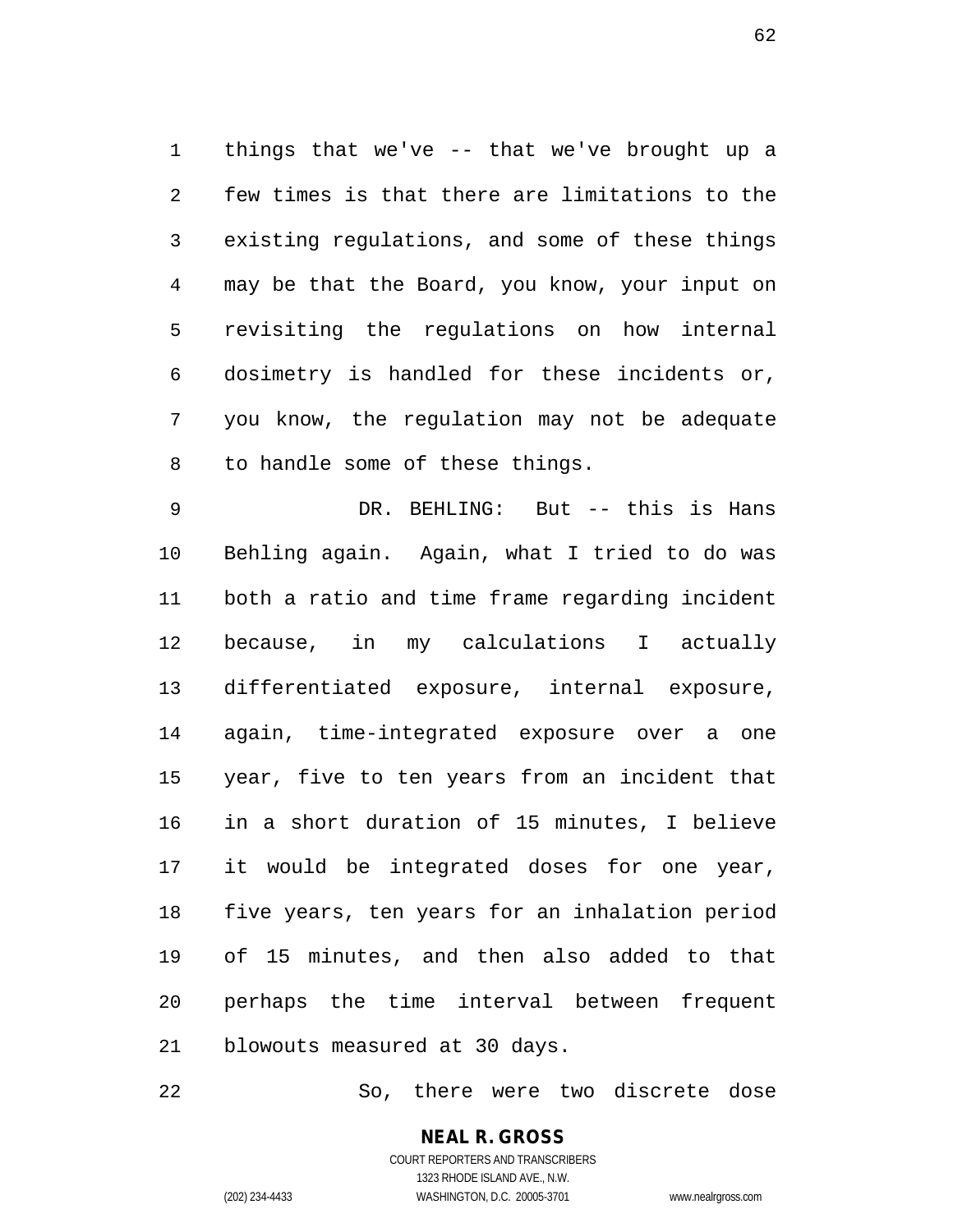1 estimates, inhalation estimates with regard to 2 the first 15 minutes, and then a subsequent 3 integration dose with the next period of 30 4 days, and from the table you will come to the 5 realization that the dominant dose comes from 6 the first 15 minutes of exposure following a 7 blowout.

8 And that certainly would qualify 9 for a discrete incident.

10 So, we can reasonably conclude 11 that these blowouts were routine and that they 12 occurred over periods from the early 40s to 13 the 50s during the time that they were 14 processing uranium and thorium, and so that 15 any person who may have worked there for even 16 as little as one or two months will probably - 17 - or it is a high probability that they may be 18 exposed to at least a single event, and that 19 single event would have resulted in 20 significant internal exposures.

21 DR. GLOVER: This is Sam Glover 22 one more time. I just -- you just said one or

> **NEAL R. GROSS** COURT REPORTERS AND TRANSCRIBERS 1323 RHODE ISLAND AVE., N.W. (202) 234-4433 WASHINGTON, D.C. 20005-3701 www.nealrgross.com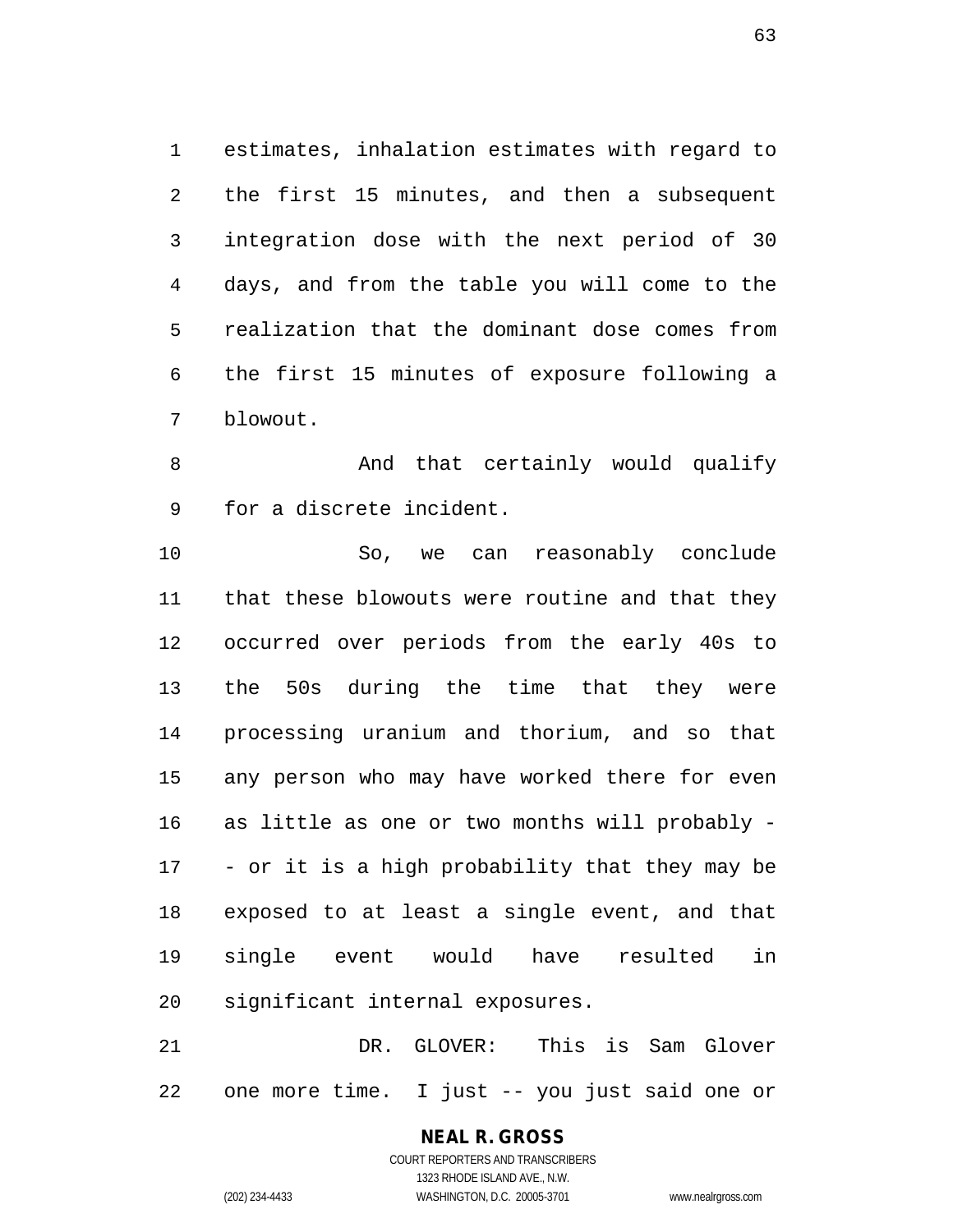1 two months, and so that's different than 2 presence.

3 And so this is, again, one -- a 4 potential discussion of presence versus the 5 250 days, and where we may have some 6 limitations on some of our language, you know, 7 the current criteria.

8 And also, again, the level of 9 detail that we're getting into is just another 10 area where I think it, you know, it would be 11 very helpful to go back to the Working Group 12 and get all the people who really -- because 13 this is very detailed, and we're offering into 14 evidence a lot of different calculations, and 15 we've had discussions back and forth on some 16 of these things.

17 17 I think, you know, getting someone 18 like -- if we had a set of criteria without 19 these specifics and said, okay, let's try to 20 use this and somebody like Jim Neton, then, 21 could -- you know, because he's participated 22 in hundreds of hours of this stuff, and I

# **NEAL R. GROSS**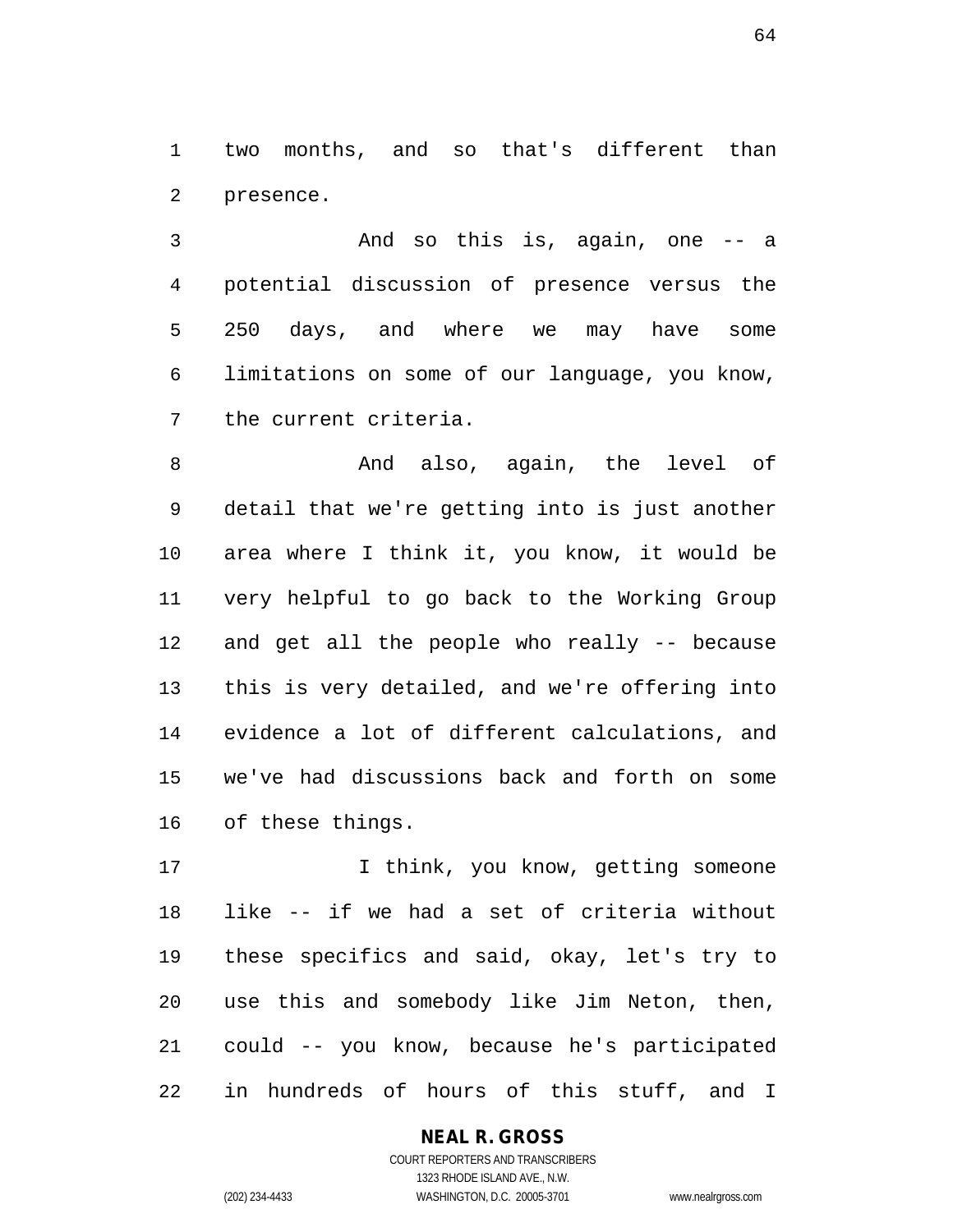1 don't have the benefit of that all the time.

2 And not including him and the 3 agency, I think, at least from my personal 4 view is, that limits some of our -- our 5 feedback, and I think that's -- that would be 6 a shame.

7 MS. HOWELL: And this is Emily. I 8 have to -- I was -- Hans was going in and out 9 through a lot of what he was saying, so I'm 10 not sure if I heard correctly, but I have to 11 pick up on what Sam's already mentioned about 12 some of these measurements being -- while I 13 gather that Hans is saying that the majority 14 of the doses he's estimating was from a 15- 15 minute incident, there were still some that 16 were calculated over a 30-day period or one-17 or a two-month period for internal dosing.

18 We get into this very difficult 19 area with the regulation as it's currently 20 written when we start estimating those kinds 21 of numbers in order to justify a discrete 22 incident because I'm not sure -- and I'm not

### **NEAL R. GROSS**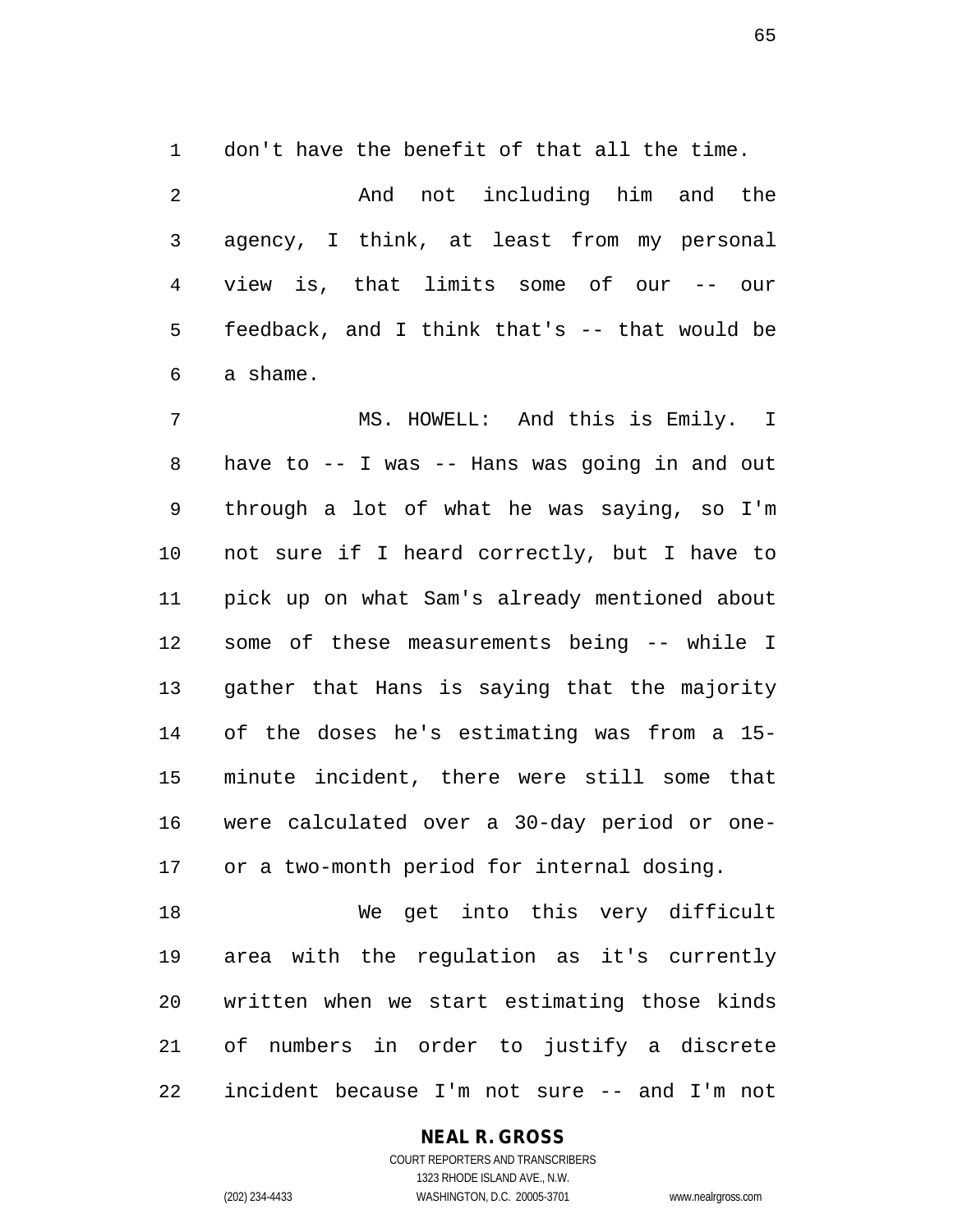1 giving a definite opinion on this right now, 2 but I'm concerned about whether or not you 3 could do a calculation that's taking into 4 consideration some period of time that is 5 beyond the actual discrete incident and how we 6 have to define that term, to establish that 7 something was a discrete incident.

8 DR. BEHLING: Well, I guess I had 9 mentioned, the dose from a single blowout 10 does, in fact, involve the first 15 minutes so 11 -- if you want to drop off the balance of the 12 30 days that I used as an arbitrary value 13 between subsequent blowouts, that would be 14 fine, because it really wouldn't matter much.

15 The dominant dose from a single 16 blowout is the dose that a person would 17 receive in the first 15 minutes.

18 DR. MAKHIJANI: This is Arjun. 19 Just a little bit of history here, because 20 there has been a lot of water over this dam. 21 Not only SC&A did do reports, but 22 NIOSH has done one report also in which they

### **NEAL R. GROSS**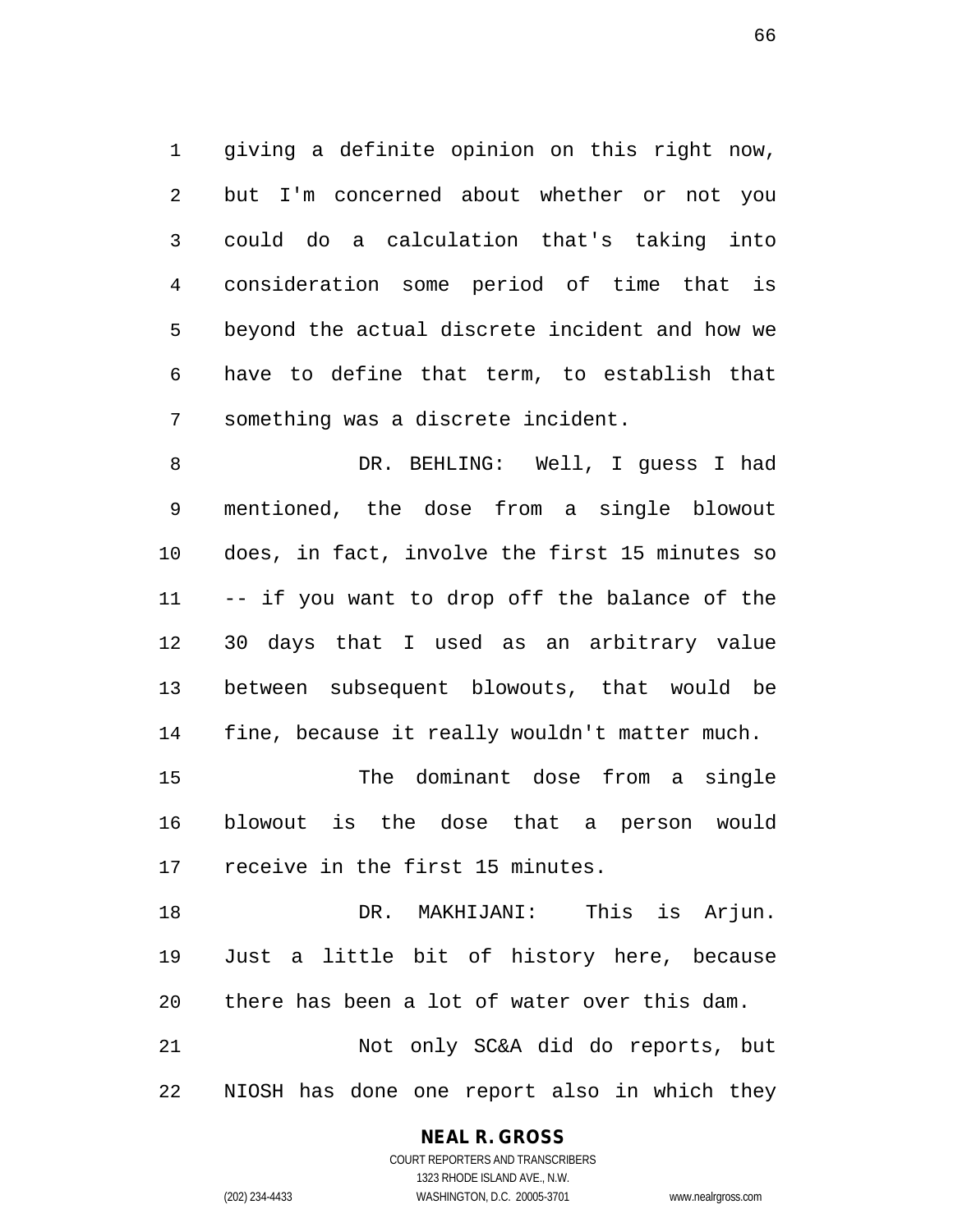1 had somewhat different numbers than Hans', but 2 generally concurred with the idea and pointed 3 out there were differences between Fernald and 4 Ames.

5 But the most important thing I 6 want to point out here is that NIOSH also did 7 another calculation based on some limited 8 thorium bioassay data from the 50s, assuming 9 that it arose from an incident and calculated 10 some doses, although we didn't know whether it 11 arose from an incident.

12 And those doses were in the tens 13 of thousands or thousands of rem and were 14 considered implausibly high. So, it's 15 actually not the case that the examples and 16 the approach that was used to illustrate the 17 doses were likely to be high, at least so far 18 as the existing work is concerned.

19 CHAIRMAN MELIUS: One of the 20 problems that we have, we do have a lot of 21 history and a lot of discussion. I have a 22 couple of comments because I think we also

# **NEAL R. GROSS**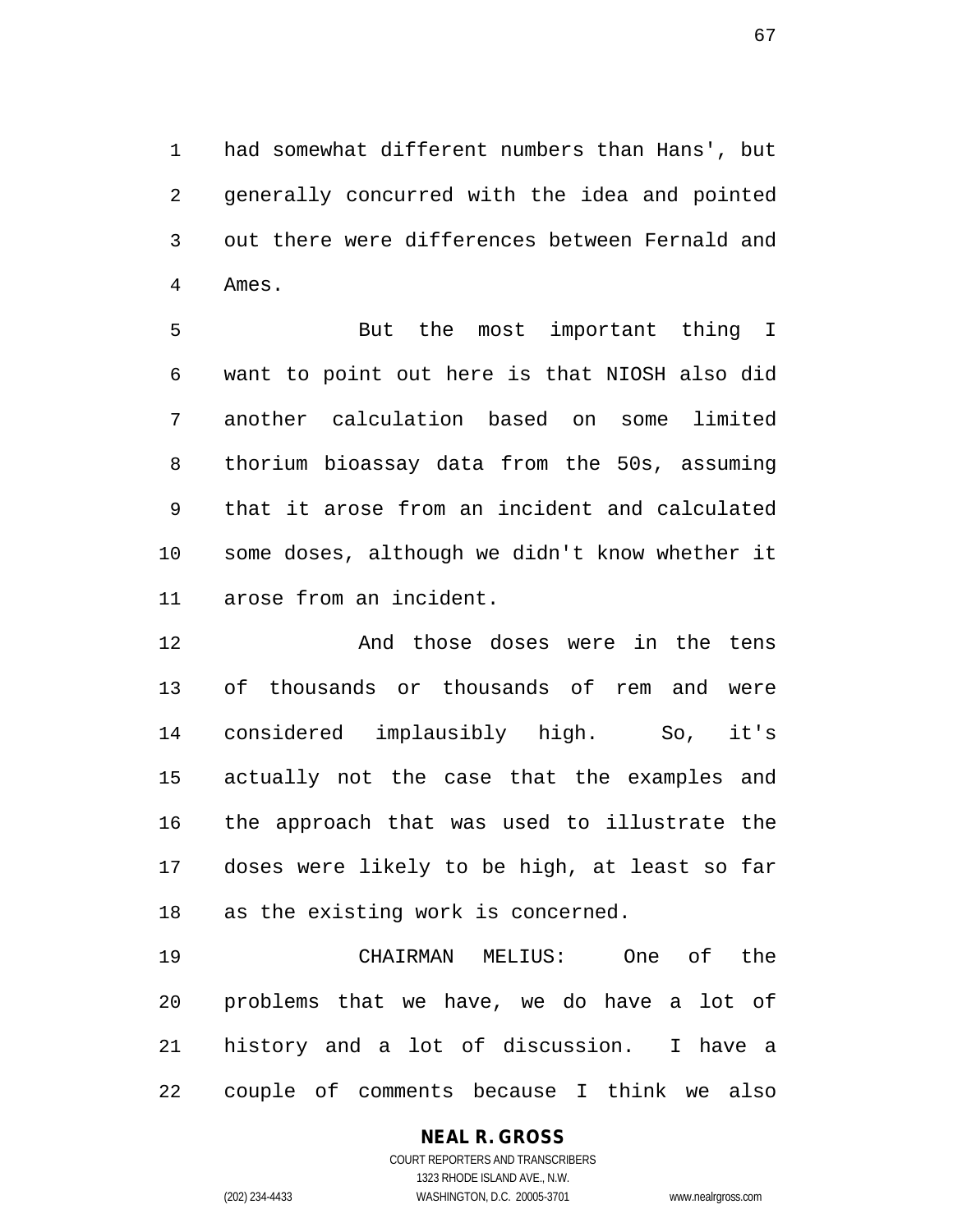1 need to sort of define a way to work with 2 this.

3 And I'm not sure at this point 4 whether trying to go back and rehash 5 everything is the most efficient way of 6 approaching this. And I don't -- the agency - 7 - the government's got to make up its own mind 8 when Jim Neton is conflicted or not 9 conflicted.

10 I don't think -- I don't want to 11 have us in a position of having to, you know, 12 do something on that basis. That's something 13 for the government to decide, you know, your 14 rules on conflict and bias and just do that. 15 I mean, we just proceed and then you can 16 handle that accordingly.

17 I think we do have time set aside 18 on the agenda for Idaho coming up to this. 19 We've had other sites fall by the wayside that 20 we thought were going to take up a fair amount 21 of time at this meeting, so at least 22 theoretically we have more time than we even

### **NEAL R. GROSS**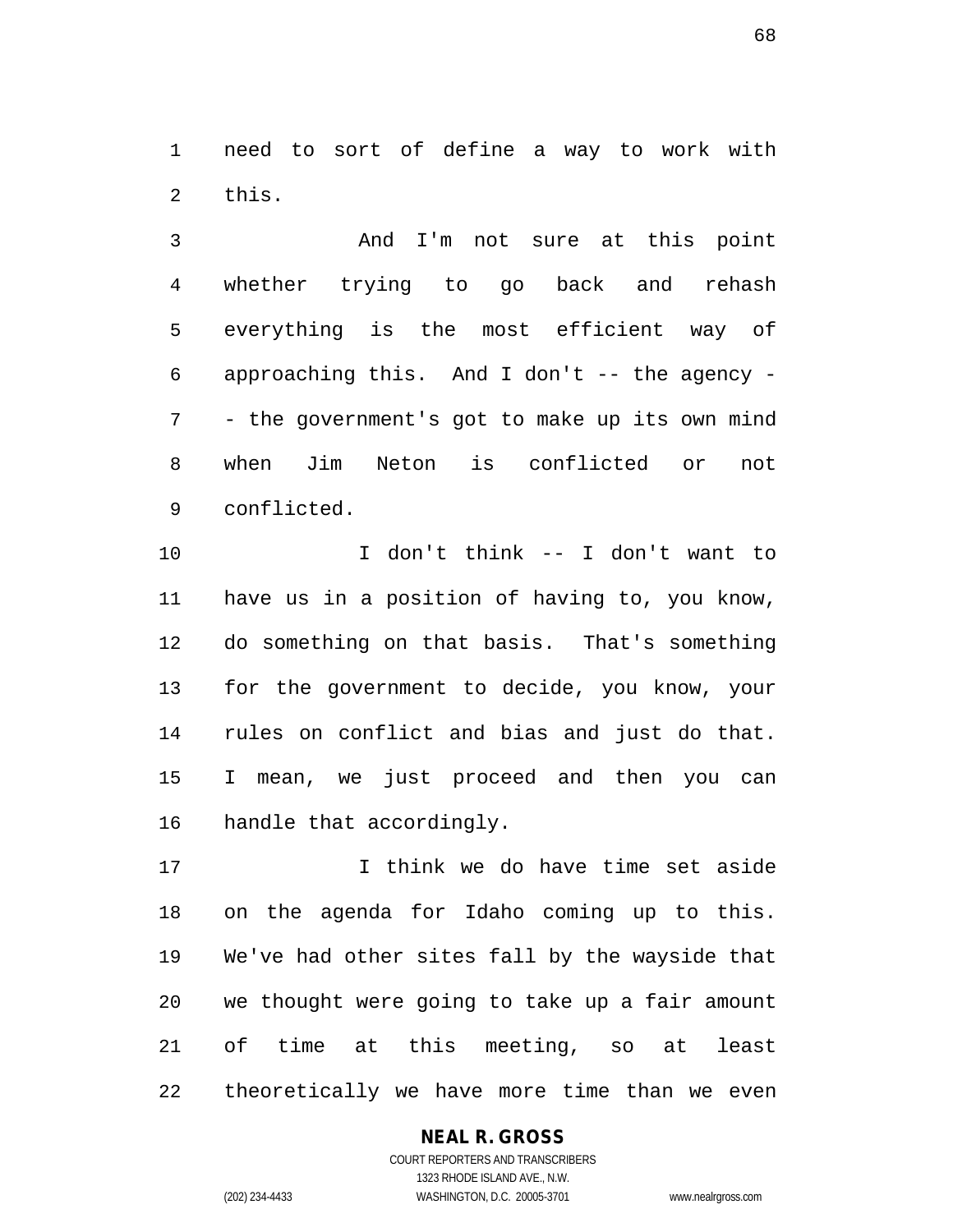1 originally set aside for this.

2 So, I think we should try to use 3 this time, you know, as best we can, because 4 it's -- our agenda is -- I have a feeling that 5 because we're -- our agenda may be a little 6 lighter than expected for Idaho. It means 7 it's going to be heavier than expected in our 8 next meeting, I believe, in New Mexico. 9 So, I think we should try to make 10 progress in this, and what I was thinking of, 11 and I would be interested in feedback from the 12 Work Group Members and so forth, is -- is that 13 we, one, have a discussion with the Full Board 14 on at least the guidelines, the general 15 outline of the guidelines. Maybe not the 16 specific wording yet, of every part of it, but 17 at least the general outline of that, of where 18 we think we're going. 19 And I have one question related to 20 that, but I'll get back to that in a second. 21 Then, that would be followed by --

22 and I'd ask the SC&A to do a presentation that

### **NEAL R. GROSS**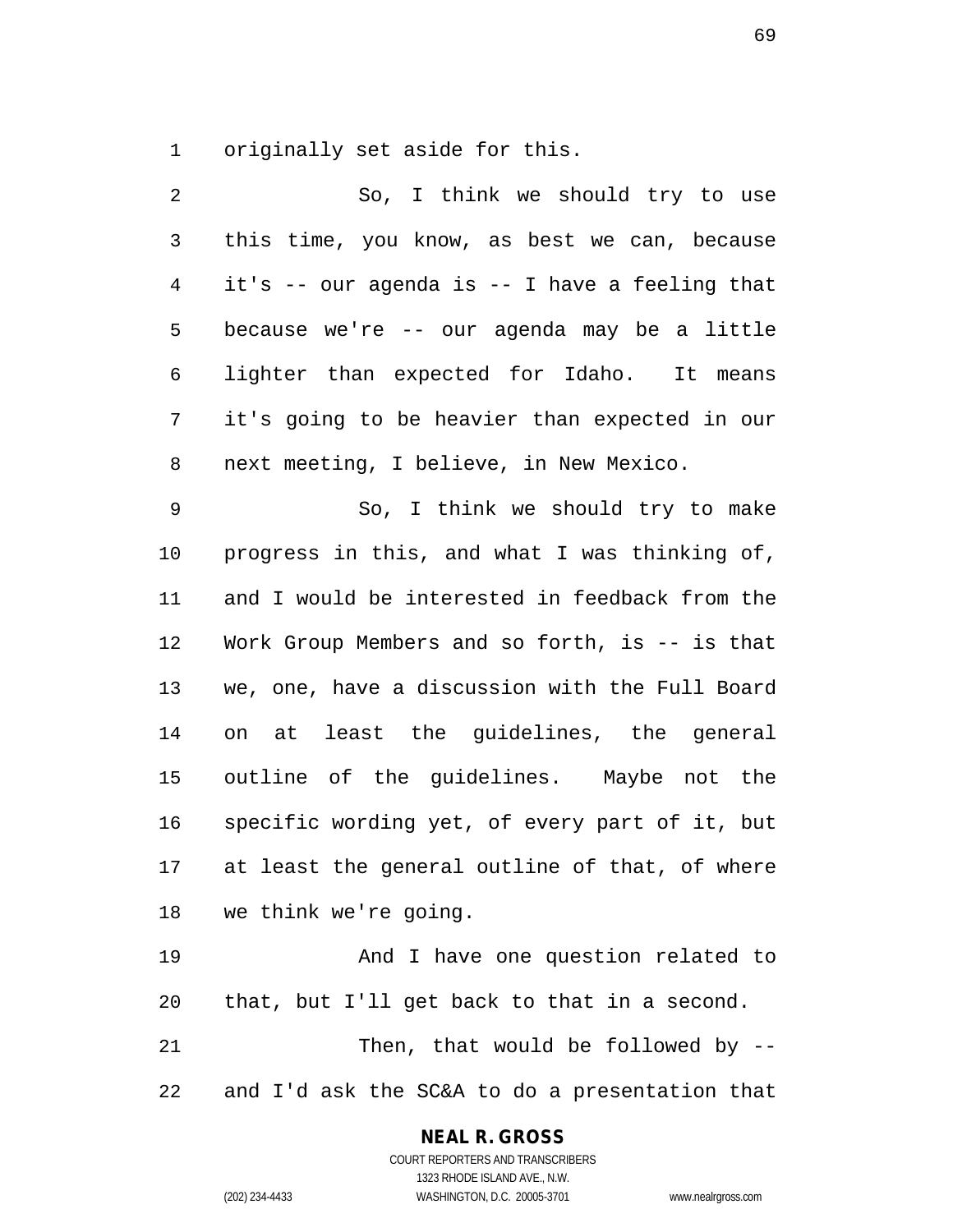1 would review the three sites, at least to the 2 extent that they've been, you know, worked up 3 so far and there's information.

4 So, you know, we present the 5 information we have on these sites and how it 6 might, you know, why we're concerned and what 7 information there is on discrete incidents at 8 those sites.

9 I understand there's a question 10 earlier that, at least on the Nevada Test 11 Site, I don't think there's been as much of a 12 focus on this so far, so we may be based on 13 the underground testing, so it may not be as 14 complete.

15 But I think it would be worth 16 spending some time -- remember we have four 17 new Board Members that have had no involvement 18 with this or at least very little. I'm not 19 sure -- remember when Henry Anderson left the 20 Board, how much we discussed while he was 21 still on the Board the first time.

22 But I think it would be worth

**NEAL R. GROSS** COURT REPORTERS AND TRANSCRIBERS 1323 RHODE ISLAND AVE., N.W.

(202) 234-4433 WASHINGTON, D.C. 20005-3701 www.nealrgross.com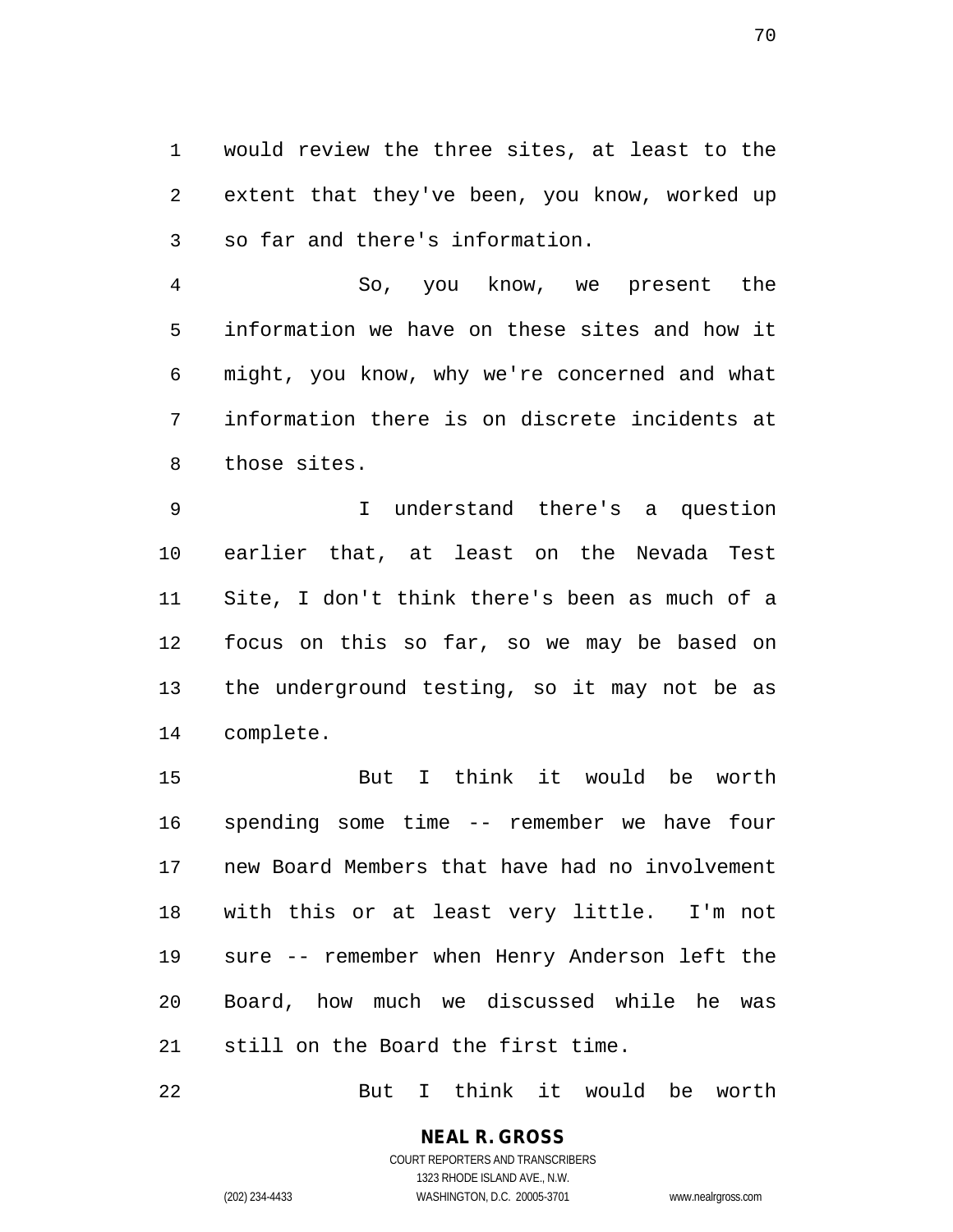1 bringing -- talking about these examples and 2 summarizing information so at least all the 3 Board Members are on the same level of 4 information about these and understand the 5 situation better so that we will be able to 6 move forward more efficiently in the following 7 meetings.

8 Does that make sense to Dr. Ziemer 9 and others?

10 MEMBER ZIEMER: That sounds fine 11 to me, Jim. I also wondered -- I thought that 12 maybe Stu was suggesting that perhaps the 13 NIOSH group also wanted a chance to review in 14 more detail the July 13th document of SC&A.

15 Did I understand that correctly, 16 and maybe have some response to that as well?

17 CHAIRMAN MELIUS: Yes.

18 MR. HINNEFELD: Yes. Well, you 19 know, what I said -- I'm sorry. Did you want 20 me to say something?

21 CHAIRMAN MELIUS: Yes, I did. I 22 was going to say -- what I was going to, you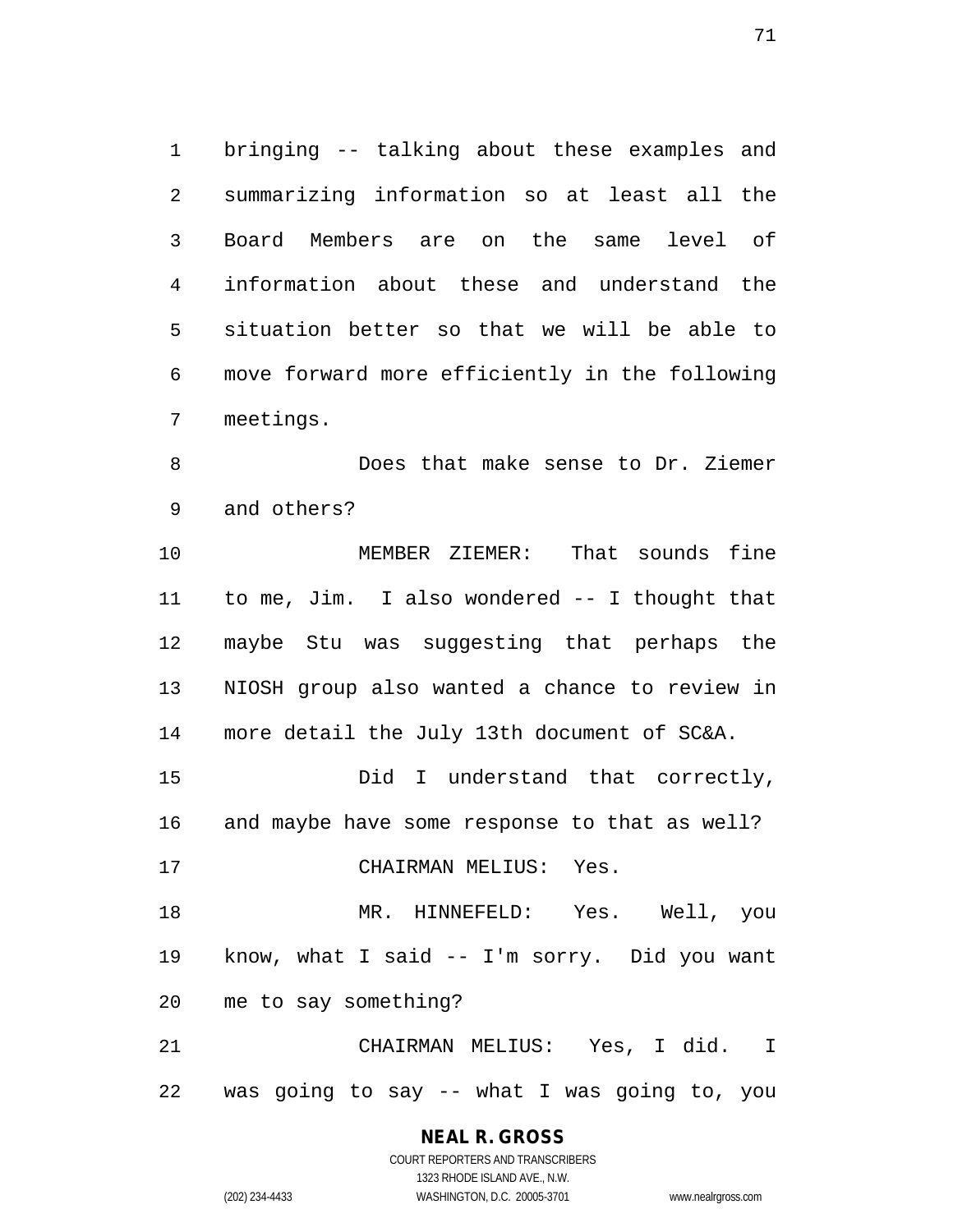1 know, introduce you, introduce that and it is 2 -- I mean, I don't think we're expecting 3 necessarily a written response and time is 4 relatively short, so I don't want to put too 5 much of a burden on you.

6 But if there at least could be 7 some general response to that and --

8 MR. HINNEFELD: I think -- I think 9 we can have some, you know, spoken response to 10 the -- to the example that the stand will be - 11 - I think it will be similar to what I said on 12 the phone earlier, and I think we can fill it 13 out, you know, a little bit more.

14 And then, if -- you know, if 15 that's how you want us to present it. I think 16 our position going in here is that, you know, 17 we're not telling them to stay hard and stand 18 hard and fast, and Ames has to be the rule 19 because that's not what we're saying.

20 We're trying to come up with a 21 position that seems kind of logical and is 22 compliant with the law, and we're having a lot

# **NEAL R. GROSS**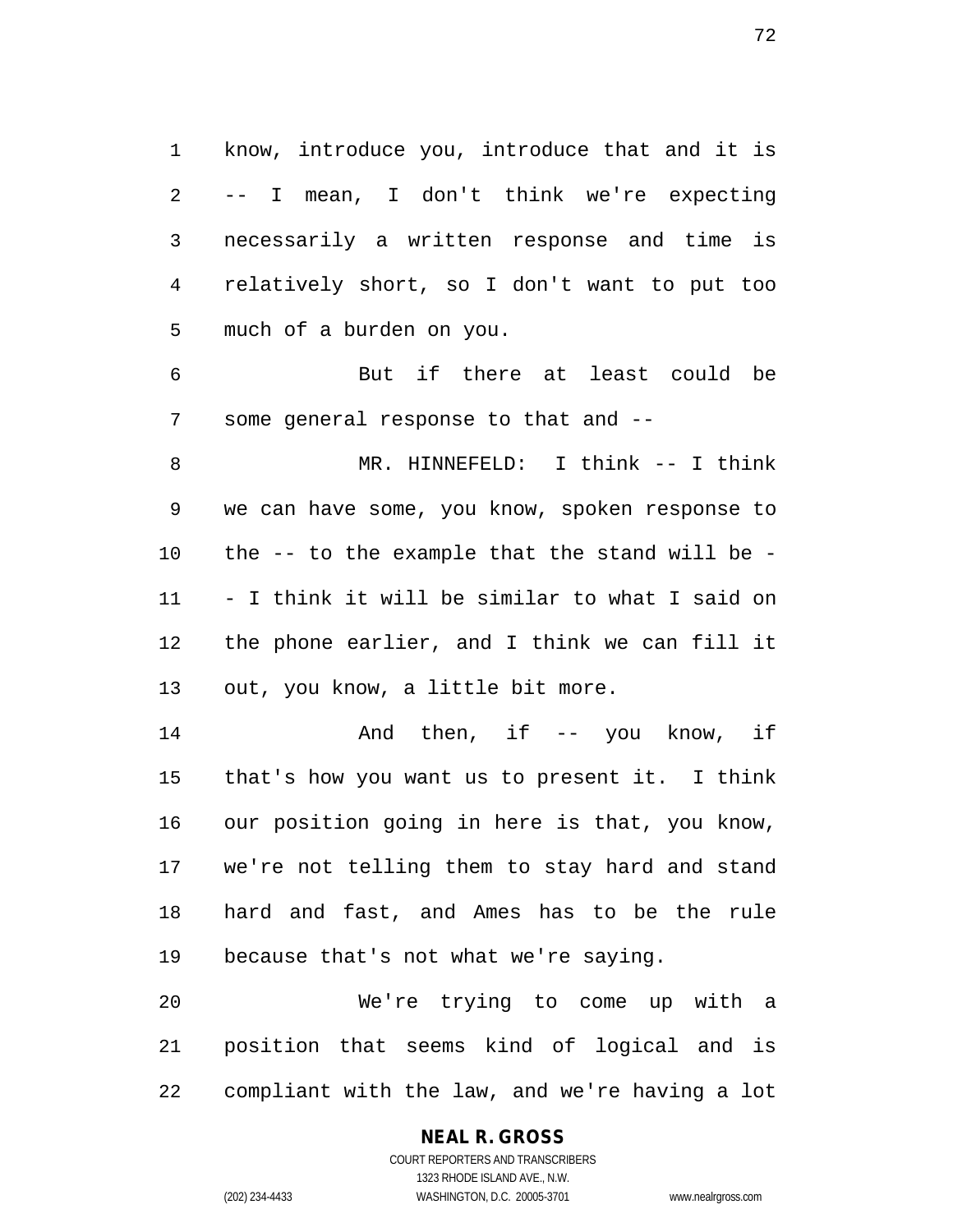1 of trouble doing that.

2 So, yes, but we don't have -- and 3 in particular with some of the specific 4 examples and any kind of reservations that we 5 might have about the specific examples or sort 6 of endorsement that we might have of those 7 specific examples, I would think that we would 8 do.

9 Now, we discussed earlier about 10 the possibility of us binning all the events 11 described in the Table One of the SC&A 12 documents from the three sites and some of 13 those situations they've described were not 14 carried forward into the examples.

15 So, shall we, for the meantime, 16 between now and the Board meeting, we'll just 17 worry about the examples that were written in 18 the 250-day criteria documents.

19 But would you like us to proceed 20 with some sort of binning after that or do you 21 feel like that's been sufficiently binned and 22 discussed?

## **NEAL R. GROSS**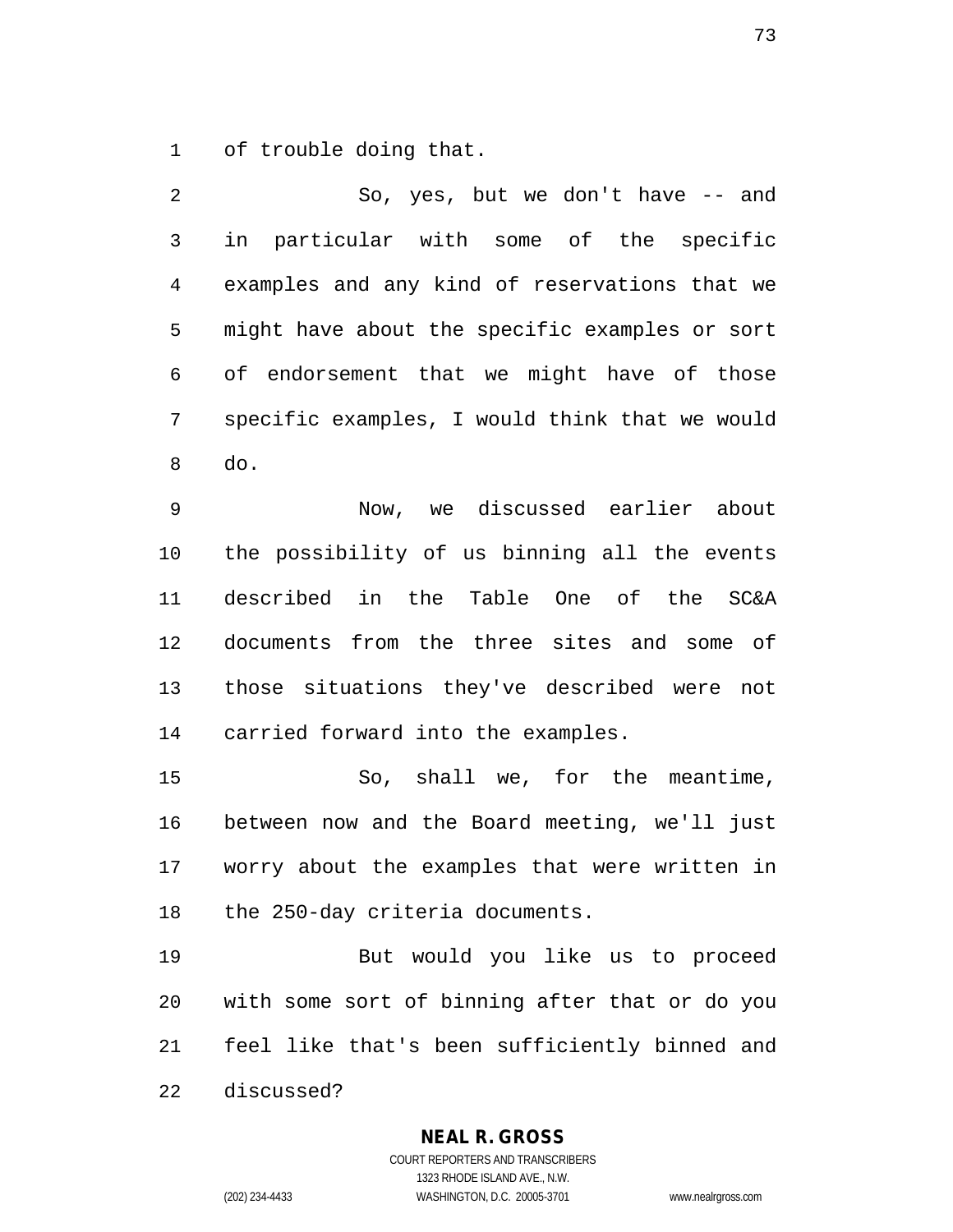1 CHAIRMAN MELIUS: Well, I'd 2 actually reverse that, I think, for the 3 purposes of the meeting, the Board meeting. I 4 think if you could focus on the SC&A 5 documents, and that, I think, would be the 6 basis for the SC&A presentation at the 7 meeting, at the Board meeting.

8 MR. HINNEFELD: Okay.

9 CHAIRMAN MELIUS: That describes 10 the site and so it's more being able to -- 11 we're not proposing anything, I mean, so it's 12 not, you know, does this fit or not fit or 13 whatever, but it's more, you know, are we 14 capturing what's important about those -- 15 those sites and, you know, the information 16 that if it's available, it's relevant, a 17 judgment on 250 days.

18 And the guideline itself, you 19 know, I've been looking for both the NIOSH, 20 SC&A and this Work Group to, you know, let's 21 see if we can, you know, come up with better - 22 - how do we improve those examples and come up

## **NEAL R. GROSS**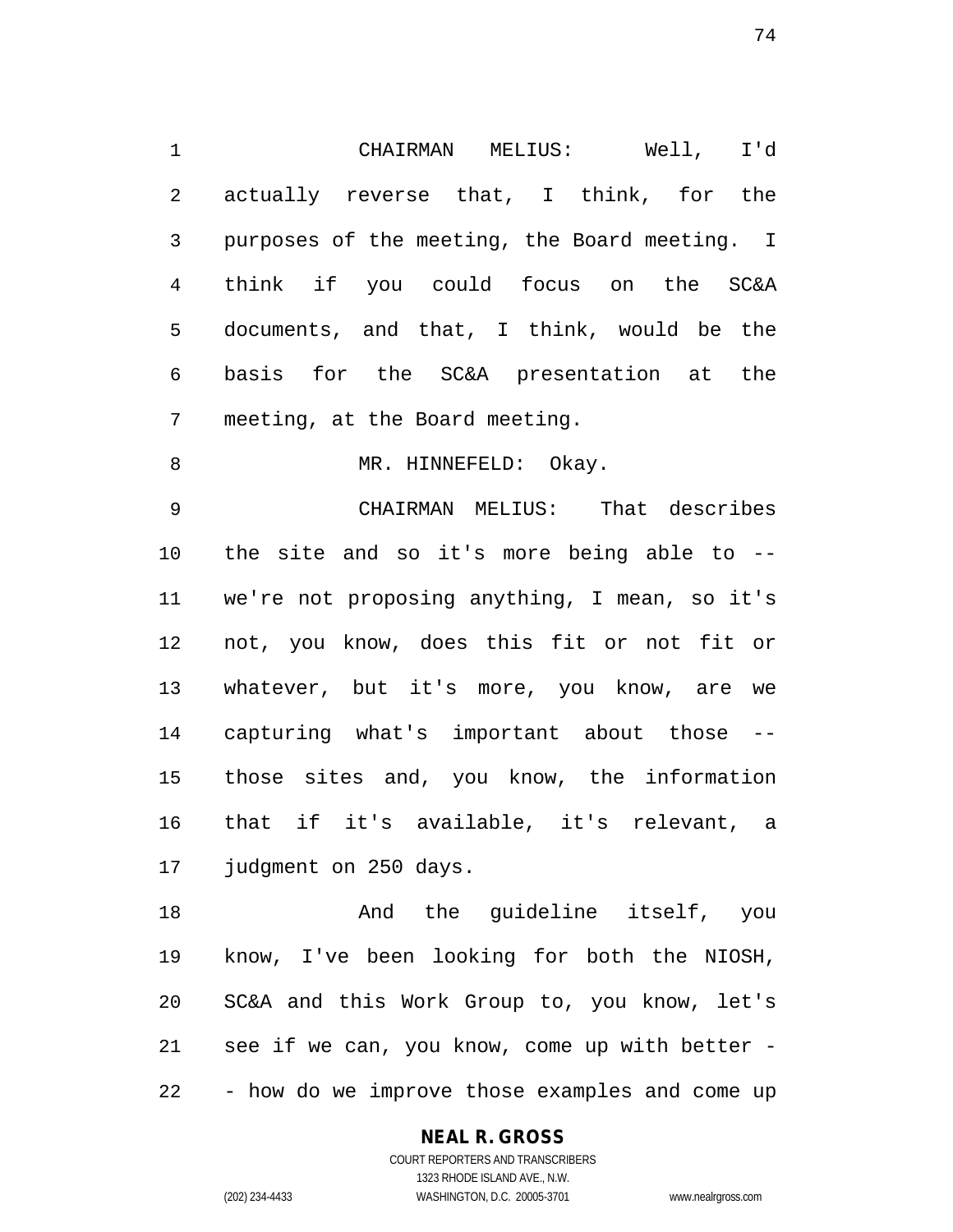1 with better -- better illustrated examples 2 that would go on to the guidelines.

3 DR. MAURO: Dr. Melius, this is 4 John. I'd like to make an affirmative 5 statement regarding the examples and how they 6 are used here, because I think as long as the 7 examples that are mentioned in the criteria, 8 the draft criteria document, go toward just 9 examples of circumstances which create 10 candidates for consideration for the 250-day.

11 Not that they are examples of when 12 250 should be granted, but circumstances, 13 different kinds of circumstances that have 14 arisen in the past where consideration needs 15 to be given as opposed to a determination has 16 been made.

17 And I think these are very good 18 examples. And, unfortunately, I think during 19 the course of this conversation we -- we went 20 into a level of granularity regarding each 21 example that started to drive us in the 22 direction that implied we were concluding

# **NEAL R. GROSS**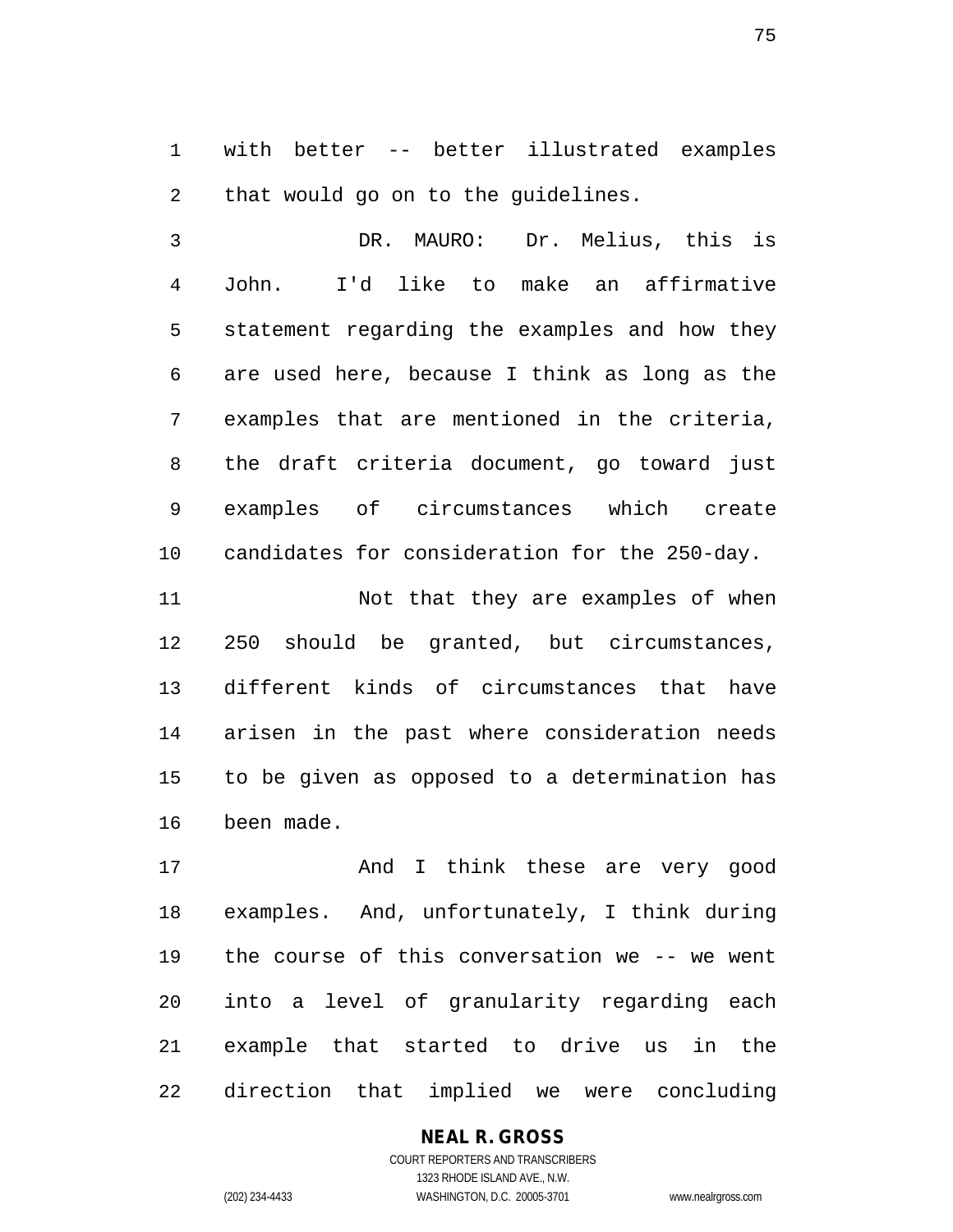1 that, yes, we should grant the 250-day for 2 this -- under these circumstances.

3 I'd sooner think that the examples 4 will serve us well as situations under which 5 it would be appropriate to consider that these 6 kinds of circumstances, and -- but of course, 7 on a case-by-case basis, the collective 8 judgment would have to be made whether that 9 meets a threshold.

10 Now, the kinds of thresholds that 11 you attempted to include, I think, you know, 12 regarding blood count, but avoiding dosimetric 13 circumstances -- I guess what I'm getting at 14 is, if we use the examples more as situations 15 where this -- where these issues become of 16 concern as opposed -- that's where the value 17 lies and where I think they have a home in the 18 criteria document.

19 MR. HINNEFELD: Okay. So, then, 20 John, you're proposing that the examples in 21 Table One of your report, then, are examples 22 that you would --

#### **NEAL R. GROSS**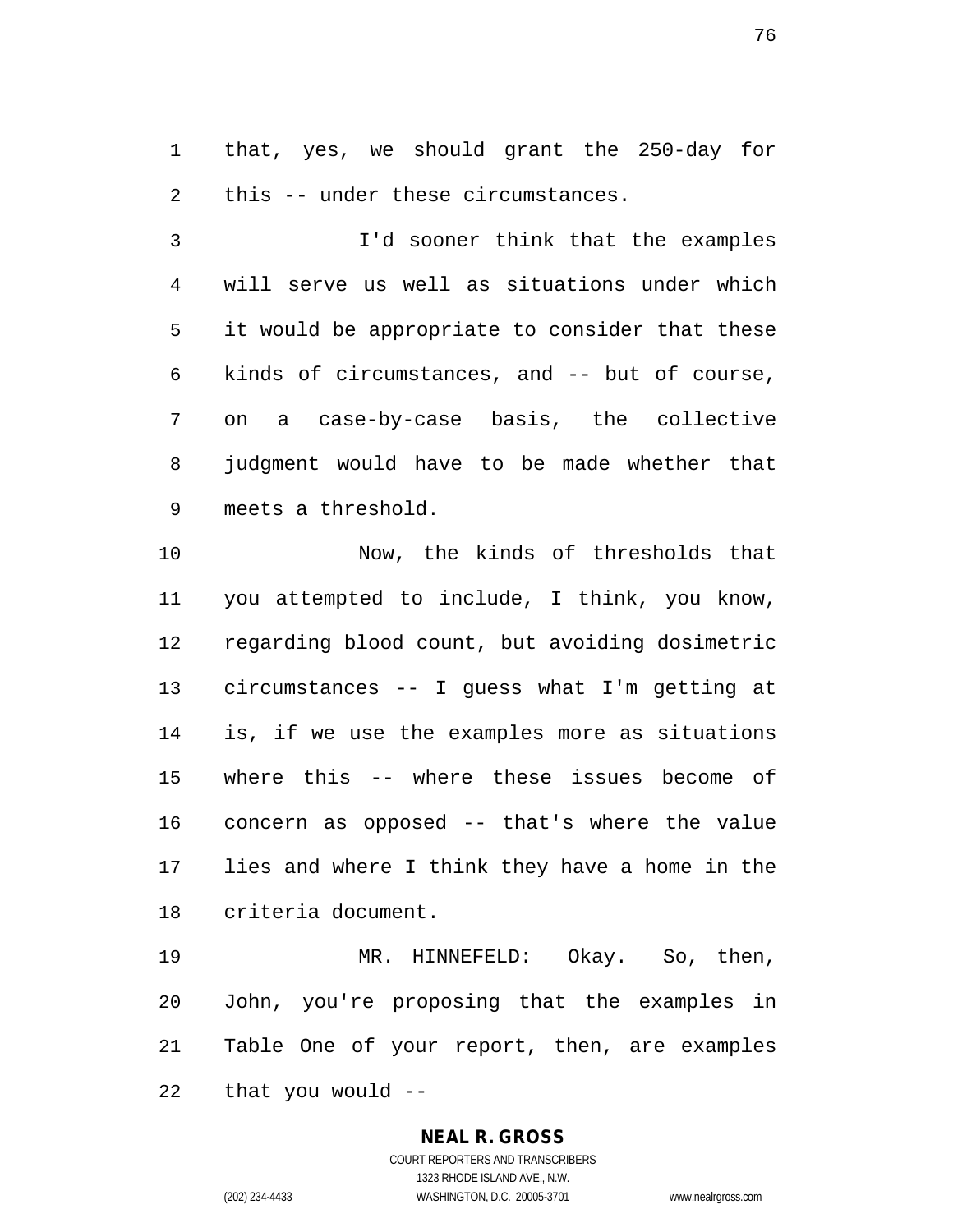1 DR. MAURO: I'm sorry. No. I'm 2 talking not so much about our work, but the  $3$  draft  $-$ 

4 MR. HINNEFELD: Okay. So you're 5 talking about examples in the 250-day criteria 6 document?

7 DR. MAURO: Yes. Yes. Right. In 8 other words, citing these examples in the 250- 9 day criteria document, the one we have in 10 front of us right now, these three examples, 11 as circumstances where -- which -- which 12 trigger the concern that requires 13 investigation is how I read this, but it's 14 clear from, you know -- but as you read it and 15 our conversation as it progressed, it wasn't 16 clear that that was the intent.

17 I think -- I think it's right now 18 there's probably very little disagreement 19 amongst everyone on the phone that these three 20 examples, Ames, Nevada Test Site and the 21 Metallurgical Lab are circumstance -- 22 situations existed there where certainly this

## **NEAL R. GROSS**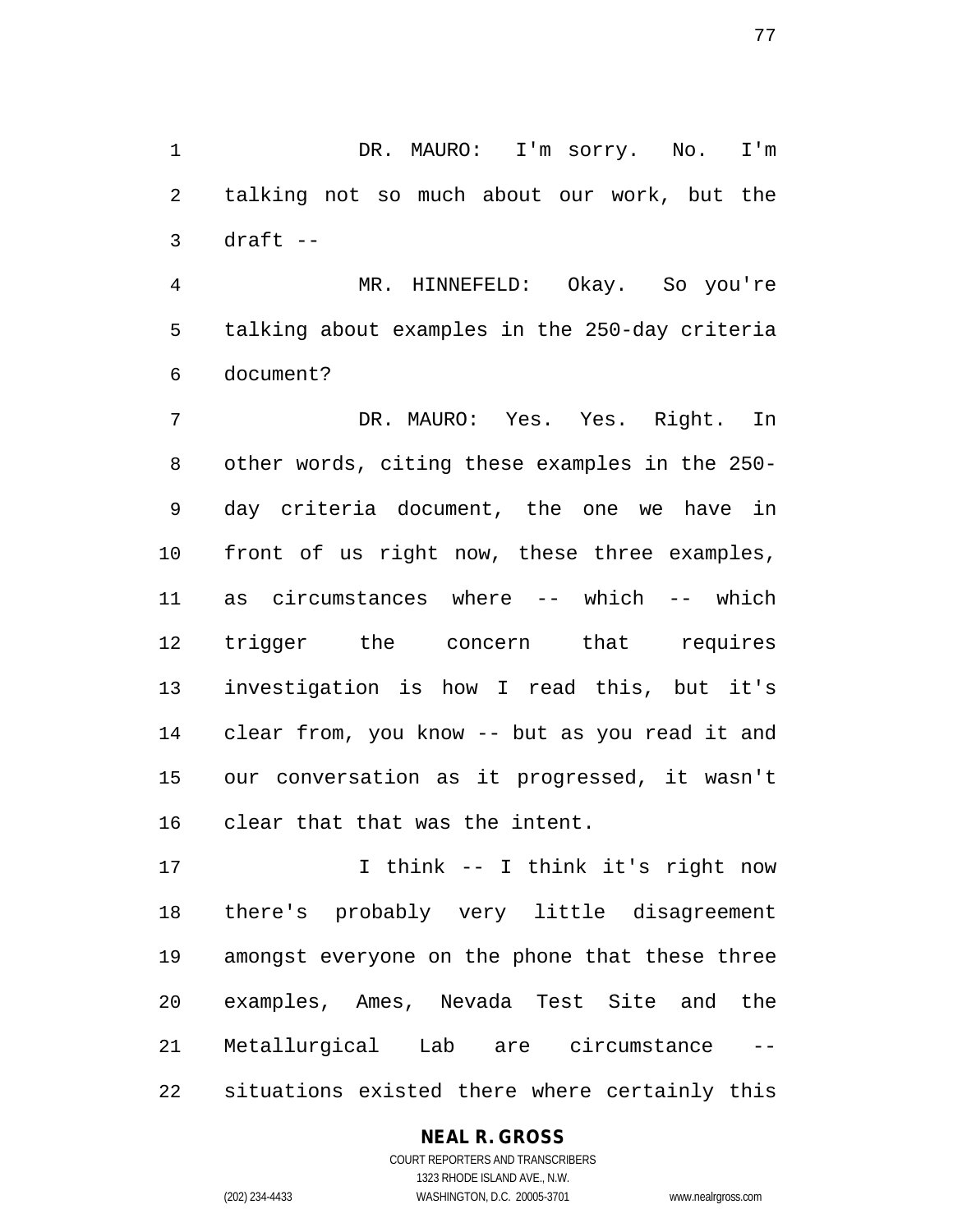1 is something that requires consideration.

2 How that's resolved, now, you 3 know, is really -- the degree to which the 4 criteria document could lay out 5 nonquantitative criteria for helping the 6 decision-makers when they -- on a case-by-case 7 basis.

8 You know, that -- you know, and 9 that -- I think that's what was trying to be 10 done here. So, I think this draft is not that 11 far away from serving the purposes of a 12 guideline, but I -- but the work that it 13 sounds like that you were about to engage in 14 or will be engaging in, Stu, goes more toward 15 your folks making a judgment whether you think 16 this particular incident that occurred at this 17 particular location, you would feel 18 constitutes something that warrants, you know, 19 designation that's meeting the 250-day 20 criteria.

21 So, I mean, I think that's a 22 different subject. I don't know if everyone's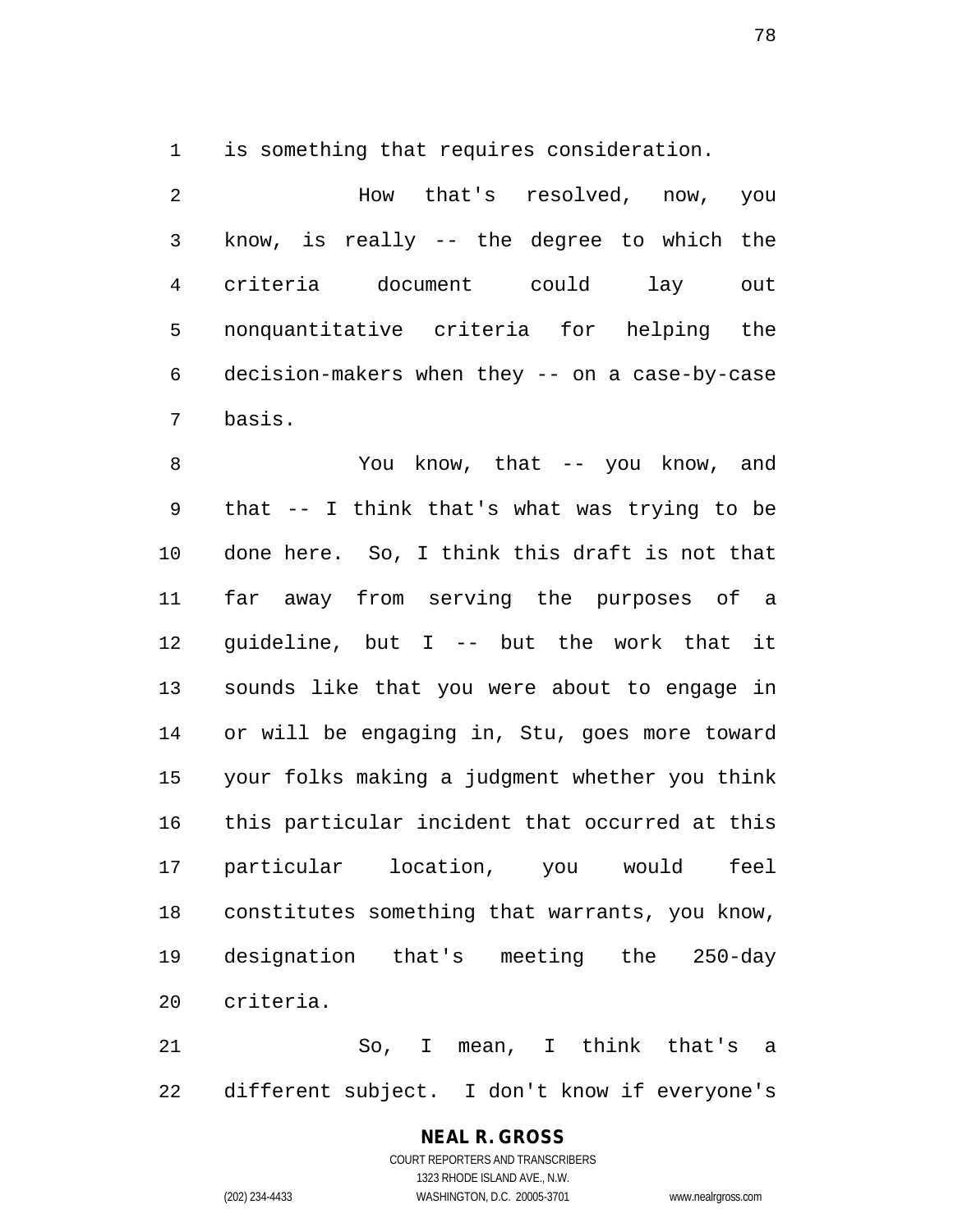1 following this distinction I'm making here.

2 CHAIRMAN MELIUS: Can I maybe 3 clarify what my -- my view of this would be, 4 is that the SC&A documents, Table One, sort 5 of, those would be what I would call a good 6 candidate, where this should be considered, 7 and what we want in the guidelines are, at 8 least at this point we should be trying to 9 achieve our very good candidate -- I mean, a 10 level above that.

11 11 It should be selected out of there 12 where -- where the, you know, at least in our 13 judgment now we really sort of focus 14 specifically on these that these would be very 15 good candidates, really, highly -- seems 16 people would highly consider that they would, 17 you know, have met this criteria.

18 And when we've then gone to work 19 and eventually looked at the three sites in 20 greater detail, some of these may fall out 21 because, you know, maybe the dose could be 22 reconstructed or, yes, maybe the -- you know,

## **NEAL R. GROSS** COURT REPORTERS AND TRANSCRIBERS

1323 RHODE ISLAND AVE., N.W. (202) 234-4433 WASHINGTON, D.C. 20005-3701 www.nealrgross.com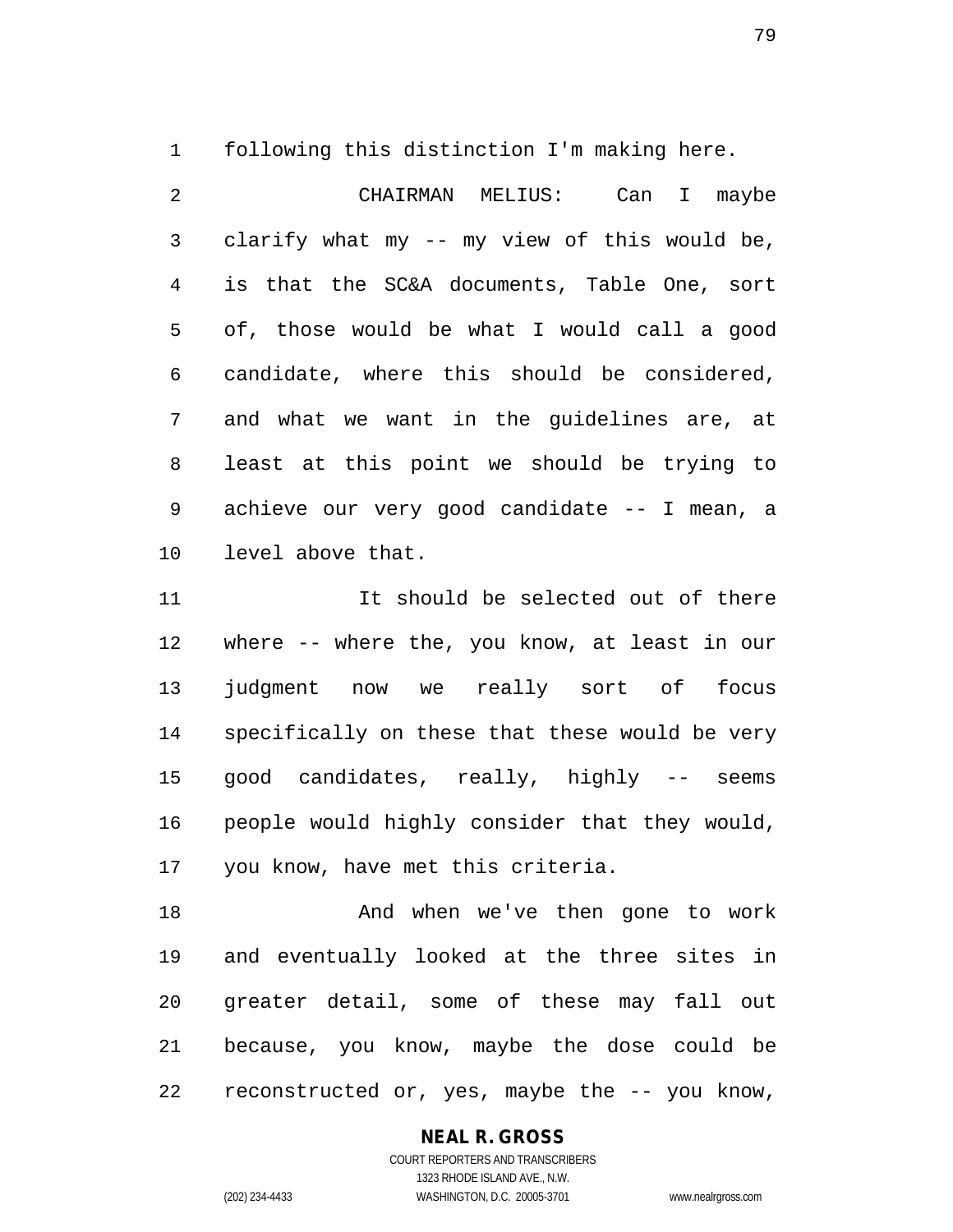1 people are, you know, that at the site, they 2 really worked -- you know, the exposure was 3 only a very short time or something -- there's 4 other reasons, so these don't capture all of 5 the information.

6 We never will, but maybe we'll 7 have better ones or whatever. But they should 8 be sort of a higher-level candidate. And I'd 9 like to make them better, you know, more 10 helpful examples, but it really won't be until 11 we've sort of gone through the effort on all 12 the sites.

13 What I'm, you know, more 14 interested in is, sort of, NIOSH being able to 15 raise the issues on the SC&A White Paper 16 things that ought to be thought about at these 17 sites. Again, not that it's, you know, 18 point/counterpoint or whatever, but -- but 19 these situations, and that we're all sort of 20 agreeing on the -- at least the general 21 outline of facts for those sites and how we 22 should approach this -- this, without having

## **NEAL R. GROSS**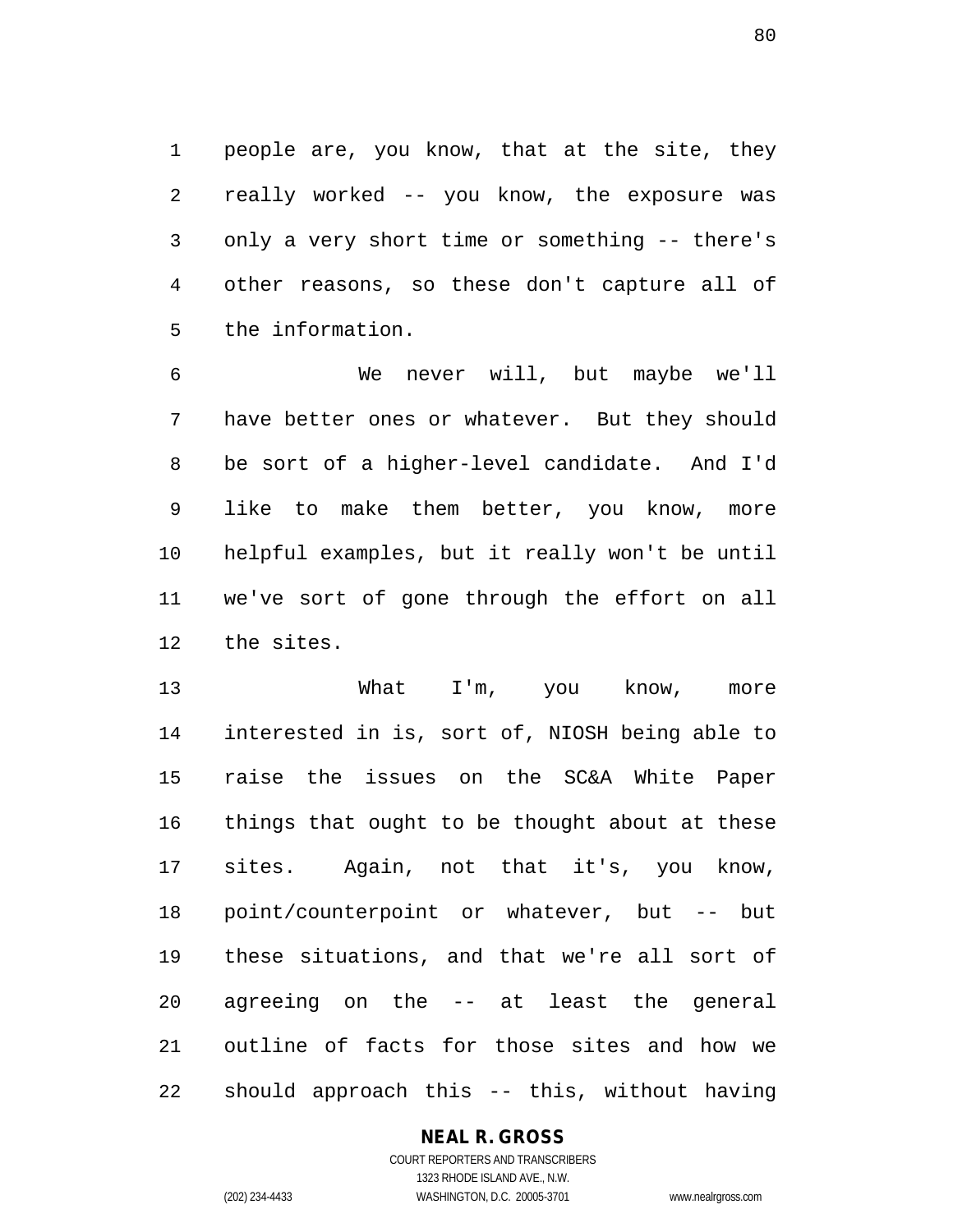1 done, you know, what we will need to do on the 2 individual sites.

3 Is that helpful or clarifying? 4 MEMBER ZIEMER: Well, this is 5 Ziemer. I think it is, and I think John's 6 point is also well made. And what you would 7 do, then, in the document with the examples is 8 move away from some of the specific numbers 9 and describe them more qualitatively as the 10 types of events that could lead to, quote, 11 high exposures. I think John's point is also 12 well made.

13 CHAIRMAN MELIUS: This --

14 MEMBER ZIEMER: But a discussion 15 of the document would be helpful because, in a 16 sense, we have to get a feel for -- from the 17 real world about what that really means, I 18 guess.

19 CHAIRMAN MELIUS: And what I think 20 we would do would be to have at least a -- you 21 know, I'll revise this draft document and 22 circulate it to the other Board Members.

# **NEAL R. GROSS**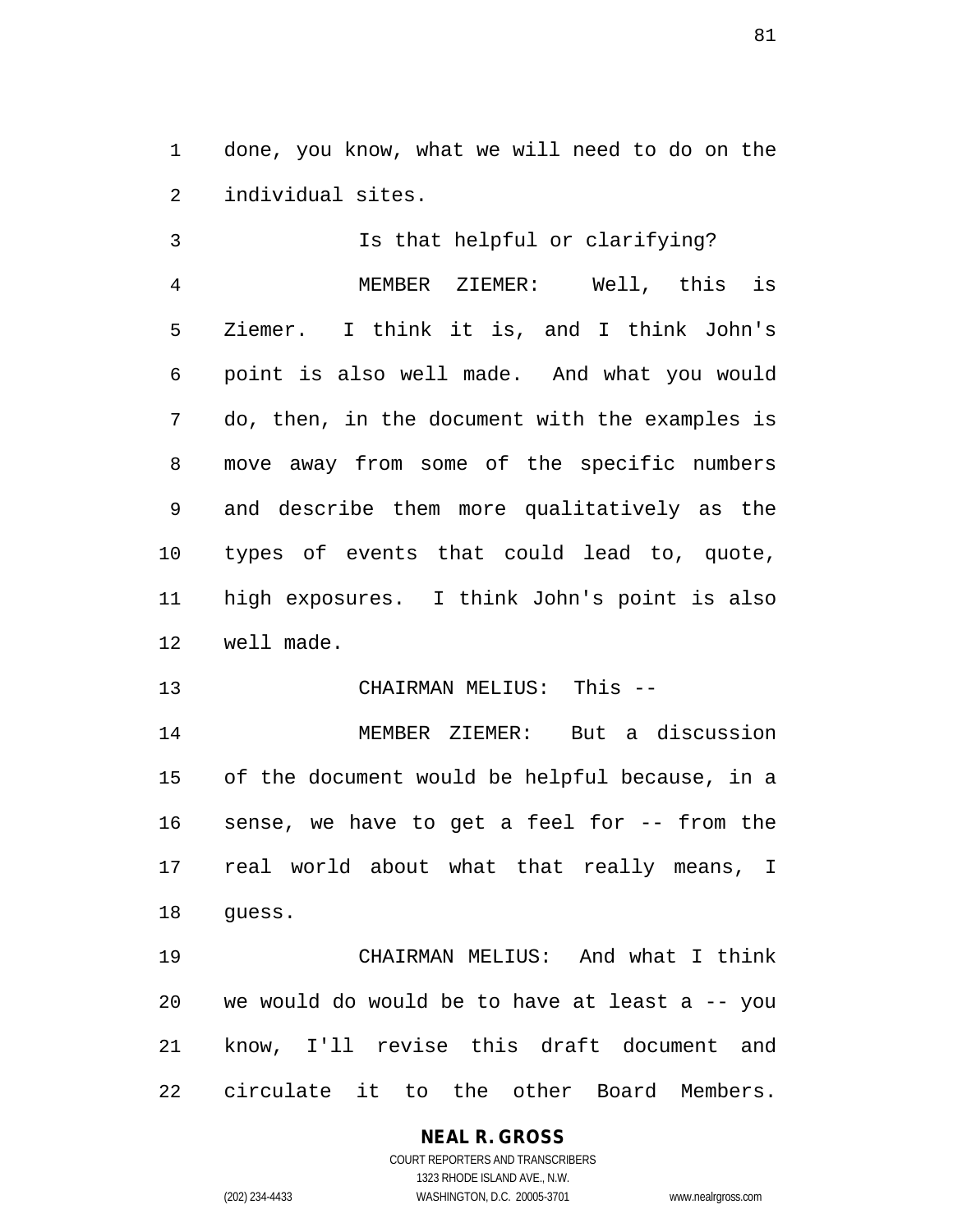1 Everyone has it, but the presentation would be 2 a little bit more general.

3 And I guess my other question -- I 4 don't mean to put Emily on the spot, but I 5 will -- at this point, I mean, Emily, are you 6 comfortable with the general outline of this 7 approach, not the -- not even the wording or 8 anything like that, but is this something that 9 at least you feel comfortable that the Board 10 should be discussing and not getting us 11 totally astray?

12 MS. HOWELL: Well, I mean, I 13 think, you know, we've all said that this has 14 been something that has been difficult for the 15 agency to apply, and so I think that these 16 conversations are good.

17 I have a few concerns about some 18 of the specifics of the guideline document. I 19 mean, I -- I guess what I would say is, you 20 have -- we can't really -- I can't give you an 21 opinion in a hypothetical situation.

22 1 Can say that the conversation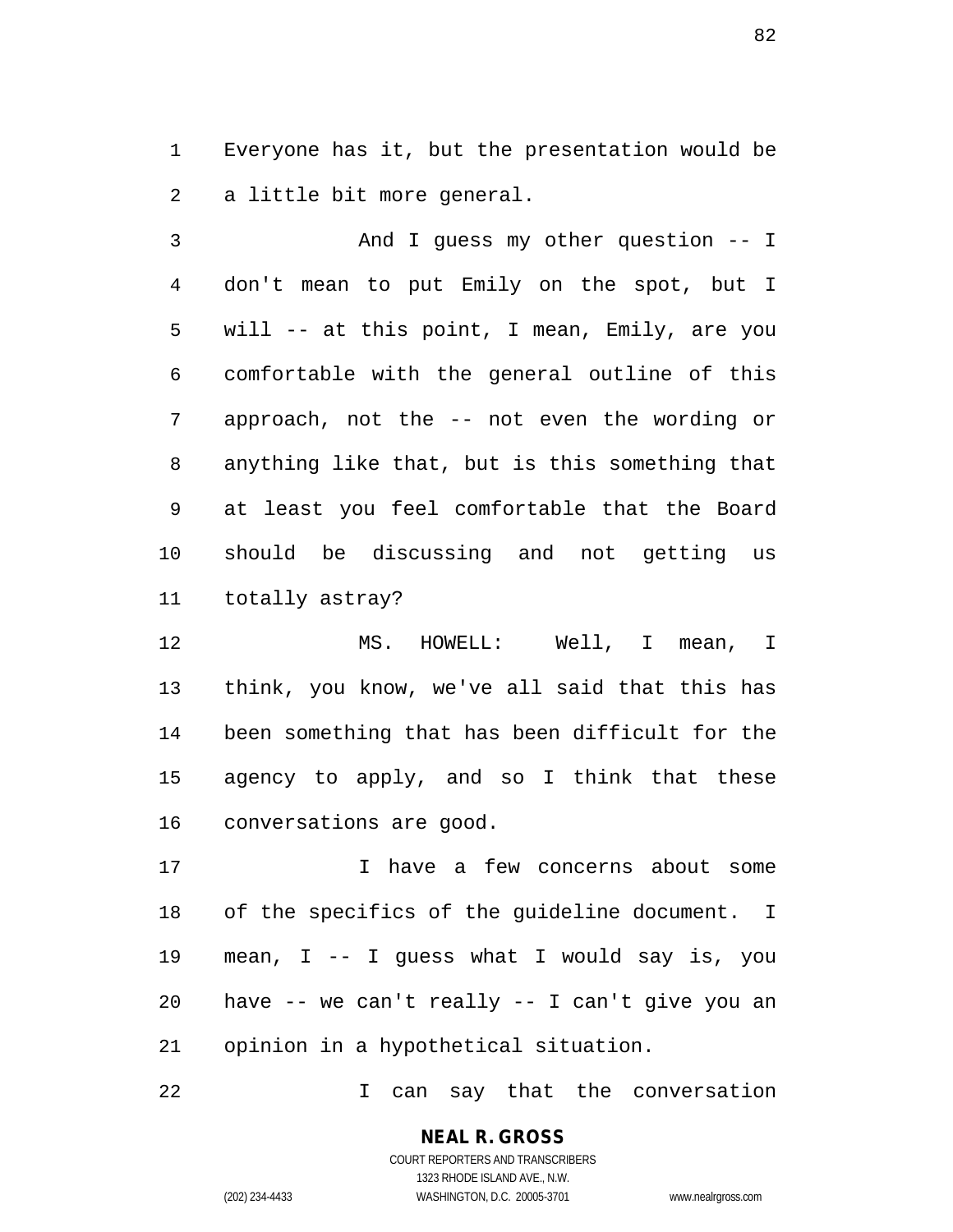1 you're having is fine and you need to have it. 2 It's kind of like when we get to a final 3 document and consideration of actual classes 4 or incidents, it will be easier for us to 5 speak to those specific situations.

6 You know, and I feel like there's 7 two different things going on. There's the 8 guidelines document that you've revised, and I 9 think it's much better in its revised form 10 but, like I said, I do still have a couple of 11 concerns.

12 And then there's a factual 13 application document that SC&A has produced. 14 So, I -- you know, like I don't know that I 15 can give you a much more thorough response 16 than that right now.

17 CHAIRMAN MELIUS: That's fine. 18 That's just -- I don't think we can expect 19 more. In time. There is -- I mean, I just 20 want to mention this, I think there's also -- 21 there is a sort of timeliness issue we've been 22 wrestling with this a long time and, we know

## **NEAL R. GROSS**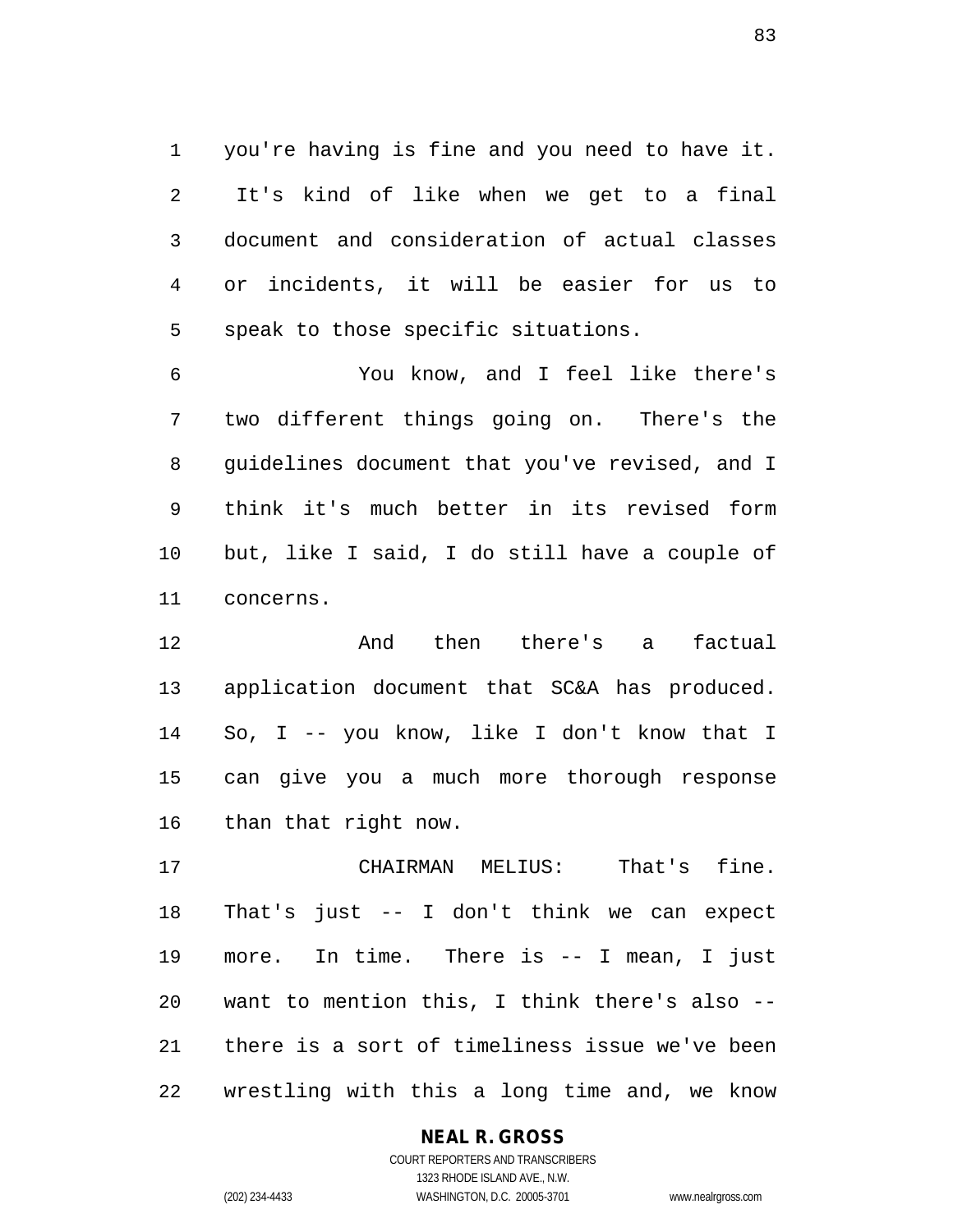1 it's difficult but it's not something we 2 should be very leisurely about, I think.

3 You know, I think we need to try 4 to resolve it to the extent that we can, to 5 the extent that we can do that within the, you 6 know, the current regulations is sort of the 7 quickest way of doing that because -- and we 8 can -- we can, on some of these sites we go -- 9 we may reach a different, you know, situation 10 where they really ought to -- you know, 250 11 days may not be appropriate for a site but, 12 that's going to -- it needs to be dealt with. 13 It has to be dealt with through a regulation 14 change at the designated time.

15 Then, what I would propose and, 16 again, a suggestion, would be a presentation 17 on the guidelines, what the Work Group has 18 been doing to the Full Board, and then a 19 presentation by SC&A on the -- a summary on 20 the three -- three sites so that we all have a 21 common ground or at least the general facts 22 about -- about these sites, and how the 250-

#### **NEAL R. GROSS**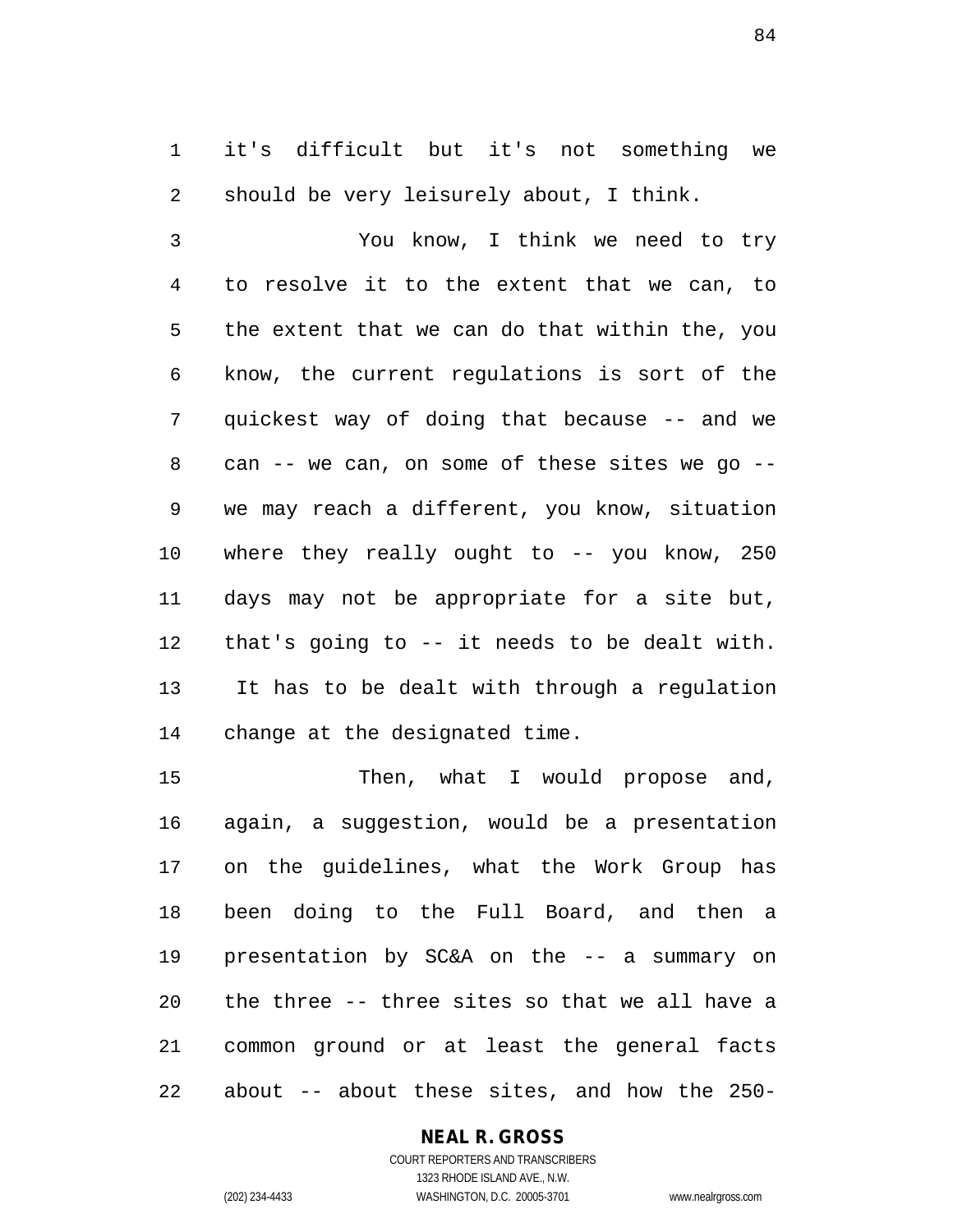1 day issue arises there and so forth.

| 2  | And then, you know, it -- whatever               |
|----|--------------------------------------------------|
| 3  | response, contribution NIOSH, you know, you      |
| 4  | feel comfortable to make by that time --         |
| 5  | MR. HINNEFELD: Okay.<br>I                        |
| 6  | apologize. My phone dropped the call there       |
| 7  | for a little $--$ a few minutes ago, and so $--$ |
| 8  | well, this is -- when you say on the three       |
| 9  | sites, so is this all of the Table One event     |
| 10 | that $--$ in SC&A's report where they have these |
| 11 | three sites and then they -- from each site      |
| 12 | they have a number of situations as sort of      |
| 13 | candidates and sort of our reaction to those?    |
| 14 | CHAIRMAN MELIUS: Yes. But the                    |
| 15 | Table Three --                                   |
| 16 | MR. HINNEFELD: I think it's Table                |
| 17 | One.                                             |
| 18 | DR. MAKHIJANI: Yes. There are                    |
|    | 19 several. There are four tables.               |
| 20 | CHAIRMAN MELIUS: Four tables.                    |
| 21 | MR. HINNEFELD: Table One is just                 |
| 22 | Ames.                                            |

**NEAL R. GROSS** COURT REPORTERS AND TRANSCRIBERS

1323 RHODE ISLAND AVE., N.W.

(202) 234-4433 WASHINGTON, D.C. 20005-3701 www.nealrgross.com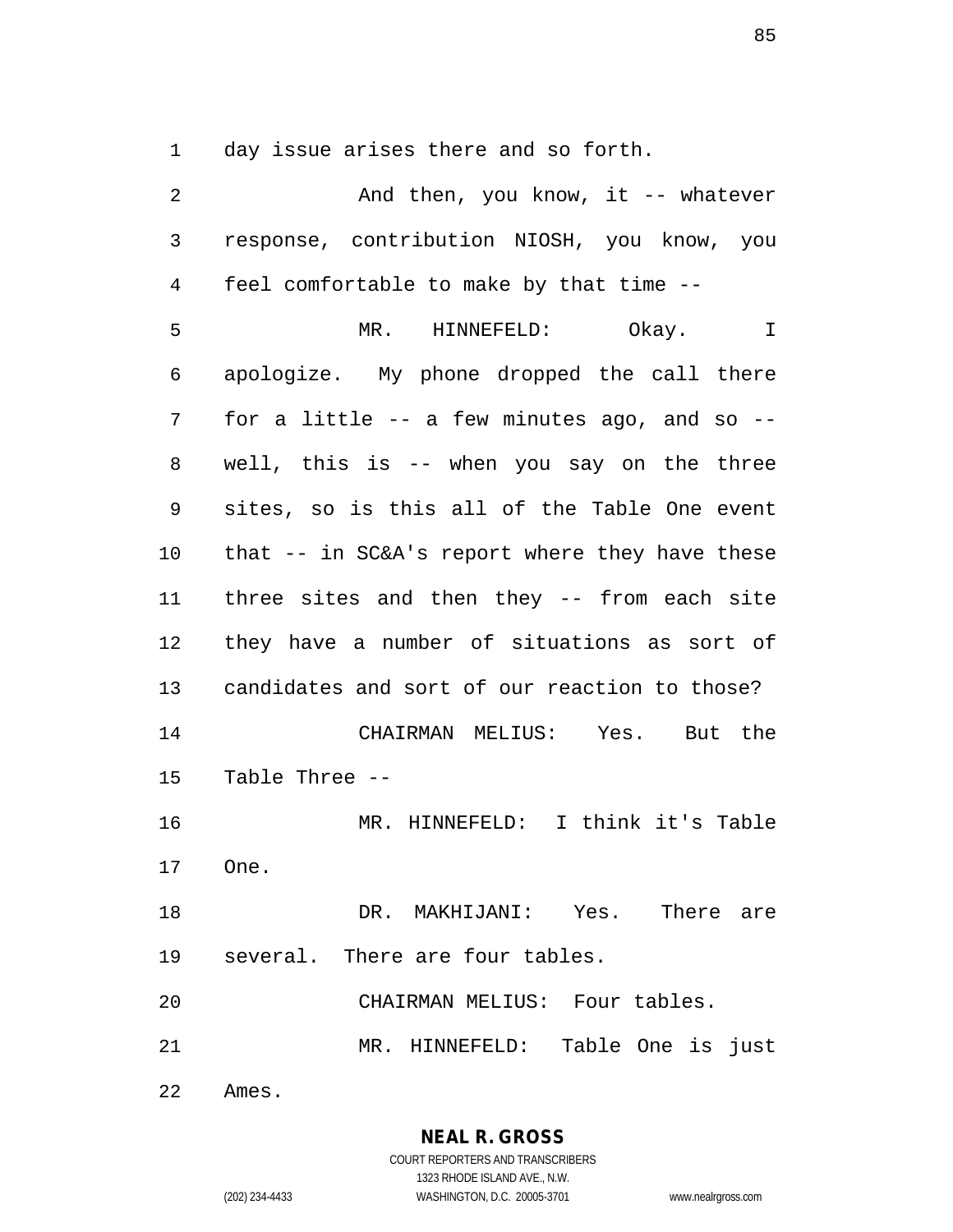1 DR. MAKHIJANI: Two for NTS and 2 one for Ames. 3 MR. HINNEFELD: Oh, okay. 4 CHAIRMAN MELIUS: And there's two  $5 - -$ 6 MR. HINNEFELD: Okay. Okay. Got 7 you. Got you. Okay. 8 CHAIRMAN MELIUS: I'm not sure 9 that Arjun correctly -- Table Four, I mean, I 10 think, which is the underground testing, it 11 could be mentioned. That really isn't 12 something that's been developed in as much 13 detail as the others. Correct? 14 DR. MAKHIJANI: Yes. You're 15 absolutely right. There's actually one 16 incident involving an external dose that's in 17 underground testing period and I mentioned it 18 a little bit earlier. 19 The internal dose which would 20 involve much of the discussion, I think we 21 have not explored for incidents. We -- I just 22 have given a couple of examples where the

## **NEAL R. GROSS**

COURT REPORTERS AND TRANSCRIBERS 1323 RHODE ISLAND AVE., N.W. (202) 234-4433 WASHINGTON, D.C. 20005-3701 www.nealrgross.com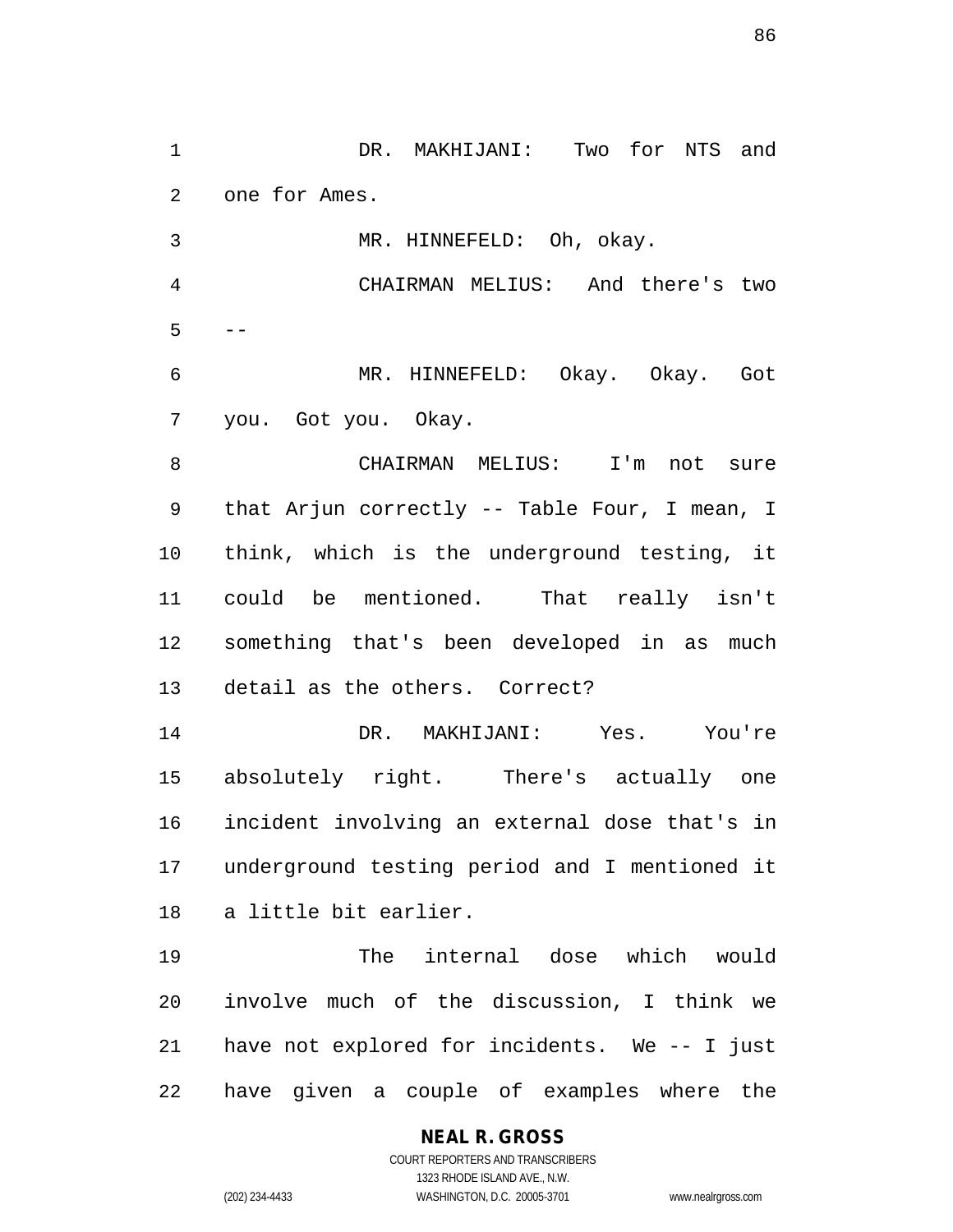1 doses could be inferred to be substantial, but 2 we don't actually know whether they were 3 associated with incidents, because we haven't 4 looked into it.

5 DR. MAURO: Stu, this is John. I 6 think that we would all be interested in 7 NIOSH's perspective if those example incidents 8 that we characterize, or circumstances, 9 because I would call the Met Lab more of a 10 circumstance than an incident for reasons that 11 are apparent when you read the report.

12 Whether or not those 13 circumstances/incidents as we described them 14 in those tables, that you would agree that 15 they are candidates, you know, and warrant and 16 merit discussion within the context of 250 17 days, or do you feel that there may be some of 18 them that you say yes, certainly do, but 19 others you do not feel that way and why, and 20 that will help drive us toward a consensus on 21 at least calling out how we're looking at this 22 and try to achieve a place that would have

#### **NEAL R. GROSS**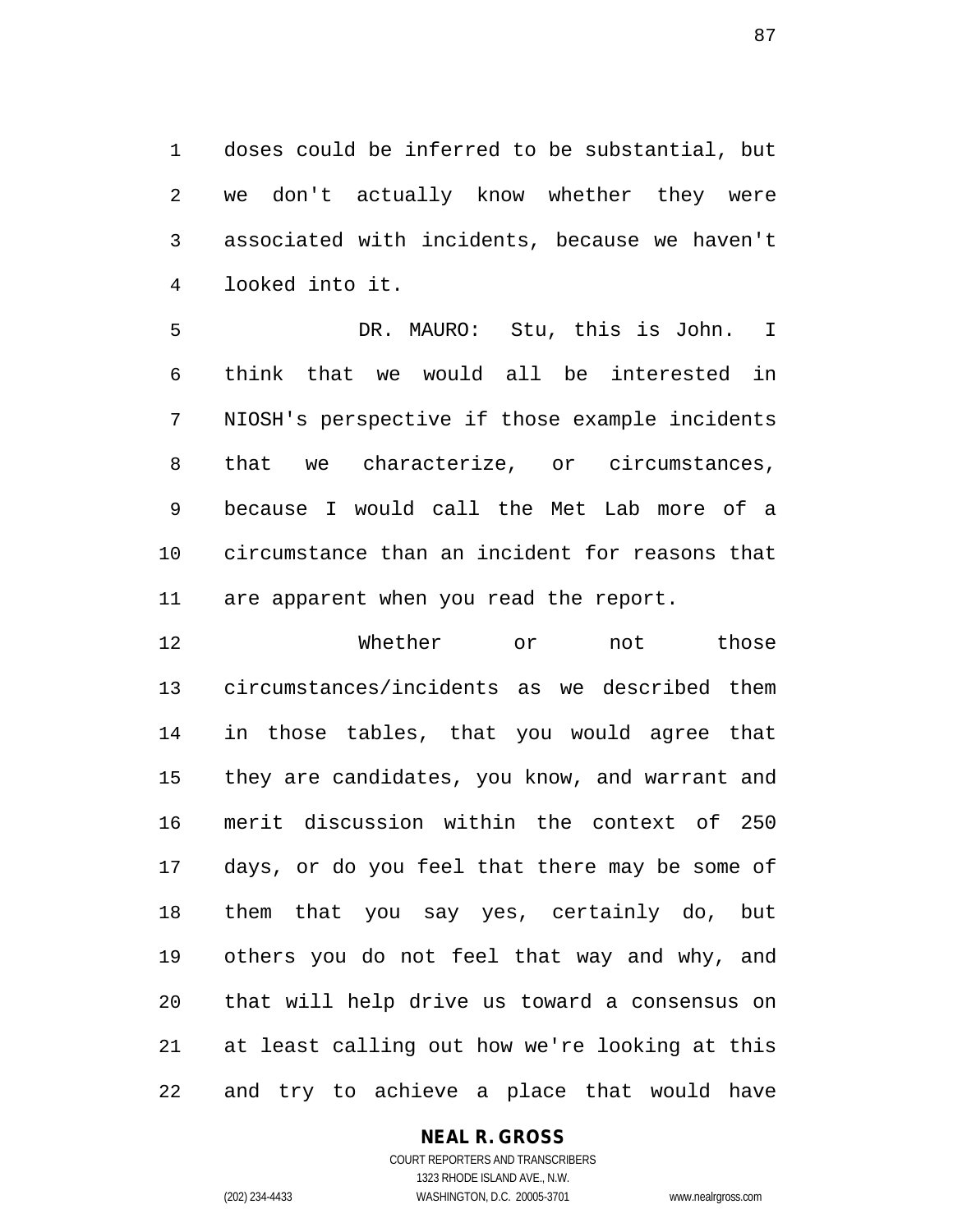1 some conciliation where we can agree.

| $\overline{2}$  | You know, where is the glass half              |
|-----------------|------------------------------------------------|
| $\mathfrak{Z}$  | full? Of course, from then on, whether or not  |
| $\overline{4}$  | -- once they're a candidate and we agree       |
| 5               | they're a candidate, then of course it becomes |
| 6               | -- we start the difficult task of, you know,   |
| 7               | whether or not, yes or no.                     |
| 8               | And perhaps, as you do that, as                |
| 9               | the Work Group or the Board does that, it will |
| 10              | help move us in the direction of developing    |
| 11              | general criteria that can be a little bit more |
| 12 <sub>2</sub> | explicit.                                      |
| 13              | Sort of like, almost an iterative              |
| 1 <i>A</i>      | process of driving us toward not only the      |

14 process of driving us toward not only the 15 resolution of which candidates should be 16 granted SEC status of less than 250 days, but 17 it will simultaneously drive the process of 18 setting those criteria that could be expressed 19 in general terms.

20 Allow the chicken and the egg to 21 move forward together. I mean, it's -- let it 22 emerge from the process. Unfortunately, we're

# **NEAL R. GROSS**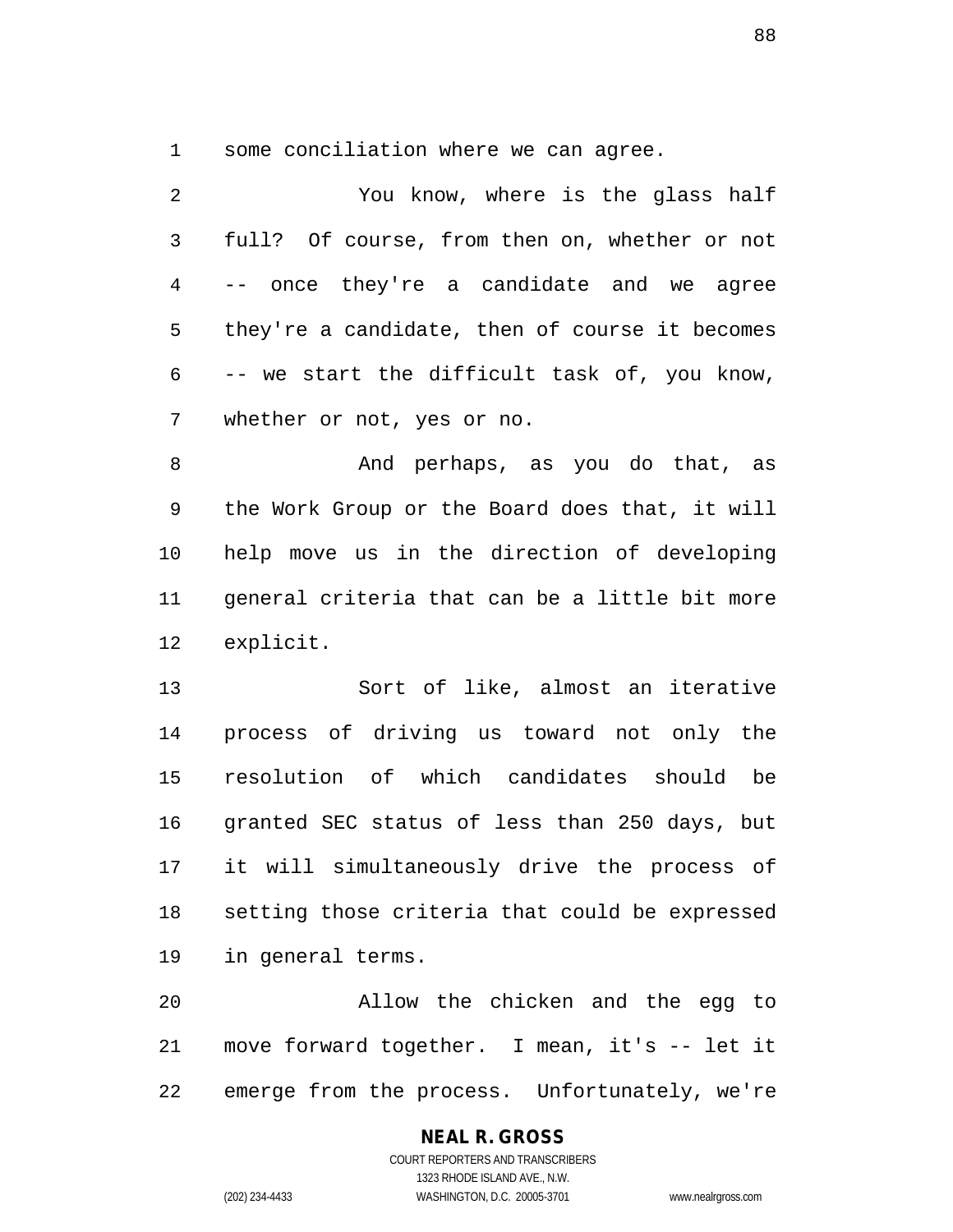1 trying to do this in a linear way. Let's pick 2 the criteria and then apply the criteria and 3 make a judgment, and that's a problem.

4 And -- or -- it's really 5 inappropriate for us to go ahead and 6 collectively make a judgment without the 7 criteria.

8 So, either way, we're -- we have a 9 problem. But if somehow we can allow the 10 process to unfold and starting with an 11 agreement amongst all concerned, what 12 represents examples that, yes, you and the 13 Board and everyone involved feel, certainly, 14 are situations/criteria that warrant 15 consideration.

16 MR. HINNEFELD: Okay. We'll 17 proceed along that path, then, and see what we 18 can do by the Board meeting. We'll -- yes, 19 you're right. I understand --

20 (Telephone connection with Mr. 21 Hinnefeld was lost.)

22 CHAIRMAN MELIUS: Did we lose --

# **NEAL R. GROSS**

COURT REPORTERS AND TRANSCRIBERS 1323 RHODE ISLAND AVE., N.W. (202) 234-4433 WASHINGTON, D.C. 20005-3701 www.nealrgross.com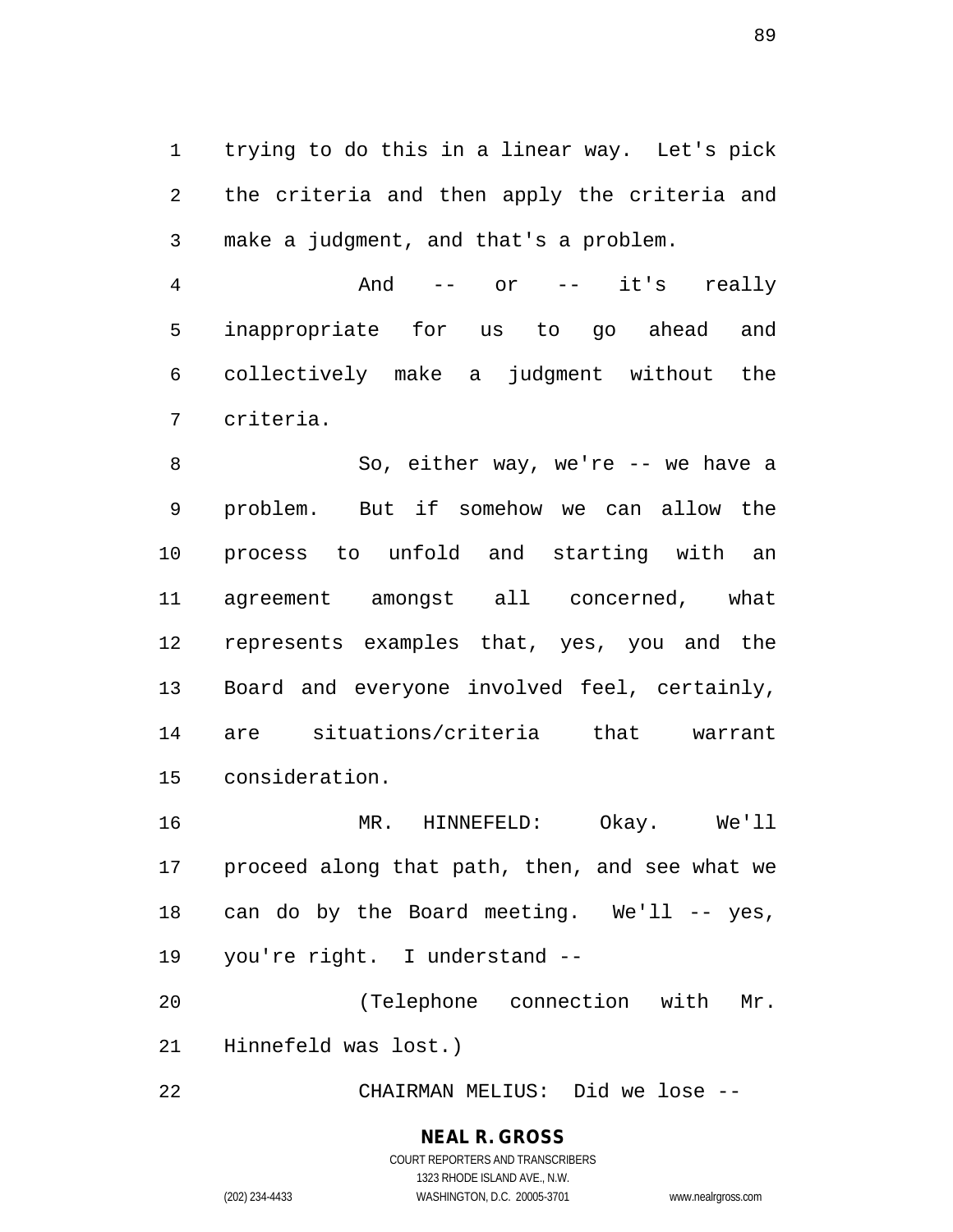1 MEMBER ROESSLER: Is everybody 2 gone? 3 DR. GLOVER: I'm still here. 4 DR. MAURO: Yes. I'm still here. 5 I think -- 6 MEMBER BEACH: I'm still here. 7 CHAIRMAN MELIUS: I think Stu -- 8 MEMBER ROESSLER: Stu dropped out. 9 CHAIRMAN MELIUS: Yes. 10 DR. MAURO: Did we lose Stu? Stu, 11 are you there? 12 DR. GLOVER: I think we lost Stu. 13 MR. RUTHERFORD: Yes, it was Stu. 14 MEMBER ROESSLER: While he's gone, 15 this is Gen, I'll make a comment. Since we 16 are going in the direction of this coming up 17 at the Board meeting, which I think is really 18 good to get insight from the new Board 19 Members, and let others look at it again. 20 I'd recommend to Ted, when he 21 sends out a new agenda, that he include the 22 files, particularly that White Paper from

## **NEAL R. GROSS**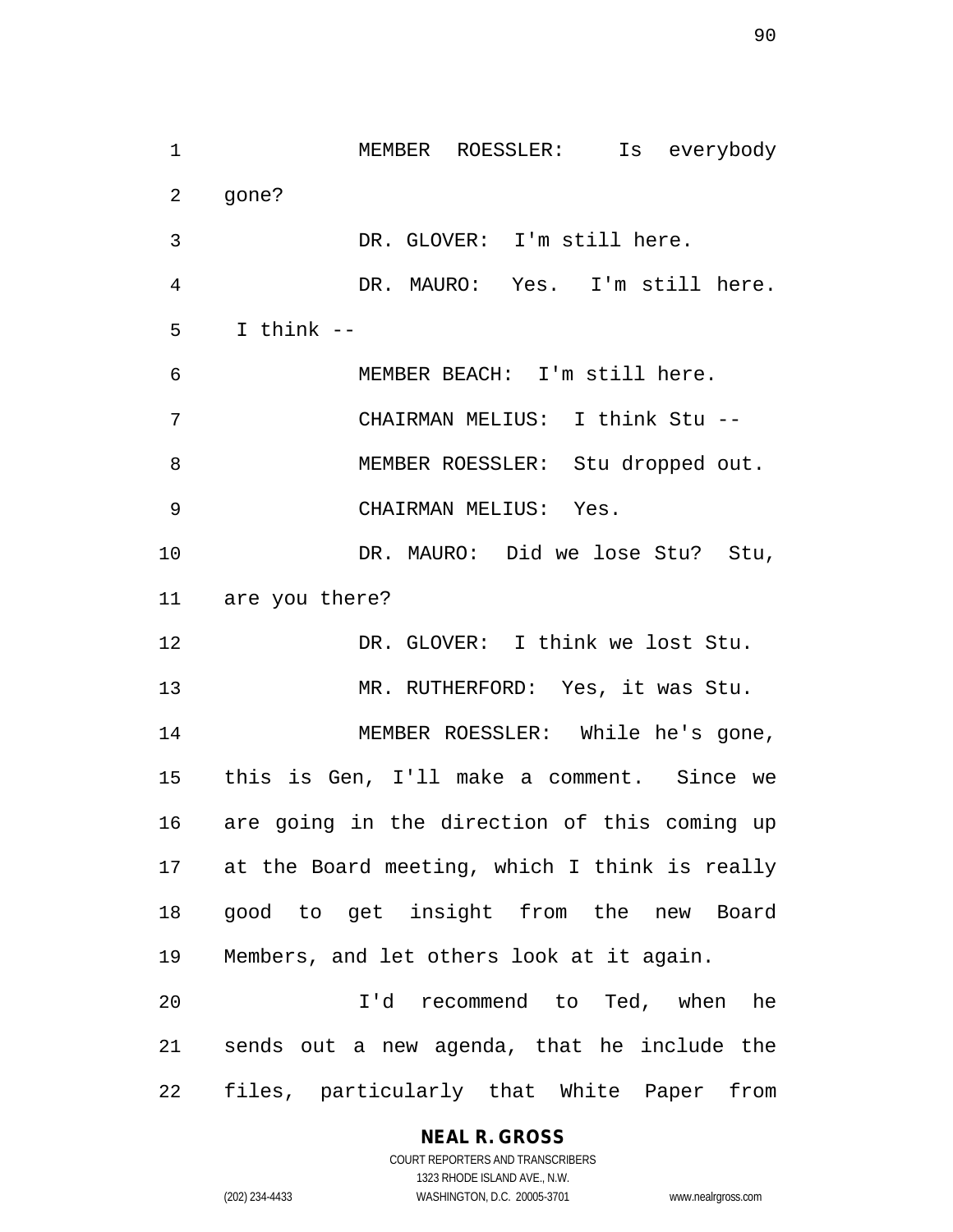1 SC&A, the July paper we've been talking about. 2 And also included are -- make sure 3 that people who don't use their CDC addresses 4 or email addresses for one reason or another 5 have that document. 6 MR. KATZ: Yes, Gen. I'm here. 7 There's no question that these documents have 8 to go to all the Board Members. 9 CHAIRMAN MELIUS: Right. 10 MEMBER ROESSLER: Yes. And sort 11 of recommend somehow or another that they -- 12 that they look at some of them before the 13 meeting. It will be much more productive if 14 they've looked at them. 15 MR. HINNEFELD: Yes, this is Stu. 16 MR. KATZ: Again, I'm -- 17 MR. HINNEFELD: I'll send Verizon 18 a nasty note. 19 MR. KATZ: Gen, I'm happy to send 20 an encouraging note with the documents. 21 Anyway, so I'll take care of that. 22 CHAIRMAN MELIUS: Certainly.

> **NEAL R. GROSS** COURT REPORTERS AND TRANSCRIBERS

1323 RHODE ISLAND AVE., N.W. (202) 234-4433 WASHINGTON, D.C. 20005-3701 www.nealrgross.com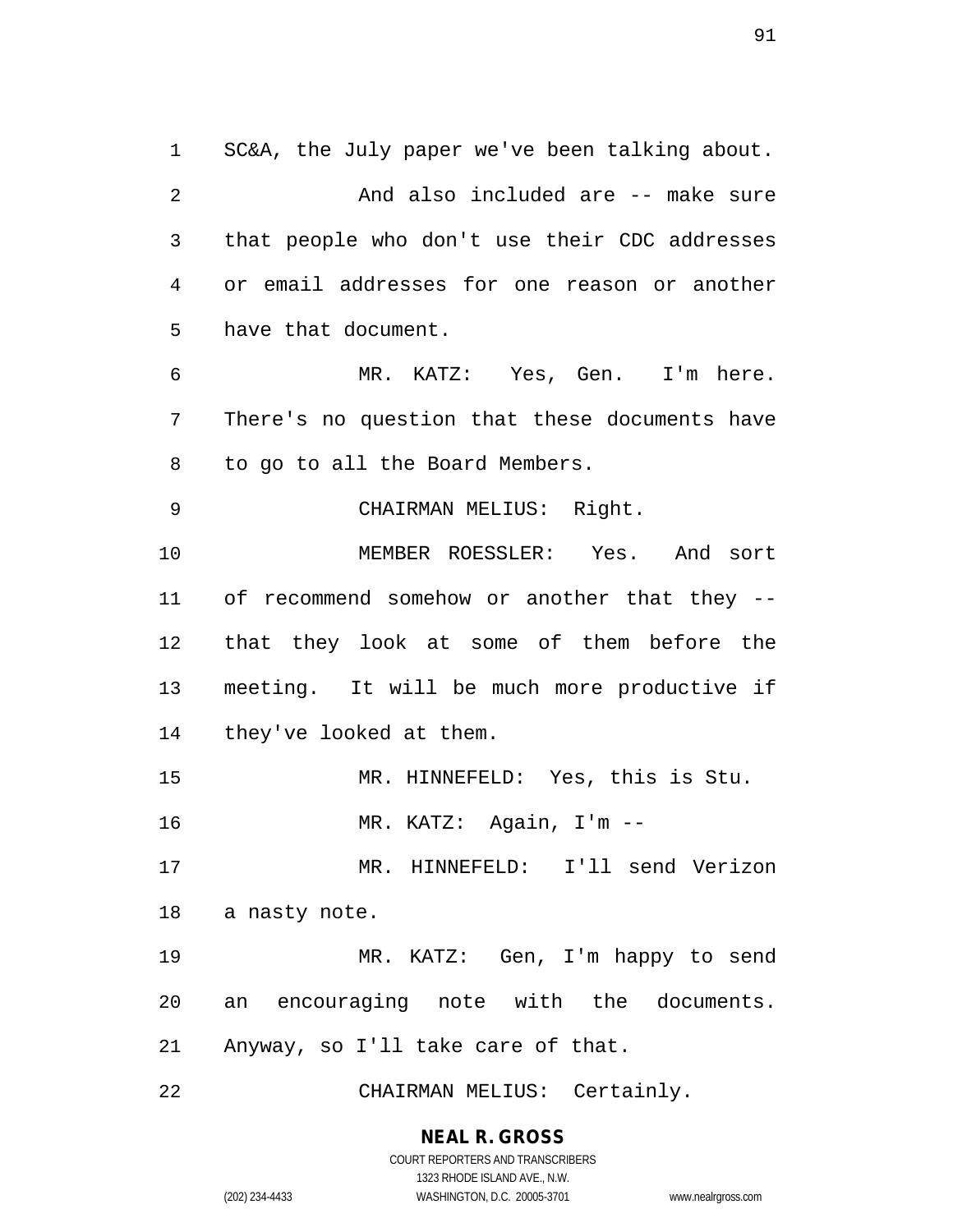1 DR. GLOVER: And would it -- this 2 is Sam Glover. I had one on regards to our 3 presentation. Do you want us to really focus 4 on how well those -- we believe the sort of 5 merit versus getting into the details, because 6 there have been disagreements over, you know, 7 how we come to these different numbers.

8 It gets into the details, you 9 know, so that a lot of facts put into evidence 10 here, where we would get into in a Work Group 11 meeting and actually, okay, what do we know or 12 don't know about a thing, about a particular 13 circumstance.

14 So, I just want to make sure how - 15 - how -- where you want us to go in our 16 discussions. It's really with regard to 17 helping your criteria statement or is this 18 really towards reviewing that particular site 19 when we may bring other arguments to bear? 20 CHAIRMAN MELIUS: It's the former. 21 It's dealing with the guidelines, so it's not 22 all the details of the -- each incident.

## **NEAL R. GROSS**

COURT REPORTERS AND TRANSCRIBERS 1323 RHODE ISLAND AVE., N.W. (202) 234-4433 WASHINGTON, D.C. 20005-3701 www.nealrgross.com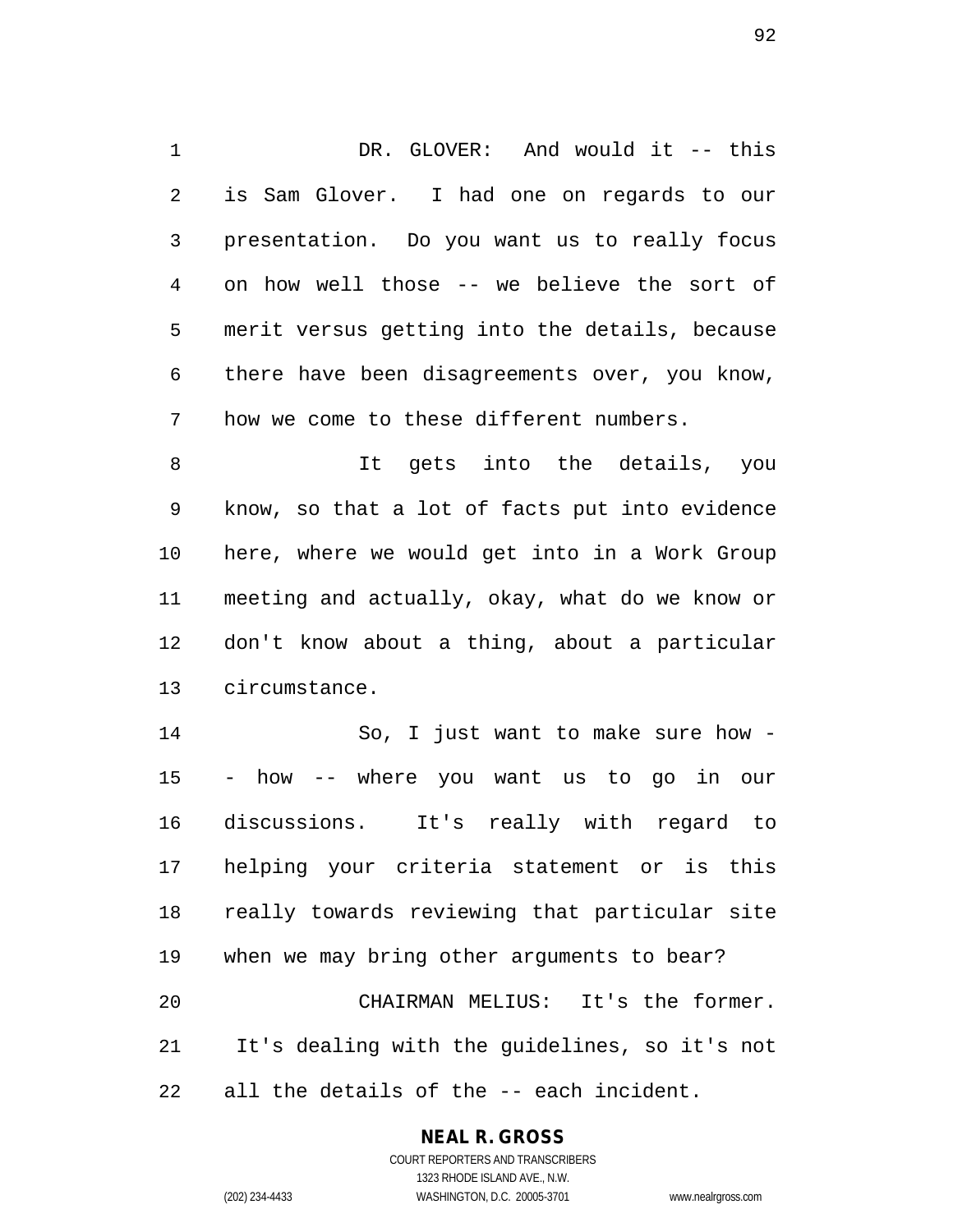#### 1 DR. GLOVER: Okay.

2 MEMBER ZIEMER: And this is 3 Ziemer. I might add, Sam, I think part of 4 this is to inform the Board Members of the -- 5 both the nature of the issue and where we are 6 on it and maybe some additional insights, but 7 they don't necessarily need all the -- all of 8 the detail at this point -- 9 MR. KATZ: Right, Jim. 10 MEMBER ZIEMER: -- on the 11 calculations. 12 CHAIRMAN MELIUS: And so what I 13 would add, I can't remember if it's on the 14 agenda, but we would not be trying to make a 15 recommendation on any of these sites at the 16 Idaho Board Meeting. 17 MR. KATZ: Right. Right. Jim, 18 this is Ted. I was planning, based on this 19 discussion, to revise the agenda so that it's 20 very clear that this is a general discussion 21 of the guidelines with specific examples in

22 that discussion, but I wouldn't lay it out as

#### **NEAL R. GROSS**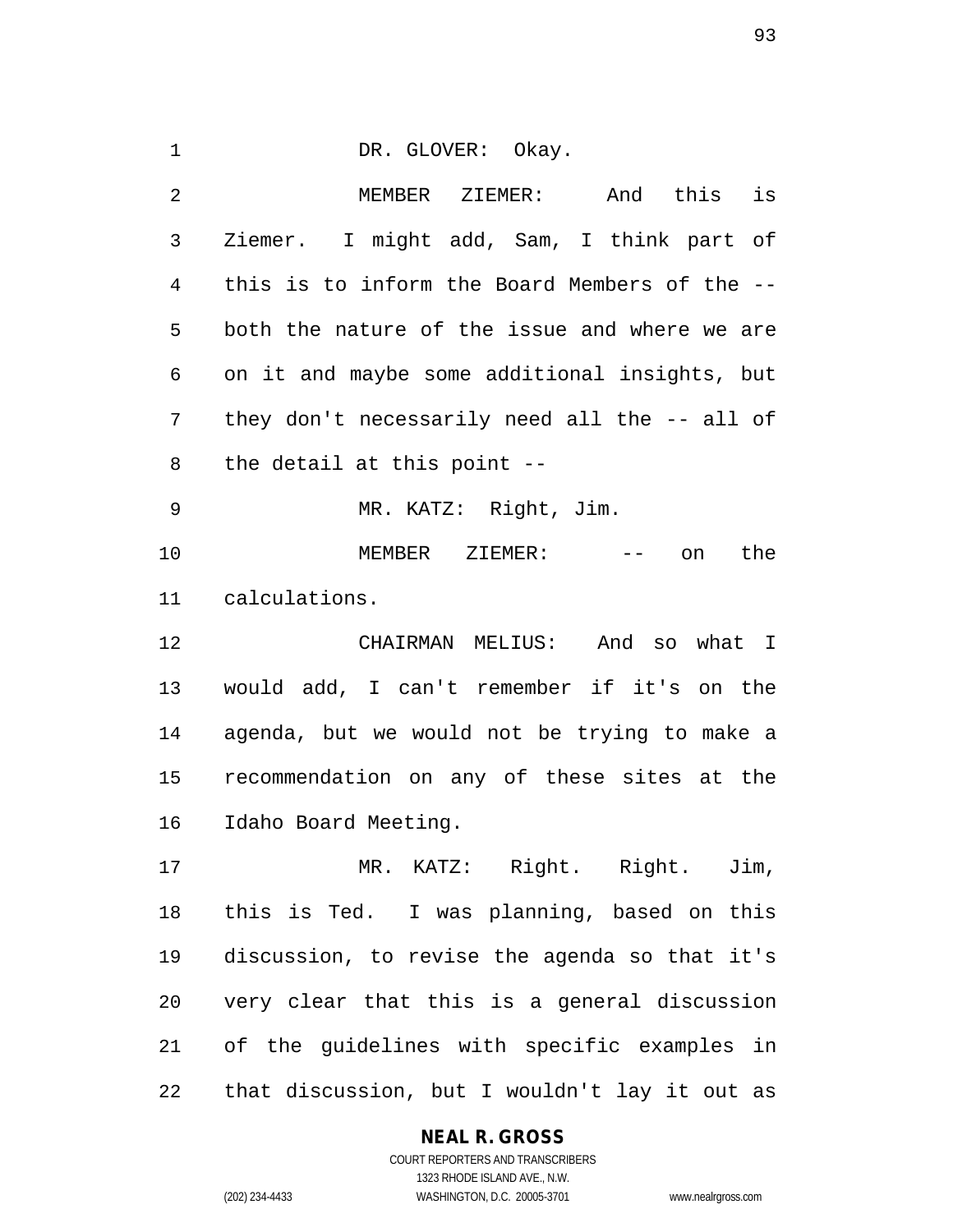1 I have it now where I have Met Lab and Ames' 2 SEC petition laid out with the opportunity for 3 petitioner to comment, because it's really not 4 -- not that kind of session.

5 CHAIRMAN MELIUS: Right. Correct. 6 And I would just add to that, at least my 7 prioritization on the three sites sort of 8 going forward from here, is I think we should, 9 you know, then we need to move on Ames.

10 I think that's the -- at least the 11 most straightforward in terms of there's 12 really one type of incident to deal with. Met 13 Lab has some different situations, incidents, 14 whatever you want to call them, that sort of 15 would be next, because I think at least 16 they're -- we know what we know there. But I 17 think it takes a little different approach.

18 And then Nevada Test Site, I think 19 we have some more -- have some more work to do 20 so that will take a little bit of more work 21 before we can get there. But I think that 22 would be the general order of how we would try

## **NEAL R. GROSS**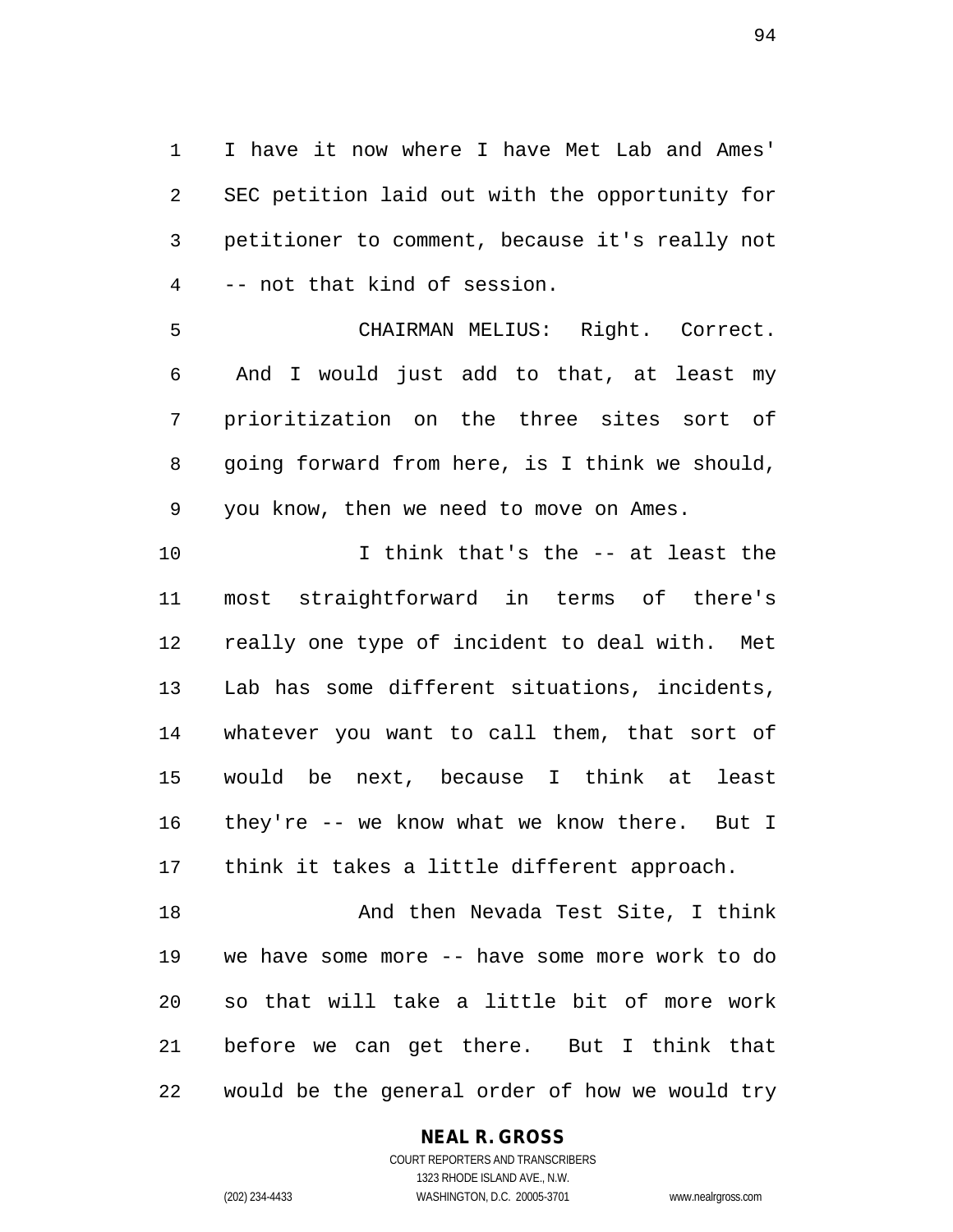1 to resolve this.

2 Now, you know, it may not work, 3 but let's see how it does going forward. 4 DR. MAKHIJANI: Dr. Melius, just a 5 minor suggestion on that last part. On NTS, 6 as you've said several times, we really 7 haven't done work on the underground testing 8 period for this, but there is some -- we did 9 an explicit report on the atmospheric testing 10 period that can be drawn on, for less than 250 11 days. 12 CHAIRMAN MELIUS: Yes, and I think 13 it would be worthwhile going forward -- on the 14 underground in terms of a report. I'm just 15 trying to think what's the best timing on 16 that. 17 DR. MAKHIJANI: Right. 18 CHAIRMAN MELIUS: It certainly 19 would be best not to start it before we at 20 least have the benefit of some Board 21 discussion at the next meeting.

22 DR. MAKHIJANI: No, no, no. I

**NEAL R. GROSS** COURT REPORTERS AND TRANSCRIBERS

1323 RHODE ISLAND AVE., N.W.

(202) 234-4433 WASHINGTON, D.C. 20005-3701 www.nealrgross.com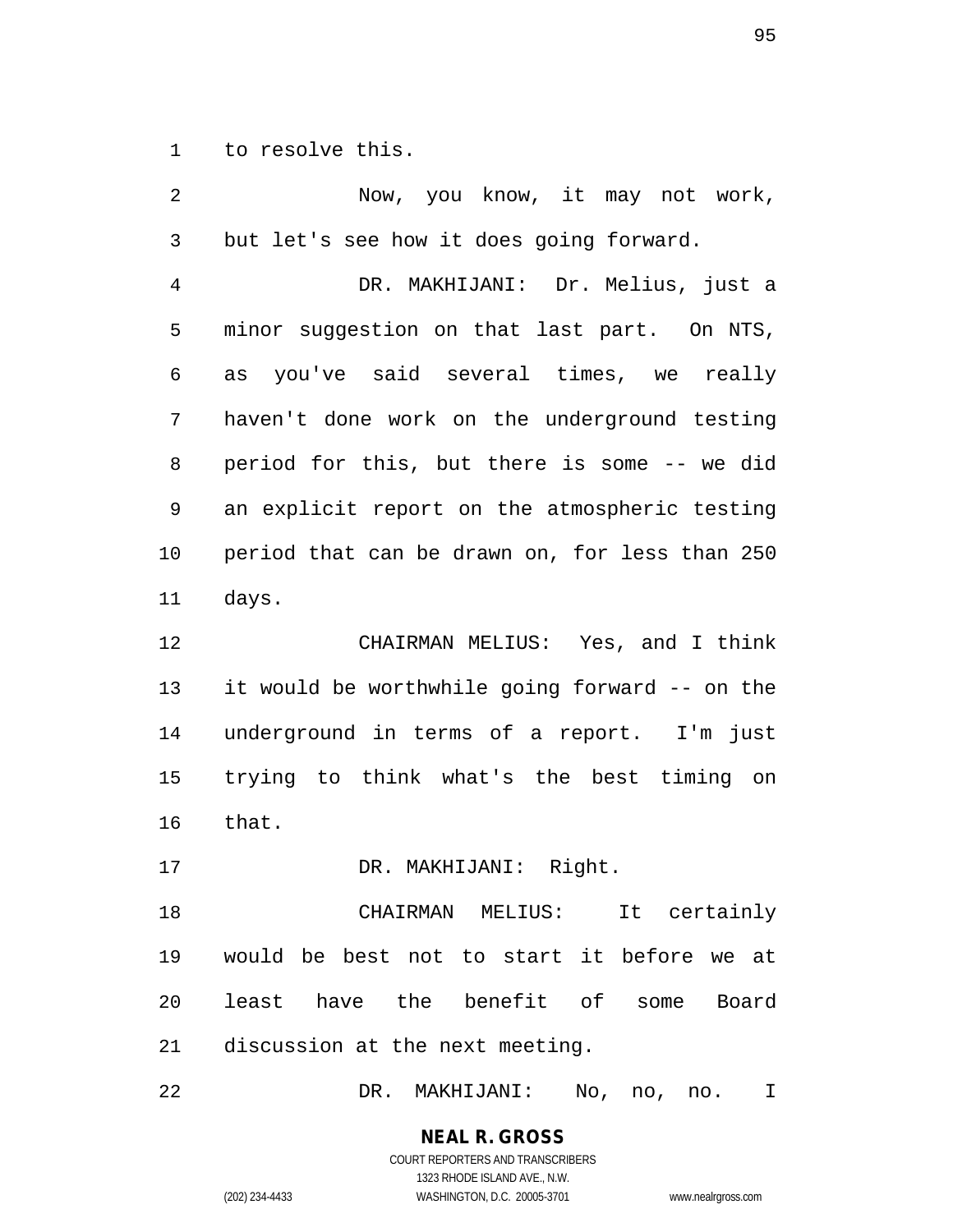1 agree with that because, you know, we've done 2 a lot of reports that we're still discussing. 3 I just -- I just was pointing out that. 4 CHAIRMAN MELIUS: Yes. 5 DR. MAKHIJANI: In the context of 6 your discussion we have some numbers from the 7 atmospheric testing. 8 CHAIRMAN MELIUS: Yes. Since the 9 Board Meeting is coming up, let's -- we'll 10 sort of make a note and let's -- possibly make 11 that assignment at the Board meeting and see 12 where we are at that point. 13 Does that make sense, Ted? 14 MR. KATZ: Yes, that makes perfect 15 sense to me. 16 CHAIRMAN MELIUS: Any other 17 comments or questions? 18 (No response.) 19 CHAIRMAN MELIUS: I thank 20 everybody for their attention on a Friday 21 afternoon. 22 If there are no more comments or

1323 RHODE ISLAND AVE., N.W. (202) 234-4433 WASHINGTON, D.C. 20005-3701 www.nealrgross.com